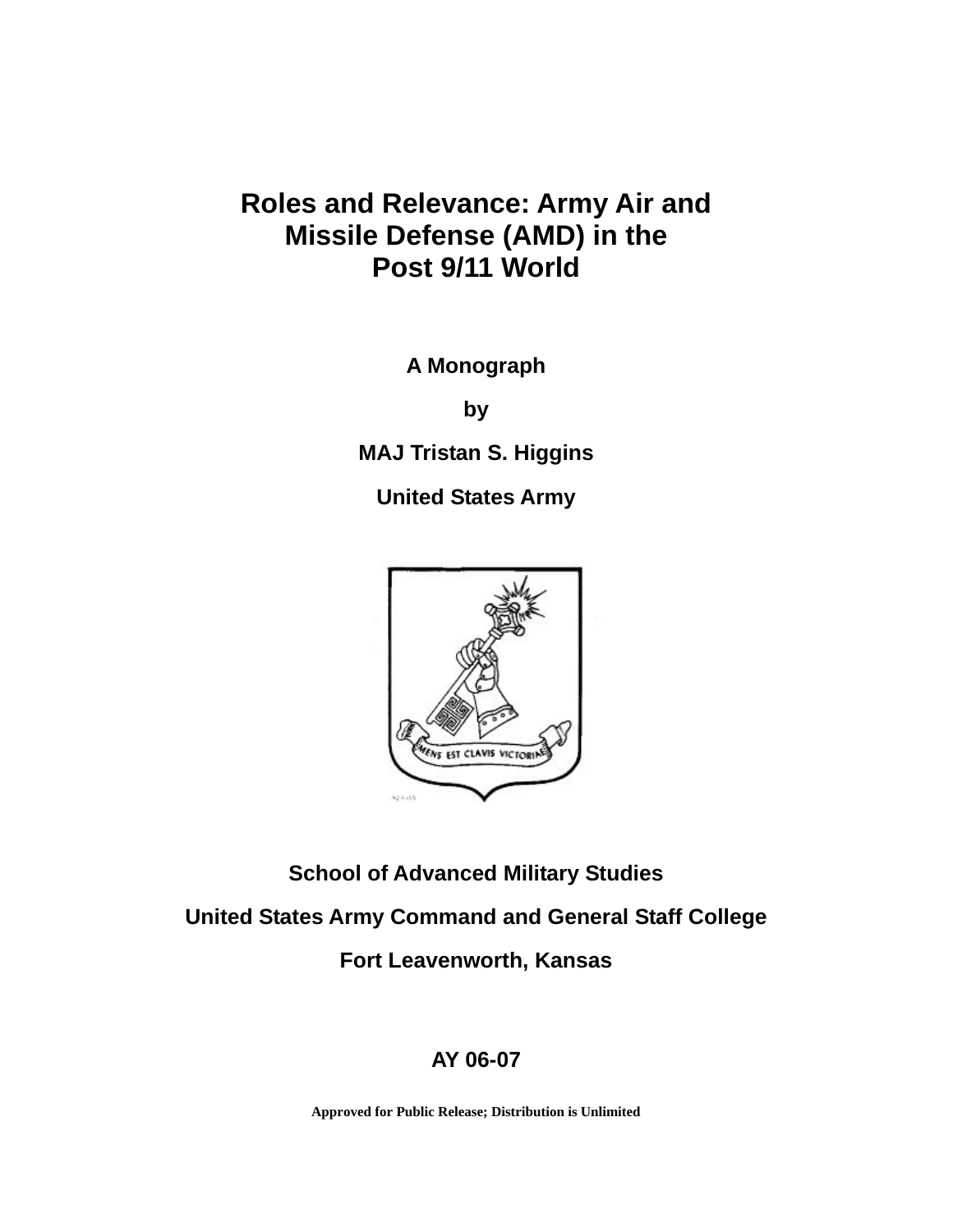|                                                                                                                                                                                                                                                           |                               |                                  |                                      |                                          | Form Approved                                                                                                                                                                                                                                                                                                                                                                                                                                                                                                                                                                                                                                        |  |
|-----------------------------------------------------------------------------------------------------------------------------------------------------------------------------------------------------------------------------------------------------------|-------------------------------|----------------------------------|--------------------------------------|------------------------------------------|------------------------------------------------------------------------------------------------------------------------------------------------------------------------------------------------------------------------------------------------------------------------------------------------------------------------------------------------------------------------------------------------------------------------------------------------------------------------------------------------------------------------------------------------------------------------------------------------------------------------------------------------------|--|
| <b>REPORT DOCUMENTATION PAGE</b><br>Public reporting burden for this collection of information is estimated to average 1 hour per response, including the time for reviewing instructions, searching existing data sources, gathering and maintaining the |                               |                                  |                                      |                                          | OMB No. 0704-0188                                                                                                                                                                                                                                                                                                                                                                                                                                                                                                                                                                                                                                    |  |
| valid OMB control number. PLEASE DO NOT RETURN YOUR FORM TO THE ABOVE ADDRESS.                                                                                                                                                                            |                               |                                  |                                      |                                          | data needed, and completing and reviewing this collection of information. Send comments regarding this burden estimate or any other aspect of this collection of information, including suggestions for reducing<br>this burden to Department of Defense, Washington Headquarters Services, Directorate for Information Operations and Reports (0704-0188), 1215 Jefferson Davis Highway, Suite 1204, Arlington, VA 22202-<br>4302. Respondents should be aware that notwithstanding any other provision of law, no person shall be subject to any penalty for failing to comply with a collection of information if it does not display a currently |  |
| 1. REPORT DATE (DD-MM-YYYY)<br>$04 - 05 - 2007$                                                                                                                                                                                                           |                               | 2. REPORT TYPE<br>AMSP Monograph |                                      |                                          | 3. DATES COVERED (From - To)<br>July 2006 - Feb 2007                                                                                                                                                                                                                                                                                                                                                                                                                                                                                                                                                                                                 |  |
| <b>4. TITLE AND SUBTITLE</b><br>Roles and Relevance: Army Air and Missile Defense in the Post                                                                                                                                                             |                               |                                  |                                      |                                          | <b>5a. CONTRACT NUMBER</b>                                                                                                                                                                                                                                                                                                                                                                                                                                                                                                                                                                                                                           |  |
| 9/11 world                                                                                                                                                                                                                                                |                               |                                  |                                      | <b>5b. GRANT NUMBER</b>                  |                                                                                                                                                                                                                                                                                                                                                                                                                                                                                                                                                                                                                                                      |  |
|                                                                                                                                                                                                                                                           |                               |                                  |                                      |                                          | <b>5c. PROGRAM ELEMENT NUMBER</b>                                                                                                                                                                                                                                                                                                                                                                                                                                                                                                                                                                                                                    |  |
| 6. AUTHOR(S)<br>MAJOR Tristan S. Higgins (U.S. Army)                                                                                                                                                                                                      |                               |                                  |                                      |                                          | <b>5d. PROJECT NUMBER</b>                                                                                                                                                                                                                                                                                                                                                                                                                                                                                                                                                                                                                            |  |
|                                                                                                                                                                                                                                                           |                               |                                  |                                      |                                          | <b>5e. TASK NUMBER</b>                                                                                                                                                                                                                                                                                                                                                                                                                                                                                                                                                                                                                               |  |
|                                                                                                                                                                                                                                                           |                               |                                  |                                      |                                          | <b>5f. WORK UNIT NUMBER</b>                                                                                                                                                                                                                                                                                                                                                                                                                                                                                                                                                                                                                          |  |
| 7. PERFORMING ORGANIZATION NAME(S) AND ADDRESS(ES)<br>Advanced Military Studies Program<br>250 Gibbon Avenue                                                                                                                                              |                               |                                  |                                      |                                          | <b>8. PERFORMING ORGANIZATION REPORT</b><br><b>NUMBER</b>                                                                                                                                                                                                                                                                                                                                                                                                                                                                                                                                                                                            |  |
| Fort Leavenworth, KS 66027-2134                                                                                                                                                                                                                           |                               |                                  |                                      |                                          |                                                                                                                                                                                                                                                                                                                                                                                                                                                                                                                                                                                                                                                      |  |
| 9. SPONSORING / MONITORING AGENCY NAME(S) AND ADDRESS(ES)<br>Command and General Staff College                                                                                                                                                            |                               |                                  |                                      | 10. SPONSOR/MONITOR'S ACRONYM(S)<br>CGSC |                                                                                                                                                                                                                                                                                                                                                                                                                                                                                                                                                                                                                                                      |  |
| 1 Reynolds Avenue                                                                                                                                                                                                                                         |                               |                                  |                                      |                                          |                                                                                                                                                                                                                                                                                                                                                                                                                                                                                                                                                                                                                                                      |  |
| Fort Leavenworth, KS 66027                                                                                                                                                                                                                                |                               |                                  |                                      |                                          | <b>11. SPONSOR/MONITOR'S REPORT</b><br><b>NUMBER(S)</b>                                                                                                                                                                                                                                                                                                                                                                                                                                                                                                                                                                                              |  |
| <b>12. DISTRIBUTION / AVAILABILITY STATEMENT</b><br>Approved for Public Release; Distribution is Unlimited                                                                                                                                                |                               |                                  |                                      |                                          |                                                                                                                                                                                                                                                                                                                                                                                                                                                                                                                                                                                                                                                      |  |
| <b>13. SUPPLEMENTARY NOTES</b>                                                                                                                                                                                                                            |                               |                                  |                                      |                                          |                                                                                                                                                                                                                                                                                                                                                                                                                                                                                                                                                                                                                                                      |  |
| <b>14. ABSTRACT</b><br>See Abstract in Monograph                                                                                                                                                                                                          |                               |                                  |                                      |                                          |                                                                                                                                                                                                                                                                                                                                                                                                                                                                                                                                                                                                                                                      |  |
|                                                                                                                                                                                                                                                           |                               |                                  |                                      |                                          |                                                                                                                                                                                                                                                                                                                                                                                                                                                                                                                                                                                                                                                      |  |
|                                                                                                                                                                                                                                                           |                               |                                  |                                      |                                          |                                                                                                                                                                                                                                                                                                                                                                                                                                                                                                                                                                                                                                                      |  |
|                                                                                                                                                                                                                                                           |                               |                                  |                                      |                                          |                                                                                                                                                                                                                                                                                                                                                                                                                                                                                                                                                                                                                                                      |  |
| <b>15. SUBJECT TERMS</b>                                                                                                                                                                                                                                  |                               |                                  |                                      |                                          |                                                                                                                                                                                                                                                                                                                                                                                                                                                                                                                                                                                                                                                      |  |
| Air and Missile Defense, Tactical Ballistic Missiles, Army Organizations, Transformation                                                                                                                                                                  |                               |                                  |                                      |                                          |                                                                                                                                                                                                                                                                                                                                                                                                                                                                                                                                                                                                                                                      |  |
| <b>16. SECURITY CLASSIFICATION OF:</b>                                                                                                                                                                                                                    |                               |                                  | <b>17. LIMITATION</b><br>OF ABSTRACT | <b>18. NUMBER</b><br><b>OF PAGES</b>     | <b>19a. NAME OF RESPONSIBLE PERSON</b><br>Kevin C.M. Benson, COL, US Army                                                                                                                                                                                                                                                                                                                                                                                                                                                                                                                                                                            |  |
| a. REPORT<br>UNCLASS                                                                                                                                                                                                                                      | <b>b. ABSTRACT</b><br>UNCLASS | c. THIS PAGE<br><b>UNCLASS</b>   | UNLIMITED                            | 54                                       | 19b. TELEPHONE NUMBER (include area code)<br>913-758-3302                                                                                                                                                                                                                                                                                                                                                                                                                                                                                                                                                                                            |  |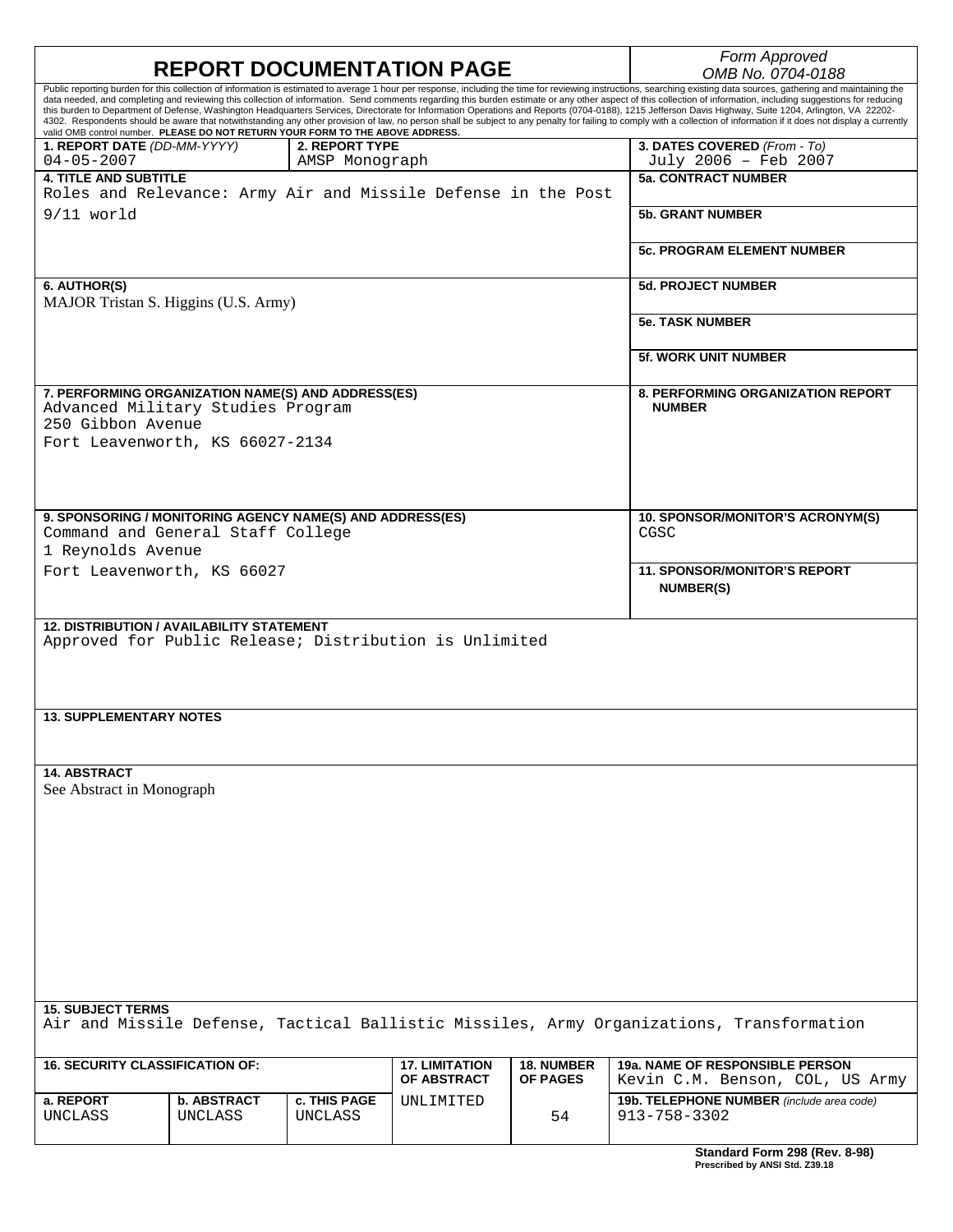# **SCHOOL OF ADVANCED MILITARY STUDIES**

# **MONOGRAPH APPROVAL**

Major Tristan S. Higgins

Title of Monograph: Roles and Relevance, Army Air and Missile Defense (AMD) in the Post 9/11 World

Approved by:

Robert A. Burns, COL, AR

Monograph Director

Kevin C.M. Benson, COL, AR School of Advanced

Director, Military Studies

Robert F. Baumann, Ph.D.

Director,<br>Graduate Degree Programs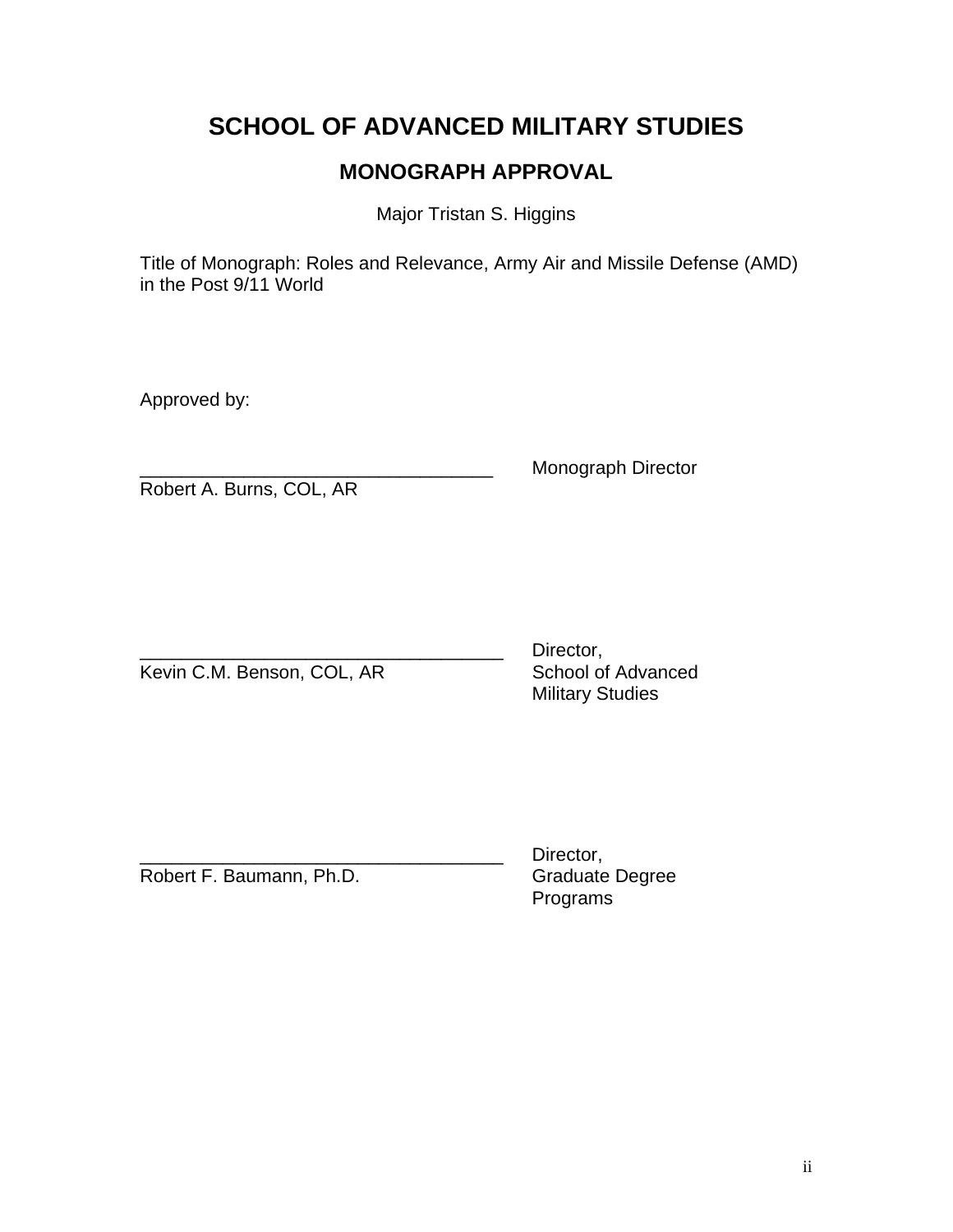## **Abstract**

#### ROLES AND RELEVANCE, ARMY AIR AND MISSILE DEFENSE (AMD) IN THE POST 9/11 WORLD by MAJ Tristan S. Higgins, 54 pages.

In August of 2006, the world witnessed a guerilla air war. Hezbollah, a non-state actor, attacked Israel from the air. The Israeli Defense Force was unable to counter this assault and its second largest city, Haifa, came under attack from long-range rockets. In addition, Hezbollah was able to launch three armed UAVs against the Israeli capital of Tel Aviv. The UAV missions failed but the precedent had been set. These events told the world that nations, which in the past could never field or employ a manned air force, were able to attack well-equipped nations from the air. The combination of commercial high technology and old weapons defines the concept of guerilla air war. The emergence of guerilla air war further enables and empowers small groups to challenge wealthy nations for control of the battlefield.

This monograph examines two critical issues: one, guerilla air war; and two, whether or not the existing US Army AMD structures can meet the challenge of such attacks and defeat them at the tactical level. The US Army has recently removed all tactical level AMD units. Army maneuver commanders do not posses organic surface to air systems that would enable them to engage current air threats from a guerilla air war. The US Army's AMD force has prepared for operational threats like TBMs, but these systems are judged to have limited value to the tactical commander.

The monograph concludes with the argument that the removal of AMD units from the tactical level has left the Army dangerously and unnecessarily weak in certain respects. This has operational effects on the Army and the nation. As will be made clear, the Army's current AMD force is not integrated with the tactical level Army. The primary reason for this is the removal of AMD units from Corps and division level formations. By removing the AMD force from the tactical level, training has suffered and put the Army and its soldiers at risk. The most promising tactical system is C-RAM, which is revolutionizing the battlefield due to its ability to detect and destroy enemy artillery while in flight, however, C-RAM was an unexpected requirement. As a result, there are very few systems available and no clear plan for making C-RAM available to the rest of the larger Army structure. This study argues for the relevance and usefulness of mobile C-RAM systems that would allow greater protection of the Army's tactical formations, and reunite the AMD force with the tactical Army. Such a system structure would greatly enhance the Army's ability to engage and defeat guerilla air wars.

My recommendation as set out in the monograph is to reintroduce a tactical level AMD system. This would take the shape of a mobile C-RAM system, combining the current C-RAM turret on a mobile vehicle. This has the benefit of being both inexpensive and straightforward. This new system could be ready very quickly because of the experience that AMD forces already have with the Vulcan and current C-RAM systems. In addition, I recommend that the AMD force should add a battalion to the Maneuver Enhancement Brigade. The reintroduction of a tactical level AMD unit would enable better combined training with the tactical level Army. Combined arms training is essential for the AMD force because AMD units will operate closely with tactical level Army units in future conflicts. Failure to conduct this training will result in more friendly fire incidents and a reduction in the capabilities of the tactical Army. Finally, the AMD branch must become more involved with the tactical level training centers and replicate a more realistic air threat to provide Army leaders with the experience they need to meet the challenge of guerilla air war.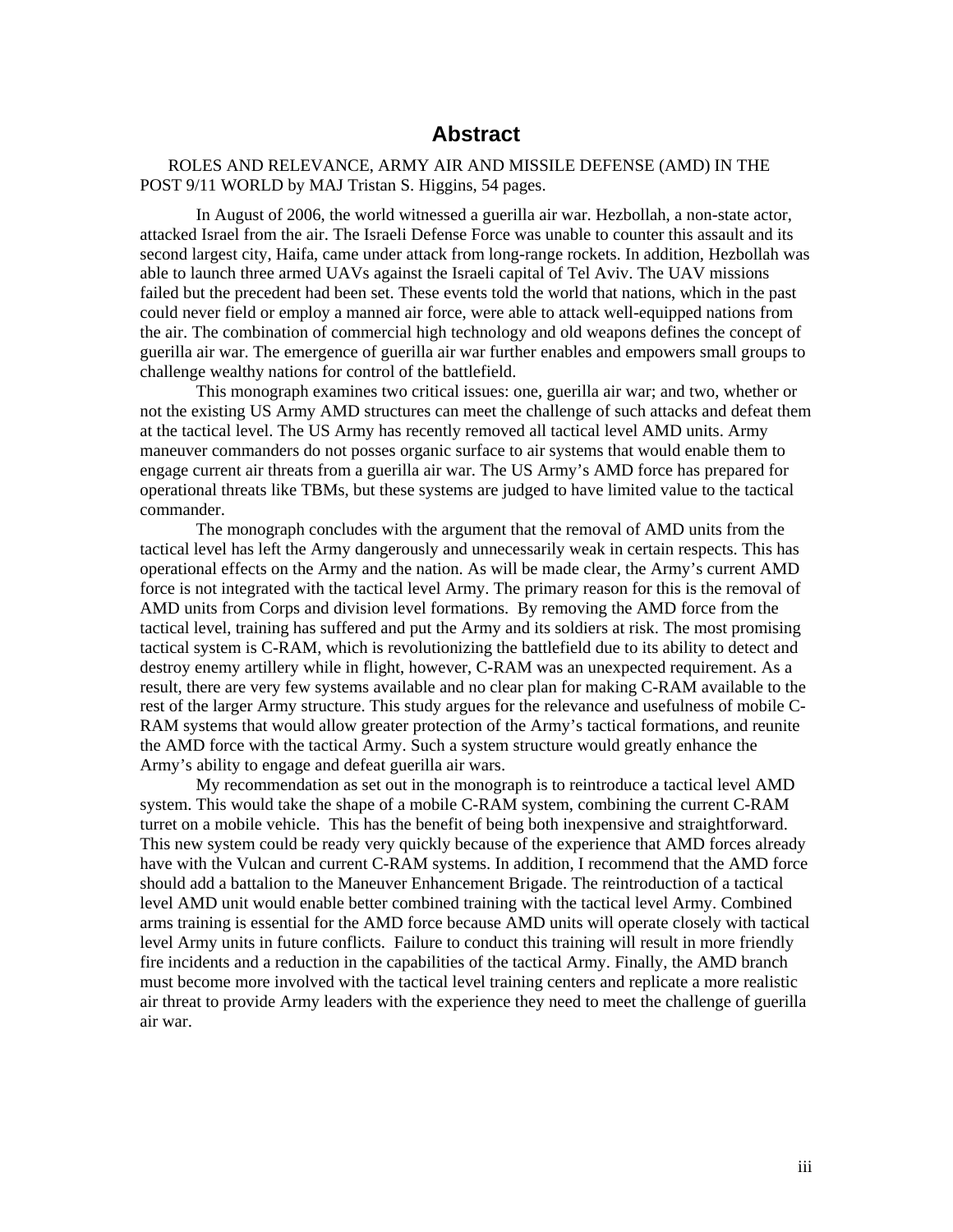# **TABLE OF CONTENTS**

| Command, Control, Communications, Computers, and Intelligence (C4I)  33 |  |
|-------------------------------------------------------------------------|--|
|                                                                         |  |
|                                                                         |  |
|                                                                         |  |
|                                                                         |  |
|                                                                         |  |
|                                                                         |  |
|                                                                         |  |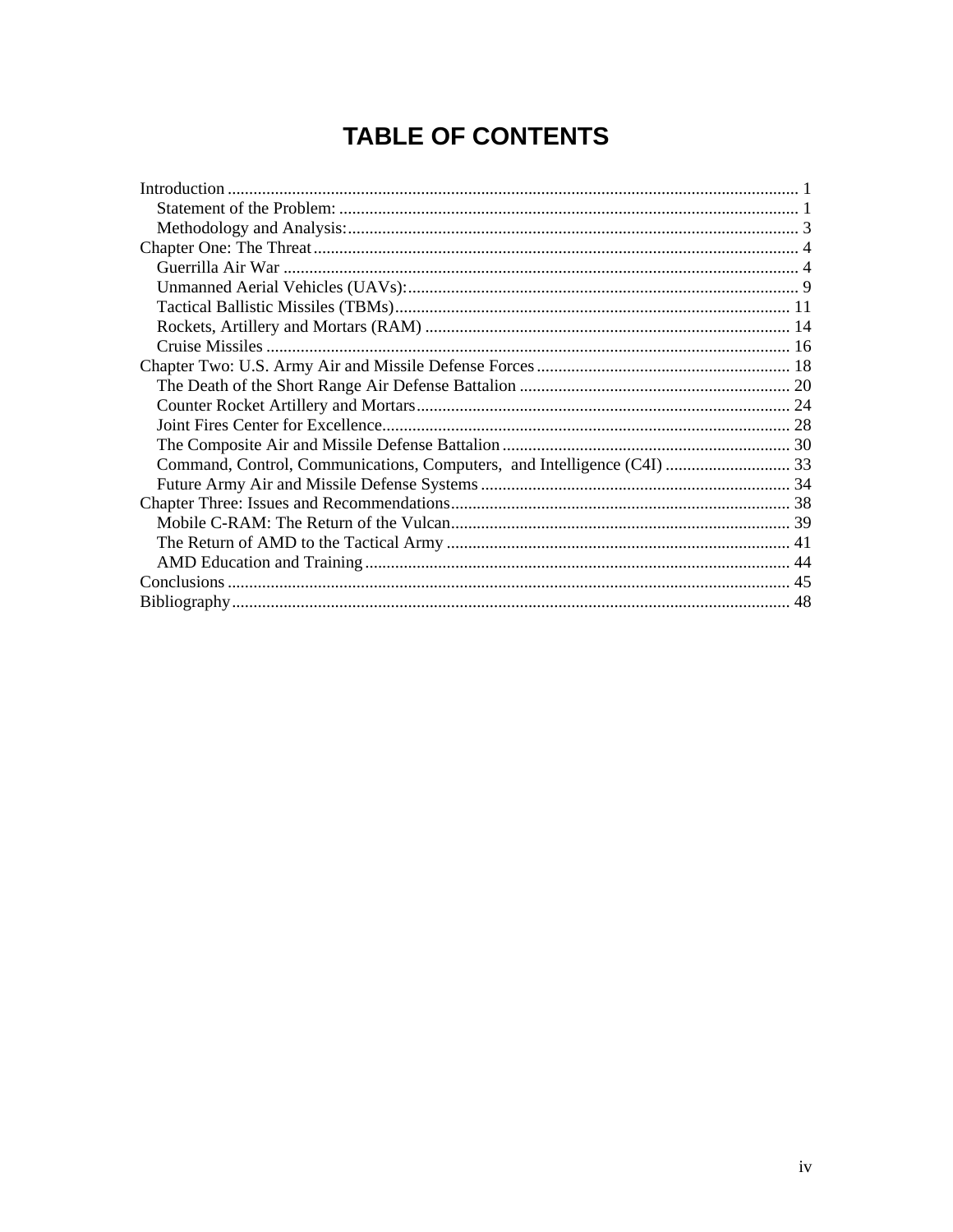## **Introduction**

#### <span id="page-5-0"></span>**Statement of the Problem:**

This monograph represents an attempt to address the current and future challenges of the US Army's Air and Missile Defense (AMD) forces at the tactical level. This monograph represents an effort to examine, in detail, how current and future hostile forces have modified their aerial systems to attack the US Army. Air threats to the Army have not gone away; rather, they have simply diversified towards unconventional asymmetric systems. The US Army's AMD branch must change its way of thinking as well as its force structure, to prevent current and future US adversaries from capitalizing on AMD shortcomings. There is a widely held misconception among the Army leadership that no current or near-term hostile force is capable of attacking the US Army from the air, therefore, making the US Army impervious to such attacks.<sup>[1](#page-5-1)</sup> This potentially dangerous misconception has resulted in the loss of all divisional level AMD forces. The clear evidence from current conflicts around the globe (Lebanon) forcefully highlights the ingenious use of high technology by small nations and organizations to attack nation states from the air. Current and future enemy forces will use this technology to mount successful air attacks against US Army forces. The development of these weapons is an operational level problem because the US Army AMD force has no defense against them. Furthermore, the Army has continued to develop new AMD weapon systems that are unable to address the full spectrum of potential problems presented by the air threat.

When faced with the accumulated intelligence and strategic information, this position cannot be argued with any confidence. Rather than the air threat going away, the enemy has pursued a modified strategy to take advantage of current US weaknesses. The enemy has

<span id="page-5-1"></span><sup>&</sup>lt;u>1</u> <sup>1</sup>Lieutenant Colonel Tony English, Tactical Systems Manager-LT, United States Army Air Defense Artillery School, "Air, Missile Defense Command," Briefing to the Students, Command and General Staff College, Fort Leavenworth, KS, August 2006.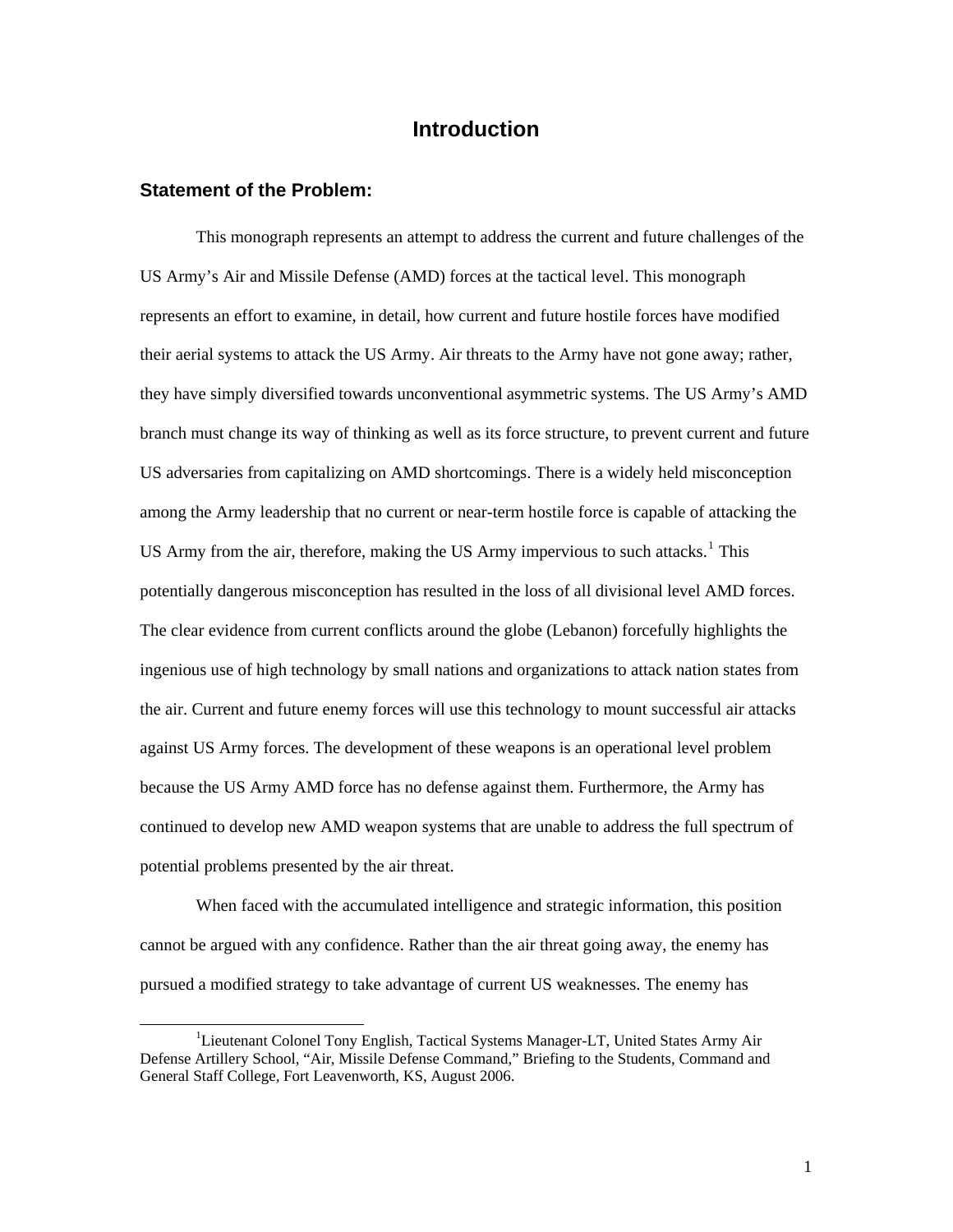capitalized on new technology, giving added lethality to old weapons. The proliferation of sophisticated commercial technology over the last sixteen years has allowed the enemies of the US to create sophisticated air threats. These new weapons may appear to be tactical problems, but they have significant operational consequences.

The current AMD force is unable to defeat AMD threats at the tactical level. Ballistic missiles, cruise missiles, armed unmanned aerial vehicles (UAVs), rockets, artillery, and mortars are the weapon of choice for enemy forces. These weapons are now more effective offensive strike systems because of the application of commercial technology. This technology will enable current US adversaries to deliver accurate long-range aerial fire on US tactical level Army forces. If the Army cannot protect its tactical force from air attack then it risks battlefield failure at the operational level. The US Army has not adequately assessed the nature of the new circumstances. Consequently, military planners have not yet put strategies in place that would secure the Army against these threats.

This monograph will explore the concept of the Asymmetric Air Threat (Guerilla Air War).<sup>[2](#page-6-0)</sup> This monograph will outline the implications of the threat for the US Army at the tactical level. To understand the threat thoroughly, it is necessary to explore the framework and context of different threat systems. This monograph will then concentrate on the current AMD force structure of the US Army and explore what relevance it has in the face of the new threat. The AMD branch is fielding several new weapon systems, and it is important to investigate if these systems address the threat. In order for this to occur, a careful, well-documented account of the nature and extent of the threat will be needed. It will then discuss the potential deficiencies in the current force structure. Finally, this monograph will offer suggestions on how the Army can overcome the new air threat.

<span id="page-6-0"></span> $\overline{\phantom{a}}$ <sup>2</sup>The Asymmetric Air threat concept is based on the author's 13 years of experience as an AMD officer and personal study on how hostile nations and non-state actors will use high technology civilian electronics to enhance existing weapons like artillery and missiles to attack US forces in future conflicts.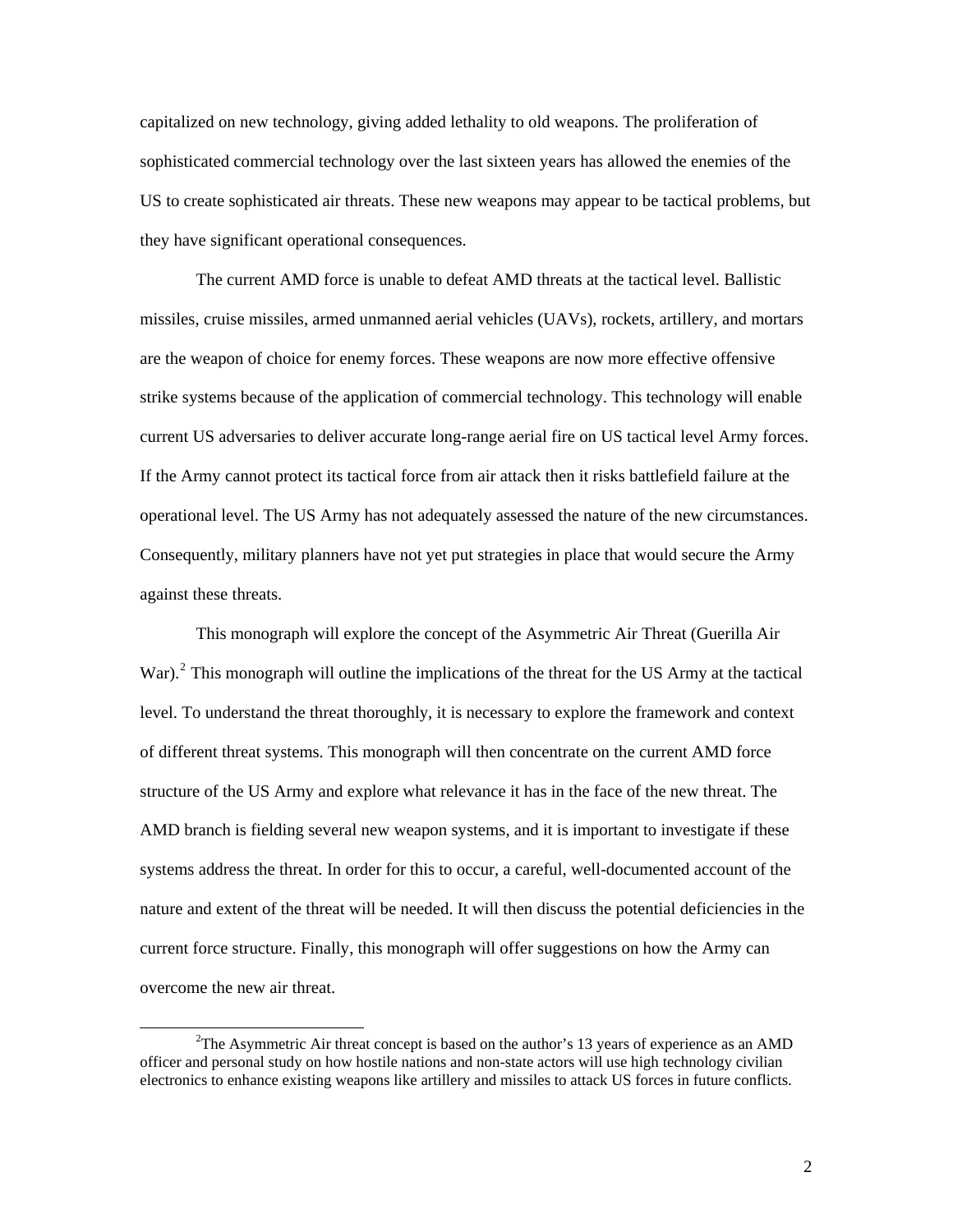### <span id="page-7-0"></span>**Methodology and Analysis:**

The first task this monograph will address is the nature of the threat. It is important to lay the conceptual framework for an air war strategy against a technologically advanced force like the US Army. Current and future hostile powers will be able to apply their version of air power to take advantage of perceived US Army AMD weakness. Enemy forces will try to exploit the fissure between the Air Force and the Army at the tactical level.<sup>[3](#page-7-1)</sup> This monograph will define the specific uses and applications of UAVs, cruise missiles, ballistic missiles, and conventional artillery systems. Further, this monograph will explain how these systems will be employed against the US Army. It will be important to look at the recent conflict in Lebanon to understand the evolving nature of guerilla air war. A small, non-state actor (Hezbollah) was able to utilize new technology and deliver long-range aerial fire on a technologically advanced force.<sup>[4](#page-7-2)</sup> Hezbollah's strategy will become the blueprint for how to attack US Army forces from the air.

The next significant issue this monograph will explore is the status of the current US Army AMD force, and its role in protecting the US Army. What is the current make-up of AMD forces, and why has the Army moved away from tactical AMD forces to protect the ground force? The enemy use of artillery in Iraq and Afghanistan has forced the AMD community to create a counter artillery system. This has led to the development of a new system and a new capability that has significantly altered the battlefield. It will also be necessary to define the complex Command, Control, Communications, Computers, and Intelligence (C4I) systems that govern today's AMD systems. These C4I systems have a critical role in protecting the Army and the rest of the military by providing early air warning and situational awareness. How these Army

<span id="page-7-1"></span> $\frac{3}{3}$  ${}^{3}$ Lieutenant General (Ret) James C. Riley and Brigadier General (Ret) Michael Means, "The Looming Force Protection Crisis for Brigade Combat Teams," *Air Defense Artillery Magazine* (October-December 2006): 9-11. 4

<span id="page-7-2"></span>Alex Exum, Policy Focus #16, *Hezbollah at War, Weapons and Tactics* (Washington, DC: Washington Institute of near East Policy, December 2006), 21.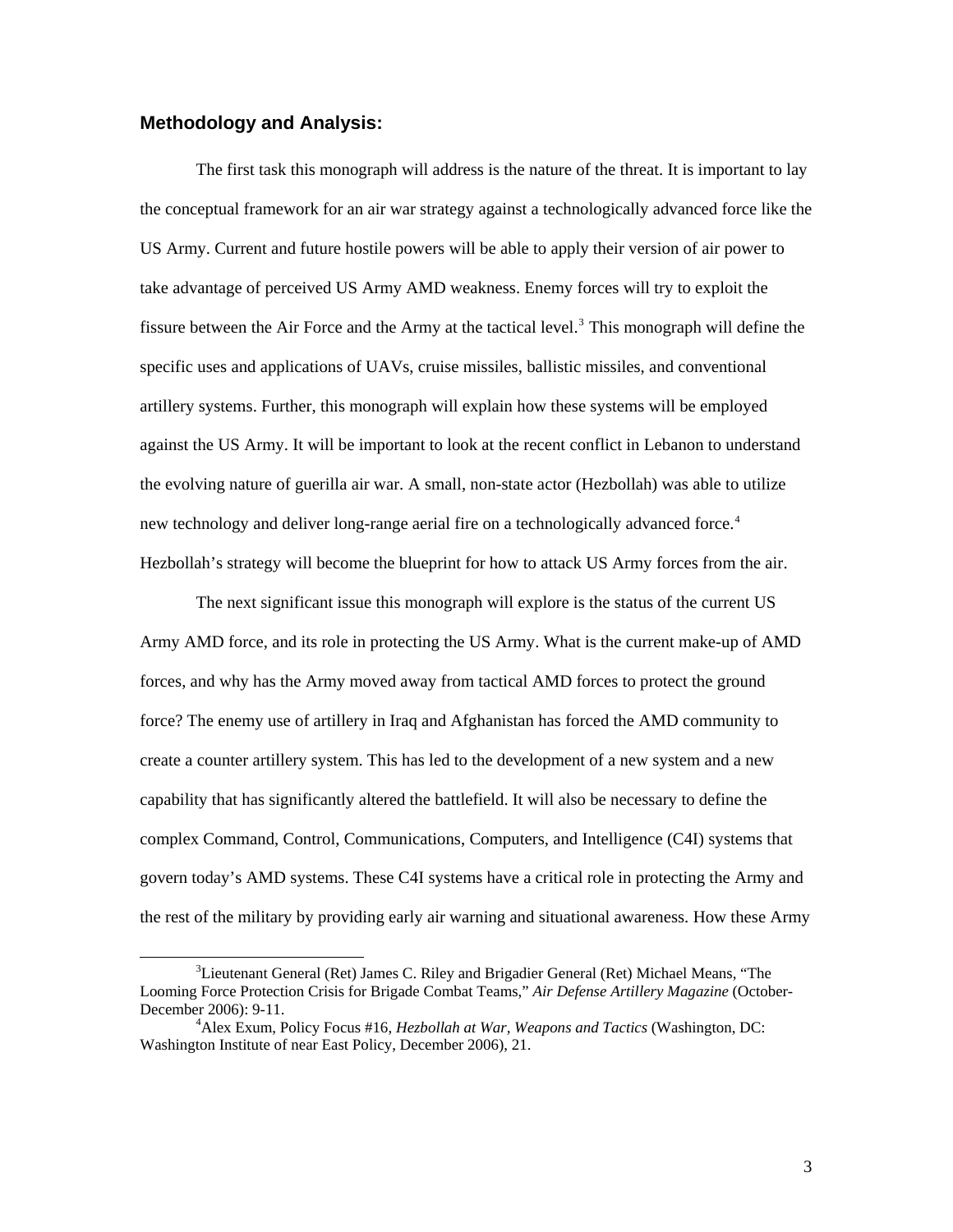<span id="page-8-0"></span>AMD systems interact and cooperate with the joint force has significant impacts at the tactical, operational, and strategic levels.

After this monograph has identified key deficiencies in the current AMD force, it is important to apply possible solutions to each issue. The purpose of chapter 3 is to offer insights on how the AMD branch can protect the Army tactical level maneuver force. Each issue will have a suitable solution that can be applied quickly. For example, the answer to countering hostile long-range rocket artillery may not require the development of new costly weapons programs. It may simply require an older weapon system being reintroduced with added capabilities. The emphasis of this chapter will explore the reintroduction of tactical level AMD systems and their possible roles. The conclusion will draw these solutions together.

## **Chapter One: The Threat**

#### **Guerrilla Air War**

Iraq 2008: After almost a decade of conflict with Iran over their nuclear power and weapons program, the Israeli government decides to force the issue. Rather than allow Iran to become a nuclear power, Israel decides to attack. With long-range Israeli Air Force (IAF) assets and submarine launched cruise missiles, the IAF succeed in significantly damaging one half of Iran's nuclear facilities. Rather than retaliate against Israel, Iran does nothing and lets world opinion build against the US and Israel. After several months of letting world anger boil over against the US and Israel, Iran decides to strike. Iran decides to attack US forces in Iraq and end the sectarian civil war that has been raging in Iraq for three years.

Iran knows it cannot win a conventional fight against the US military. Iran also knows the US military is far more vulnerable than they realize. Iran decides on a strategy that served Hezbollah well in Lebanon during the 2006 conflict with Israel. Iran knows the US military has no anti-tactical ballistic missile (TBM) systems in Iraq and no organic air defense units. Iran plans to strike key US bases in the region with a combination of aerial strike assets. Then, using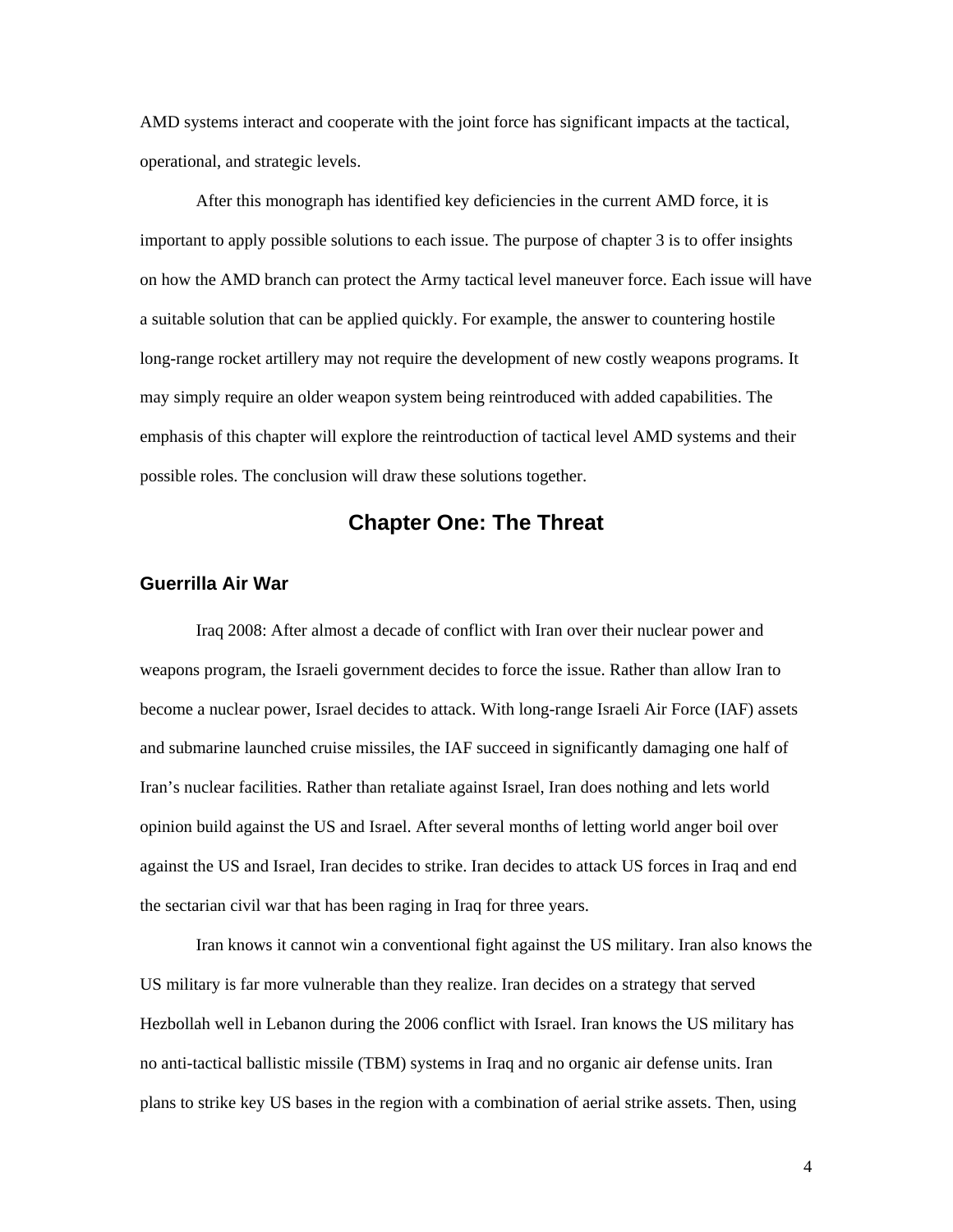manned and unmanned air assets, Iran will strike large concentrations of US ground forces and large Sunni Iraqi population centers.<sup>[5](#page-9-0)</sup> Iran moves hundreds of long-range rocket launchers closer to the Iraqi border. Shiite groups sympathetic to Iran smuggle hundreds of 122 millimeter rockets into Iraq and position them within range of US bases. Iranian UAVs make initial reconnaissance missions into Iraq to ID key targets. The US forces see the Iranian UAVs, but poor airspace management and lack of an effective Identification Friend Foe (IFF) for UAVs allows the Iranians to operate unchallenged in the skies above Iraq. Due to the US Army's own large use of UAVs, the US forces simply assume the aircraft belong to them. Long-range Surface-to-Surface Missiles (SSM) units inside Iran are brought to full readiness. Using off the shelf global positioning system (GPS) technology, the missiles are targeted on the biggest US Command and Control (C2), logistics, and air bases in the region. Ground launched long-range cruise missile units move closer to the border and are targeted with the same GPS data to attack key targets.

At dawn the next day, 100+ SCUD-D and SHABAB-3 SSM attack main US bases in the region. The SSMs are able to land within 50 meters of their aim points thanks to the GPS equipment on the missiles. Using a mix of fuel air explosive warheads and Dual Purpose Improved Conventional Munitions (DPICM) warheads, the missiles devastate their targets. At the same time, thousands of short-range rockets attack key C2 and troop targets including the US military HQ in Baghdad. Over 100 enhanced CS-802 cruise missiles launched from inside Iran fly nap of the earth patterns and attack key US supply and naval bases within the region. Armed UAVs attack US troop concentrations and logistic bases leaving US forces cut-off and without supplies. Casualties are enormous; thousands of US service personnel are killed and wounded. Hard-line Shiite militia forces use the surprise air attack to launch their own ground offensive against government building and police stations. By nightfall, the young democratic nation of Iraq is on the edge of collapse.

<span id="page-9-0"></span> $rac{1}{5}$  ${}^{5}$ English.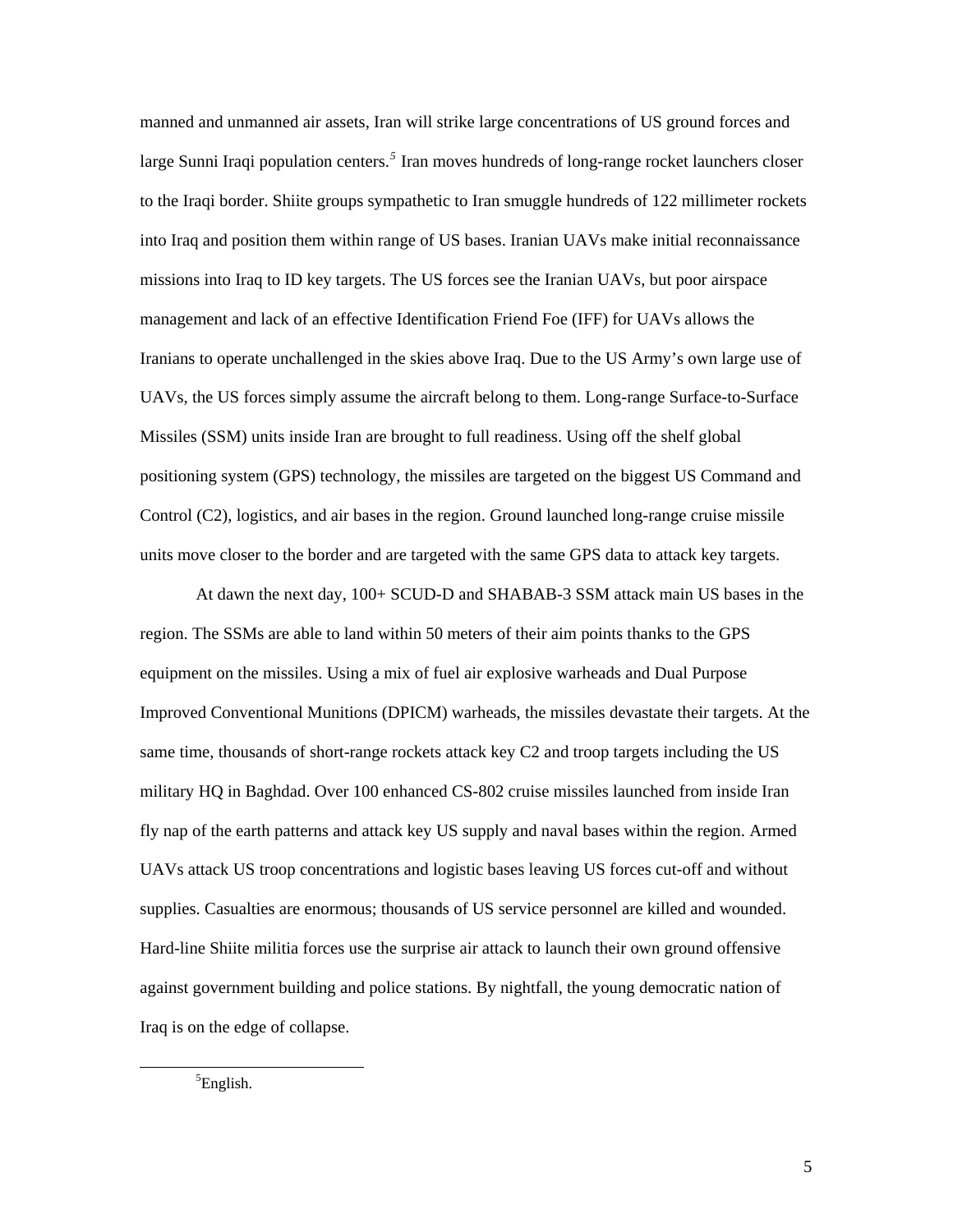The Iraq scenario discussed above is a blue print for a concept called guerilla air war. Guerilla air war involves the deliberate use of air and missile systems to take advantage of weaknesses in an advanced nation's air defense systems. Applying commercial technology to old weapons will make them far more effective and accurate. The real genius of guerilla air war is that it does not require expensive manned aircraft to deliver accurate aerial fire. For almost fifty years, the US military has been concerned with countering a manned air threat. Specifically, a communist Soviet/Warsaw Pact air force designed and operated in the same way as the US Air Force. With the fall of the Soviet Union, the US military made the mistake of assuming their air superiority would go unchallenged for decades to come. In some ways, the authors of this strategy were correct. No nation on earth can train and deploy a sophisticated manned air force capable of challenging the US Air Force or US naval air power. The US Army failed to understand how the electronics revolution of the late 1990's and today would alter the battlefield. This technological revolution is turning old systems into precision strike weapons against which the Army has little defense.

<span id="page-10-0"></span>This scenario is intended to draw attention to the weakness of the US Army's AMD forces, and to examine the nature of the new air threat. The US Army possesses some of the most advanced AMD weapon systems on the planet. However, they are poorly deployed; badly integrated with the rest of the Army, and often focused on the wrong threat.<sup>[6](#page-10-0)</sup> In the scenario listed above, four main types of weapons were combined with off the shelf navigation technology to achieve devastating results. TBMs, UAVs, cruise missiles, and artillery have been around for decades. These systems were limited in effectiveness due to the expense and unavailability of navigation systems that could guide these weapons to targets. Today, cheap, easy to use, and highly accurate commercial global positioning devices can be fitted to these weapons to make them effective. These advances empower small, poor nations and organizations to have a credible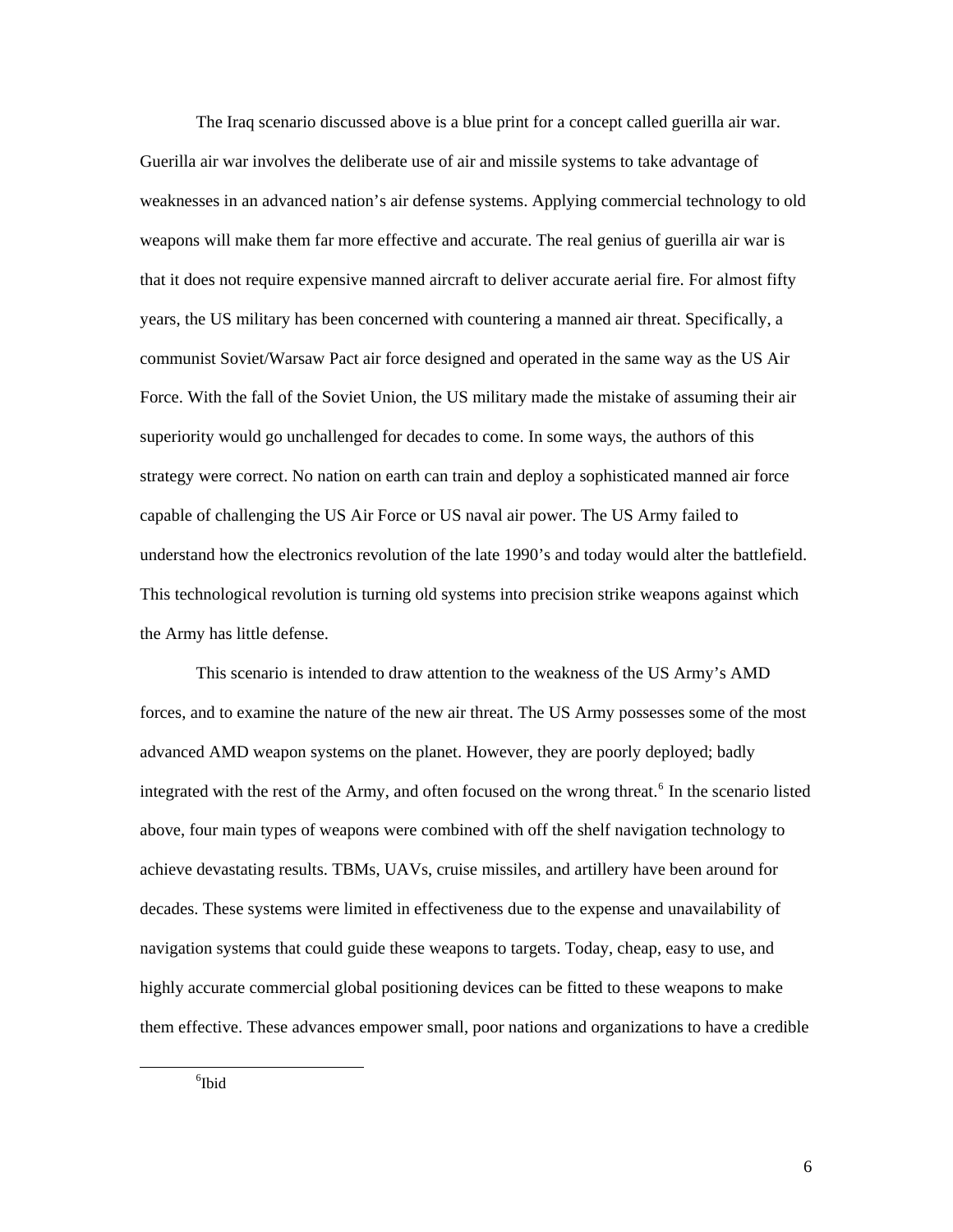offensive strike capability. It is this threat that the US Army has not taken seriously. It is this threat that the US Army's AMD branch must understand in order to live up to its name "Nobody Targets or Attacks the US Army from the Air."[7](#page-11-0)

The guerilla air war concept takes advantage of capability gaps in enemy forces. Careful planning and study can reveal where these gaps are located and what can be done to exploit them. Manned air forces are expensive; a brand-new F-22 Raptor for the US Air Force is \$147 million per aircraft.<sup>[8](#page-11-1)</sup> The rising cost of manned aircraft and the additional cost of training and maintaining these systems makes a large air force out of reach for all but the most powerful nations on earth. However, this does not mean poor nations are unable to field aerial attack systems. By applying commercial technology to older weapons, small nations, and non-state actors can field weapons that allow them to strike wealthy nations.

Applying commercial technology to existing weapons is easy. A commercial GPS receiver placed onto a short-range ballistic missile will immediately turn an unguided ballistic missile into a well-aimed strike weapon. Adding a few cell phone components to the missile and you can communicate with the weapon and even make in-flight corrections. A powerful laptop computer with wireless Internet can act as a C2 workstation. One can then identify and even see the target with little commercially available programs like Goggle earth. All of these components combine to make a complete precision guided weapon that will be able to attack a betterequipped opponent. These technological innovations that combine old weapons with new technology represent a significant tactical and operational problem for the US Army. This strategy is a serious problem for large wealthy nations that are under the misapprehension that their military superiority is unquestioned.

7 Ibid

 $\overline{a}$ 

<span id="page-11-1"></span><span id="page-11-0"></span><sup>8</sup> Global Security, F-22 Raptor Cost, February 2005, Available from http://www.globalsecurity. org/military/systems/aircraft/f-22.htm; Internet; accessed on 10 February 2007.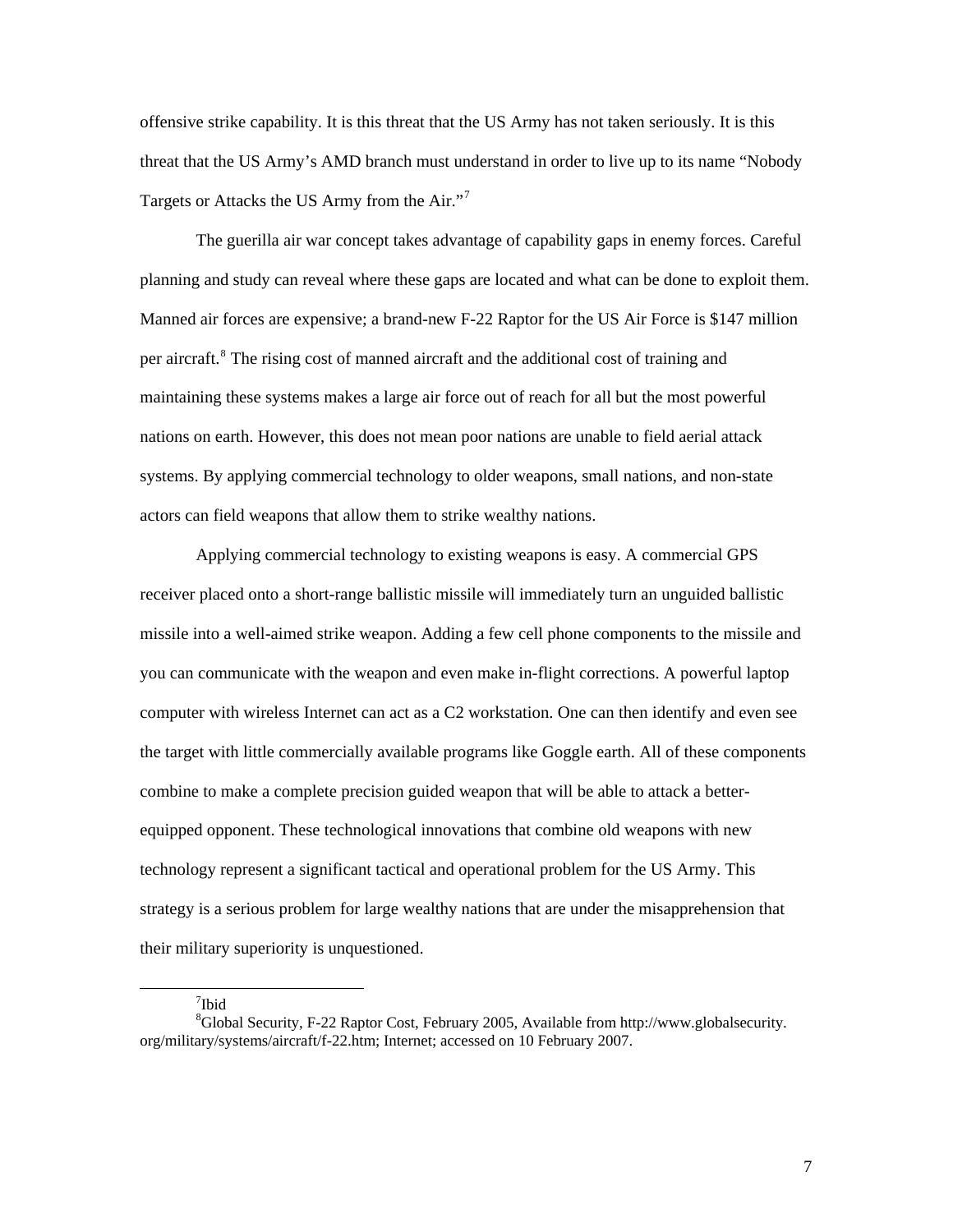Another key to the guerilla air war concept is accurate information and intelligence.

Today, information is available to anyone with a cell phone or Internet access. An enemy force is able to access public websites of the US Army's AMD brigades and battalions. A quick scan of the web site will reveal where the unit is located, how the unit is configured, even the names of its unit leaders. Once an adversary has identified the military unit they want, they can then use one of the many military analyst sites to obtain specific information. This information can include the weapon systems they are equipped with as well as how these types of units are employed. A couple of hours work on the Internet will provide an enemy force accurate intelligence on the disposition of US forces, and enable them to employ weapons against US forces.

With adequate intelligence and the innovative adaptation of existing weapons, an adversary can then make plans to attack. As the world witnessed in the August 2006 war between Hezbollah and Israel, a small terrorist organization was able to attack the major population centers of Israel. These attacks did little real damage. Nevertheless, the psychological effects were enormous and directly affected the psychology of the Israeli population. The operational effect led Israeli people to question the ability of their government to protect them, and to question the policies that led them into conflict.<sup>[9](#page-12-0)</sup> The most significant event of this conflict was not the attacks themselves, but the evidence of a sophisticated, planned strategy. This strategy accepted Israeli military superiority in some areas, but also took advantage of known Israeli weaknesses such as inadequate protection against long-range rocket strikes.<sup>[10](#page-12-1)</sup> Guerilla air war, when used effectively, can have strategic implications and affect the mindset of the adversary by taking advantage of unforeseen weaknesses.

<span id="page-12-1"></span><span id="page-12-0"></span> 9  $^9$ Exum, 21.  $10$ Ibid.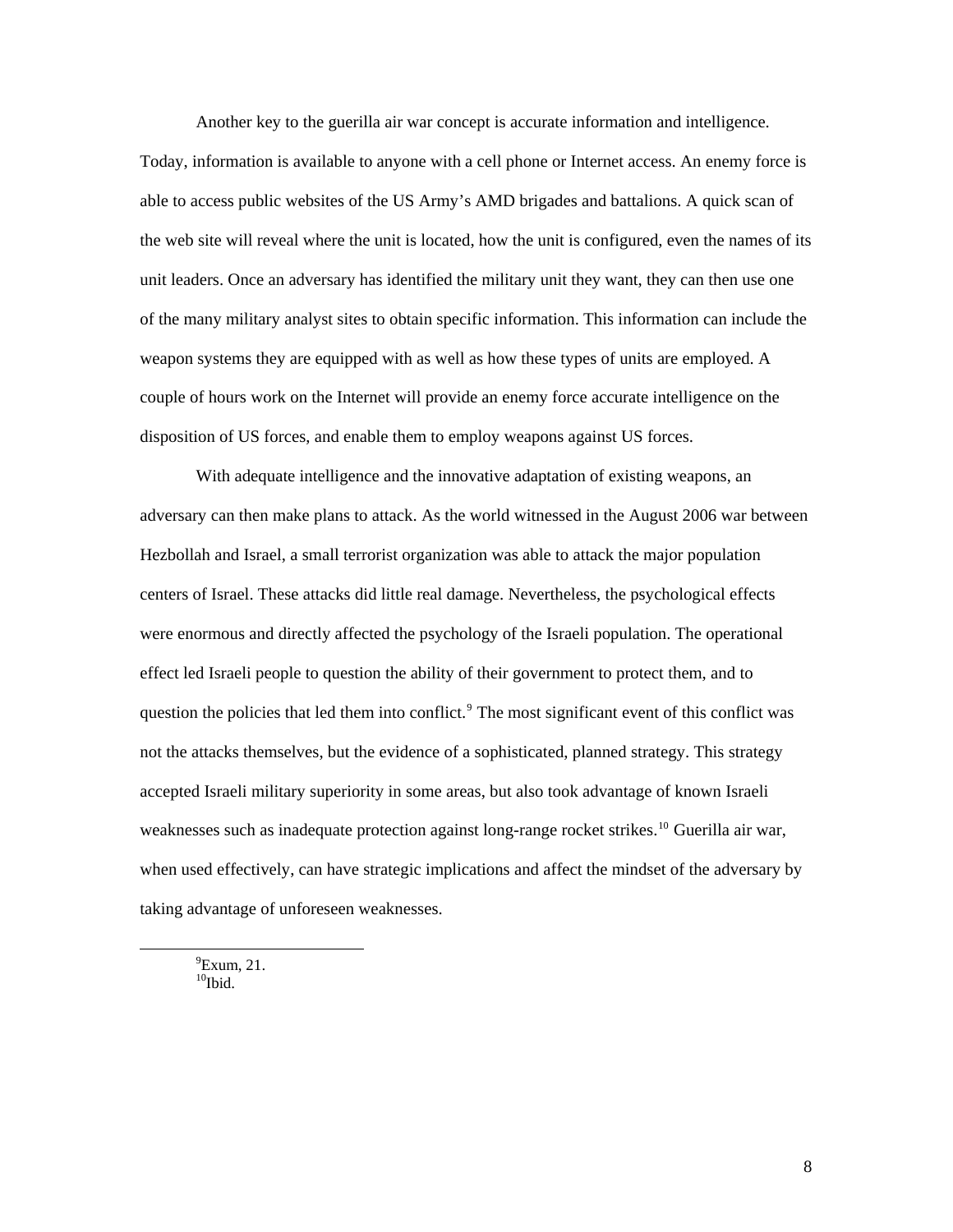#### <span id="page-13-0"></span>**Unmanned Aerial Vehicles (UAVs):**

This monograph will explain in detail the UAV threat and its implications for the US Army. UAVs are in the service of more than 100 nations, in roles such as target drones all the way up to unmanned strike aircraft.<sup>[11](#page-13-1)</sup> Over eighteen nations develop and manufacture their own organic UAVs. This monograph will detail some of the more significant UAV systems that are in service of potential hostile nations such as Iran and North Korea. UAVs represent the most significant tactical level threat to the US Army today.

If one system personifies the concept of guerilla air war, it is the UAV. The key components of a UAV include an airframe platform, (either rotary or fixed wing); a navigation control system; a payload such as a sensor, video camera, weapon, or warhead; a communications relay to transmit data, video, or imagery; and a ground control station. The larger the tactical level systems, such as the Iranian Arabil, also require equipment or infrastructure to launch and recover the UAV. However, systems such as mini-UAVs are small enough to be carried by one person and can be launched from anywhere on the battlefield. They are cheap, easy to assemble, and provide "good enough" capability due to smaller more advanced components that are available on the commercial market or through the Internet. For example, the airframe can be a model airplane and the control station can be a laptop computer with the appropriate software. Operating and employing small UAVs in today's tactical environment is not a significant challenge for US Army's potential adversaries.<sup>[12](#page-13-2)</sup>

UAVs represent a significant threat to US forces because of their small size and lack of expense. The US military makes extensive use of UAVs as reconnaissance and long-range strike aircraft. UAVs are in use at all levels of war. From man portable systems in use by tactical units to the multi-million dollar strategic level Global-Hawk that can travel the globe to provide

<span id="page-13-1"></span><sup>&</sup>lt;sup>11</sup>Riley and Means, 9-11.

<span id="page-13-2"></span> $12$ Ibid.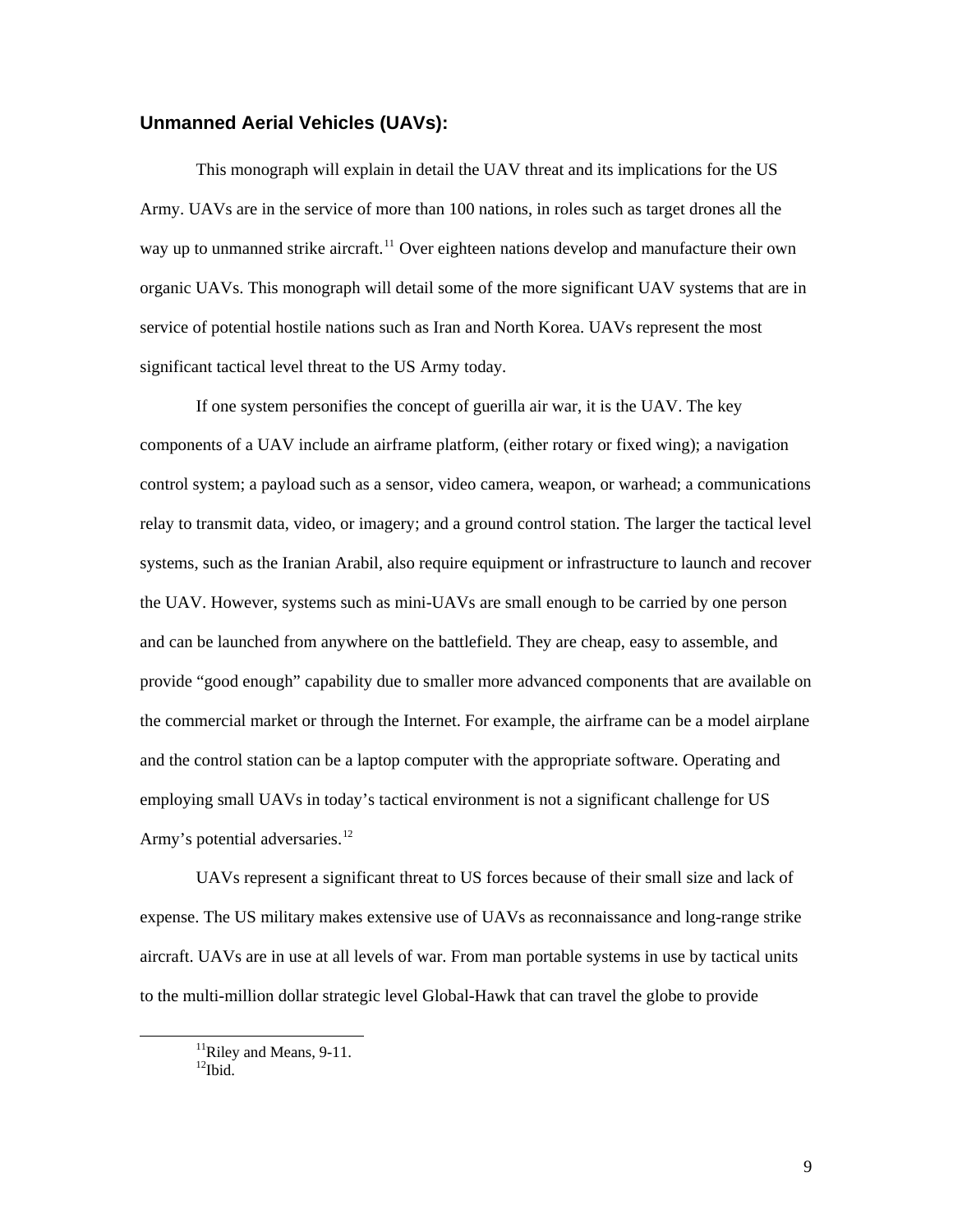valuable strategic intelligence in areas too risky for manned aircraft. Surprisingly, little thought and effort have gone into the idea of a hostile force using UAVs against US forces.

While almost every Soldier knows about the use of UAVs for the US Army, little effort has gone into protecting US Army forces from UAVs. For many officers in the Army, an enemy UAV is more a nuisance that an actual threat. This perception changed after the Israeli-Hezbollah conflict in August of 2006. Hezbollah flew three Arabil UAVs into Israel in an attempt to attack Tel Aviv in a long-range Kamikaze type mission.<sup>[13](#page-14-0)</sup> The Israeli Air Force was able to identify and destroy all three aircraft before they reached their target. Despite Hezbollah's failure, the significance of a non-state actor being able to attack a nation's capital is significant. If a small terrorist organization can use UAVs to attack a nation's capital, what could a large regional power like Iran do with such weapons?<sup>[14](#page-14-1)</sup> If there were ever a conflict with Iran, US forces could see armed UAVs attacking its forces.<sup>[15](#page-14-2)</sup>

The war in Lebanon has given the US Army a vision of the future air threat. Despite the conflict in Lebanon, there is still very little training on the part of tactical maneuver units in dealing with enemy UAVs. Army leaders today are not uncaring or indifferent to the UAV threat. They simply have never trained for or had to deal with an enemy that is equipped with such systems. Every Soldier that has trained at one of the combined arms training centers has encountered a manned air threat. However, nowhere is an Opposing Force (OPFOR) UAV employed against the US forces at any of the Combat Training Centers (CTC).<sup>[16](#page-14-3)</sup> UAVs are real

<span id="page-14-0"></span><sup>&</sup>lt;sup>13</sup>Wikipedia, Hezbollah [Israel/Lebanon Update](http://www.stratfor.com/products/premium/read_article.php?id=271892&selected=Analyses) Stratfor (2008-08-08), Available from http://en.wikipedia.org/wiki/2006\_Israel-Lebanon\_conflict; Internet; accessed on 10 November 2006.<br><sup>14</sup>Global Security, Armed UAVs, Available from http://www.globalsecurity.org/org/

<span id="page-14-1"></span>news/2006/060714-hizbollah-airpower.htm; Internet; accessed on 6 January 2007.<br><sup>15</sup>Riley and Means, 9-11.

<span id="page-14-3"></span><span id="page-14-2"></span><sup>&</sup>lt;sup>16</sup>Based on the authors four rotations at the National Training Center, Joint Readiness Training Center, and the Combined Arms Maneuver Training Center. In addition, the author has had extensive contact with the head AMD Observer Controllers who all report this training oversight.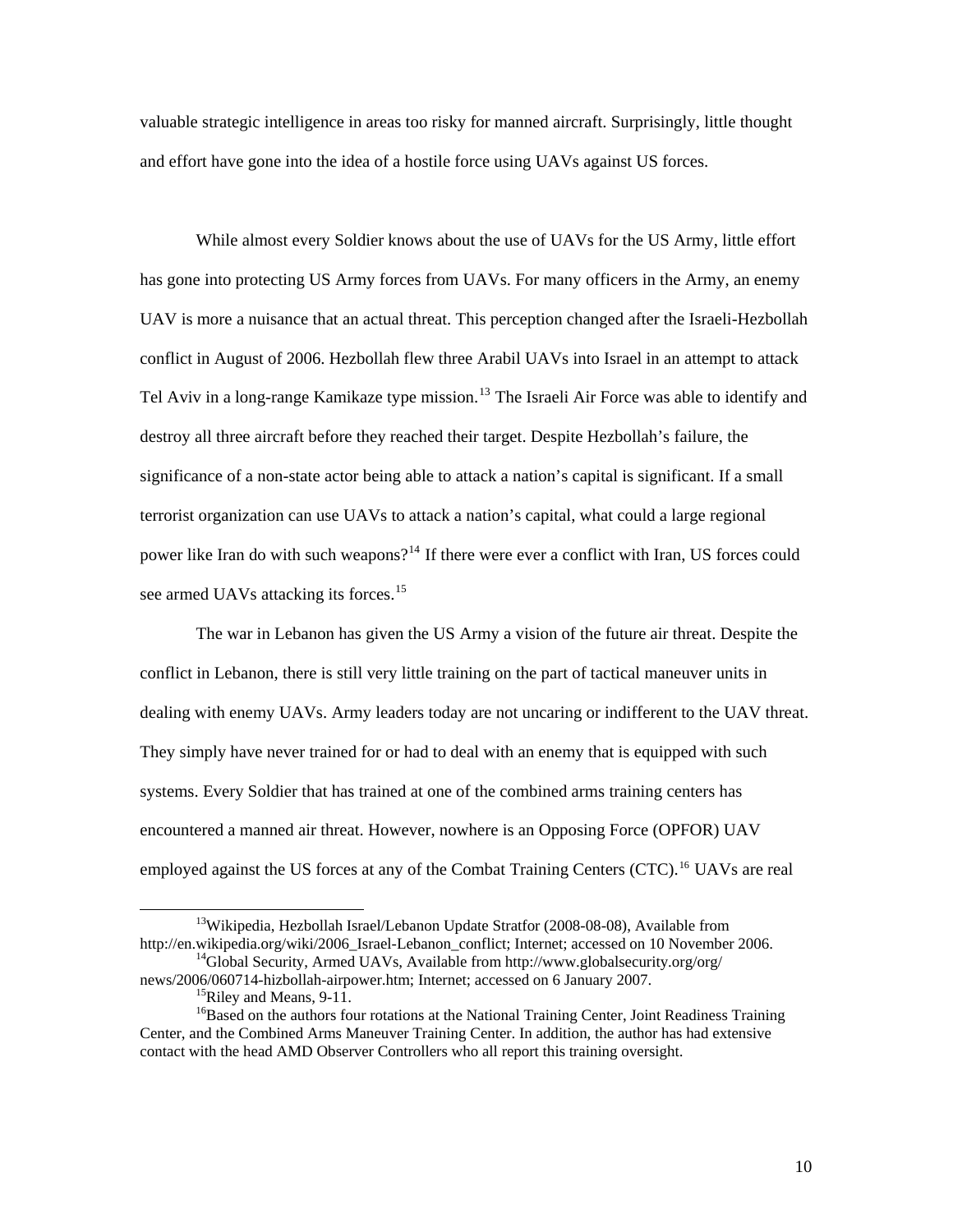<span id="page-15-0"></span>and they will only become more sophisticated and deadly.<sup>[17](#page-15-1)</sup> Given the rising cost of manned aircraft, nation states and non-state organizations may opt for a UAV force. This "poor man's" air force has the potential to cause significant damage to US Army forces. The US Army does not possess the capability to shoot down UAVs because they have removed tactical AMD units from Army. The US Army must acknowledge the problem, and deal with enemy UAVs or risk significant losses on future battlefields.

#### **Tactical Ballistic Missiles (TBMs)**

TBMs are another important weapon of choice for current and future enemies of the US. TBMs represent the most significant long-range strike capability nations have in their arsenal.<sup>[18](#page-15-2)</sup> TBMs have also benefited from rapid commercial advances in both electronics and rocket fuels. These advances make them less costly to set up, harder to identify, and much more accurate. To fully understand the TBM threat, it is important to look at their past and see what the future may hold for these weapons. TBMs are one system in which the US military has devoted considerable time and resources into developing countering strategies. Today, most of the remaining AMD battalions are deployed to counter the enemy TBM threat.<sup>[19](#page-15-3)</sup> However, Patriot, the most effective land based anti-TBM system, is well known by the enemies of the US, and TBMs are being modified to defeat it.

A ballistic missile is a large rocket with a fuel source (liquid or solid), a launching platform (mobile, fixed), a guidance system, and a payload. The German military designed the first modern TBM. The German V-1 was a cruise missile, and the V-2 was the first modern ballistic missile. The German military employed the V-2 to strike long-range priority targets in

<span id="page-15-1"></span><sup>&</sup>lt;sup>17</sup>Global Security, Armed UAVs. Note: Armed UAVs are used by US forces regularly. Hezbollah armed Aribl UAVs during the August 2006 conflict and the president has been set.

<span id="page-15-3"></span><span id="page-15-2"></span> $18$ Hezbollah was equipped with an unknown number of Fajar-5 333 millimeter rockets. These weapons have a range of 75 kilometers and can be classified as rocket artillery or TBMs. 19English.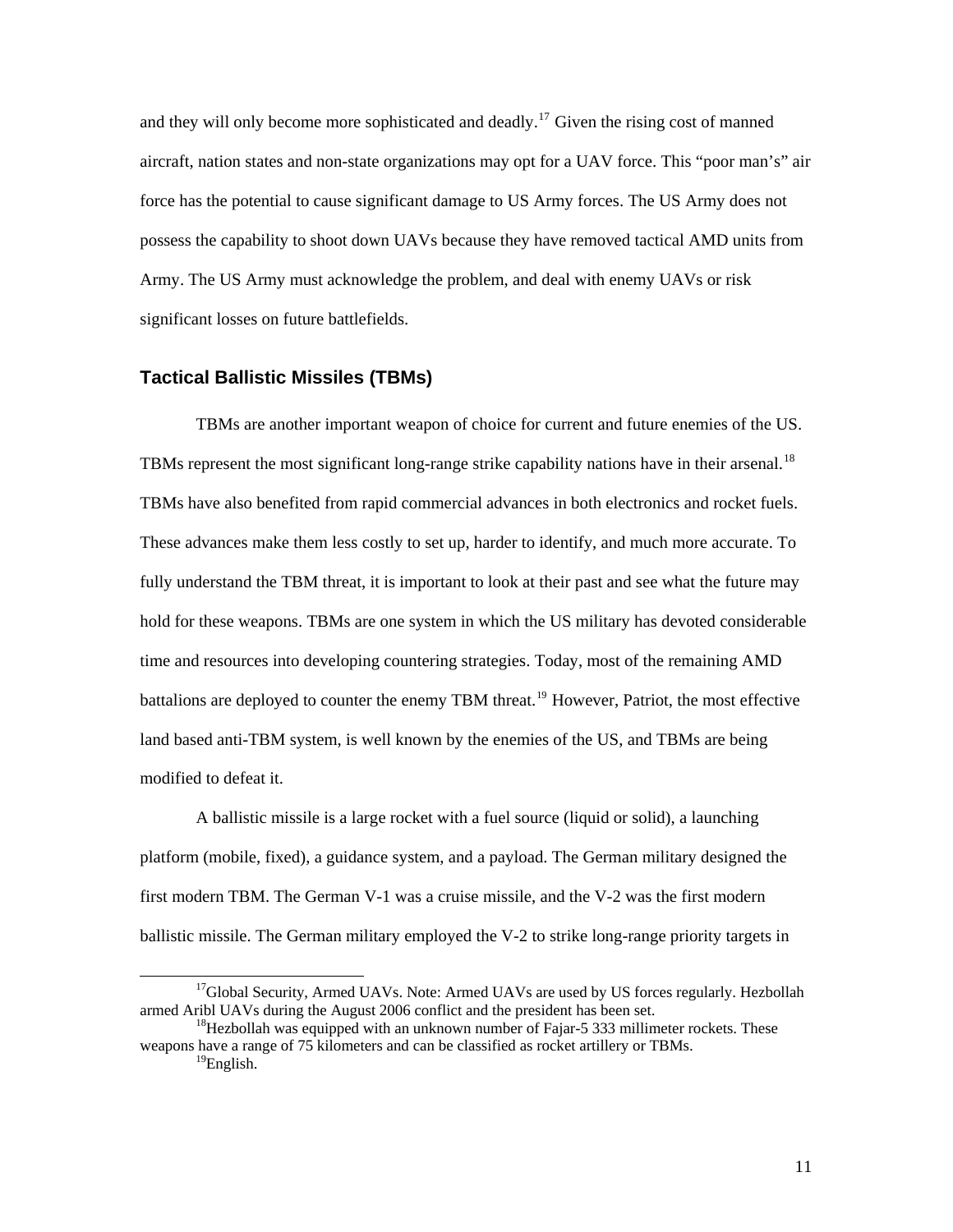England and had a range of 300 kilometers. The V-2 was not very accurate, but its primary mission was the creation of psychological terror among the population at large.

The Royal Air Force was able to identify and shoot down large numbers of older V-1 missiles, but was helpless against the V-2. The V-2 attacked large English cities with no warning. The German goal was to terrify the English public and lessen support for the war. The V-2 was more effective than the V-1 because it was a ballistic missile and not a flying bomb. A ballistic missile launches and quickly reaches its maximum height or apogee. The missile then points its nose down and makes its descent or terminal dive onto the target. What makes these weapons so difficult to defend against is their speed. Short-range TBMs, like the Russian SS-21 (Scarab), travel at 6-7,000 kilometers per hour when they re-enter the atmosphere.<sup>[20](#page-16-0)</sup> Long-range ballistic missiles, like the US MX (Peacekeeper), travel at close to 22,000 miles-per-hour (MPH) when their warheads re-enter the earth's atmosphere. The ability to hit these fast weapons is one of the most significant technical challenges today.

TBMs have largely been ineffective as precision strike weapons. Old TBMs were inaccurate because of their guidance systems. Nuclear-armed, long-range missiles have such destructive power that they do not have to hit the target directly to be effective. Conventionally armed TBMs are effective against large immobile targets, such as a city. They are less effective against moving and dispersed targets. The commercial electronics revolution had changed the situation considerably.

<span id="page-16-0"></span>In 1991, Iraq was able to launch dozens of SCUD TBMs at Saudi Arabia and Israel. Saddam Hussein's goal was similar to the Germans in World War II. Saddam wanted to terrorize the population, and to break the will of the coalition. The attacks were tactically insignificant

12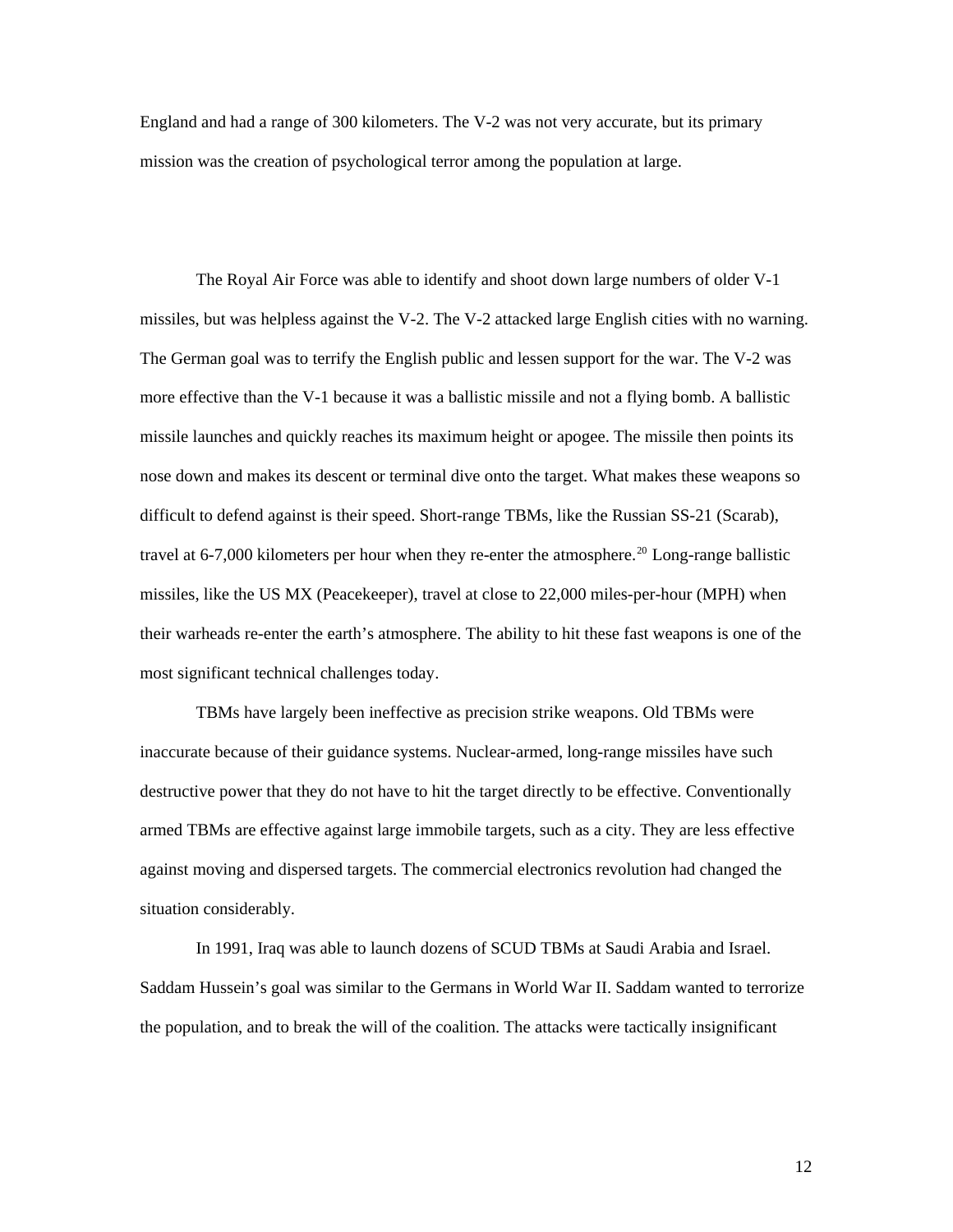<span id="page-17-0"></span>except for one lucky strike, which killed twenty-eight US Soldiers.<sup>[21](#page-17-0)</sup> However, the operational and strategic effect of those weapons was significant. Strikes against Israeli cities threatened to bring Israel into the war and ruin the coalition. Today's commercially available global positioning systems can greatly enhance TBM's accuracy by providing guidance from launch to impact. The US military's most successful strike weapons use the same GPS technology to guide bombs and missiles to their targets. The US military has been very concerned with the advances in TBM accuracy. This is the reason so much effort has gone into long- and medium-range TBM defense systems. The TBM can now be a precision strike weapon and greatly enhance an adversary's offensive weapons capability.

The US military's anti-TBM systems have been in development for decades. These systems are designed to counter the TBM threat that grows each year. However, accurate shortrange TBMs are a significant threat to Army tactical units. New US systems, such as the Patriot PAC-3, THAAD (Terminal High Altitude Air Defense), and the US Navy's SM-3ER, are all operational level, dedicated anti-TBM systems.<sup>[22](#page-17-1)</sup> However, nations building TBMs are aware of the US Army's new AMD systems. These same nations are building advanced TBMs that have different flight patterns, decoys, and dummy warheads in order to confuse US defensive systems.

Throughout military history, nations and weapons manufactures' have battled with new systems designed to defeat older existing systems. Today, the success of the US anti-TBM systems has led nations such as China and Russia to design new TBMs around the known capabilities of the US AMD systems. The Soviet Union may be history, but Russia still possesses some of the finest military engineers in the world. All current Russian weapons are designed to work against a Western weapon or system. For example, new versions of the SS-21 and SS-23

<sup>&</sup>lt;sup>20</sup>Department of the Army, Field Manual 3-01.87, *Patriot Tactics Techniques and Procedures* (Washington, DC: Government Printing Office, August 2006), 67.

<sup>&</sup>lt;sup>21</sup>John Keegan, *The Iraq War* (New York, NY: Alfred A. Knopf Publishing, 2004), 79.<br><sup>22</sup>Charles Babers, "The Art of Missile Defense: Common Considerations in Missile Defense

<span id="page-17-1"></span>Planning," *Air Defense Artillery Magazine* (January-March 2006): 4.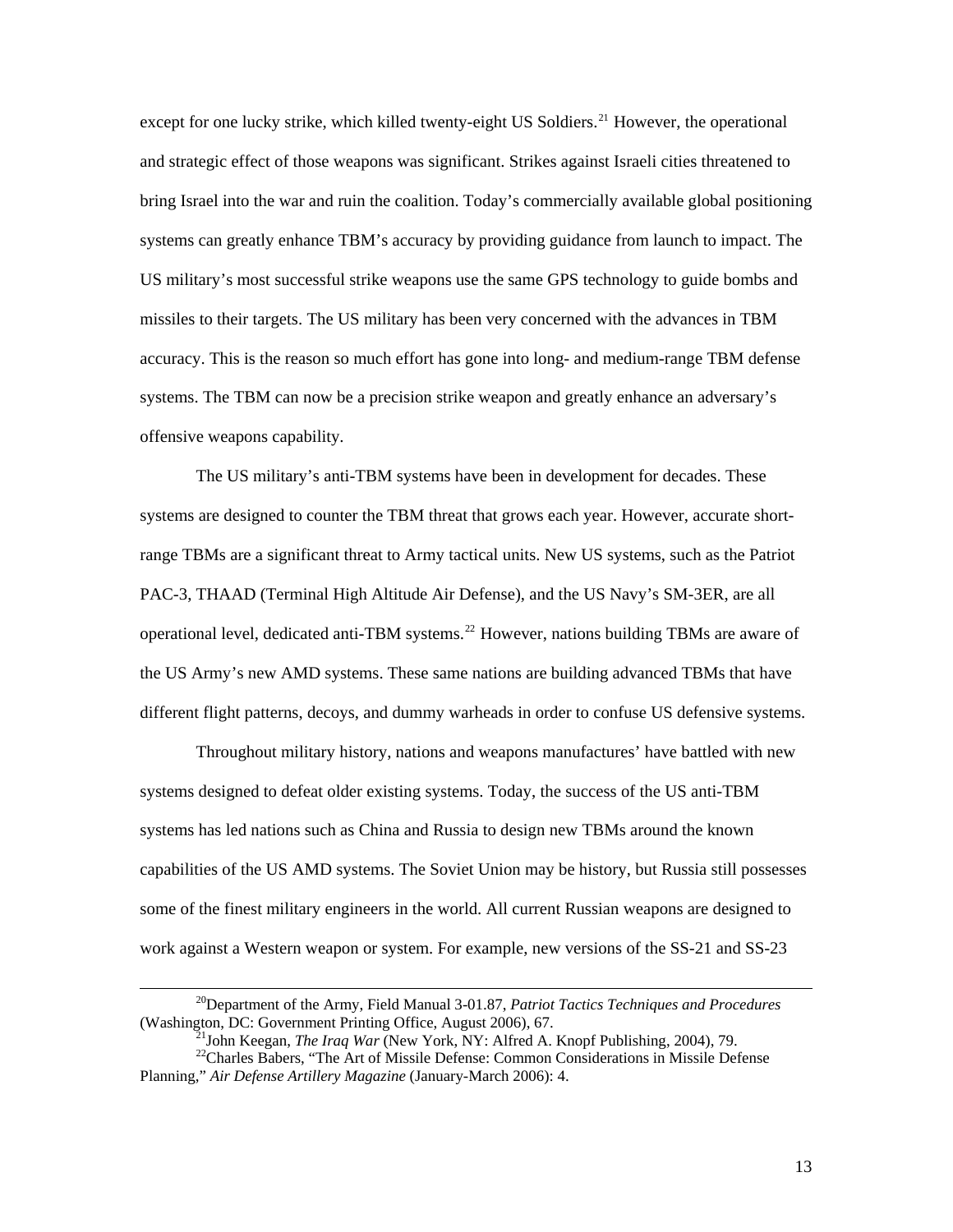<span id="page-18-0"></span>short-range TBMs will fly indirect ballistic trajectories to take advantage of a specific weakness of the Patriot system.<sup>[23](#page-18-1)</sup> TBMs will continue to represent one of the greatest threats to US forces for the next several decades.

#### **Rockets, Artillery and Mortars (RAM)**

Conventional artillery systems have benefited from advances in commercial technology. Conventional artillery includes all tube and rocket launched projectiles from as small as 60 millimeter mortar rounds all the way up to the mammoth 330 millimeter rockets. These weapons in Iraq and Afghanistan represent a leading cause of death for US service members.<sup>[24](#page-18-2)</sup> The US Army has noted this trend. Enemy RAM forces are difficult to see and to target. Insurgent RAM forces consist of small mobile teams that may not even be present when they fire their weapons. The Army concluded that it needed to be able to counter enemy RAM forces in present and future conflicts.

Remote rocket and mortar launches in Iraq and Afghanistan are common. Enemy tactics are designed to overcome the US Army's ability to detect and destroy hostile artillery. Counter battery radar can identify hostile artillery locations and direct friendly artillery and aviation onto the enemy positions. Using remote rocket launchers, an insurgent team can set up several rockets and can link the weapon to a timer, such as a cell phone or alarm clock. When the insurgents are done setting up, they simply walk away and the attack occurs. The launch sites are usually identified but killing the enemy personnel has proved very difficult. This threat will continue to challenge the Army, the Field Artillery, and the AMD branches recognize the threat as a key mission requirement for future forces. $25$ 

<span id="page-18-1"></span><sup>&</sup>lt;sup>23</sup>Global Security, SS-21 SCARAB, Available from http://www.globalsecurity.org/military/<br>world/russia/ss-21-specs.htm; Internet; accessed on 10 November 2006.

<span id="page-18-2"></span><sup>&</sup>lt;sup>24</sup>Colonel Harry L. Cohen and Colonel Gregory C. Kraak, "Finding Common Ground: Air Defense Artillery and Field Artillery," Air Defense Artillery Magazine (January-March 2006): 36.

<span id="page-18-3"></span><sup>&</sup>lt;sup>25</sup> Major General Robert P. Lennox, "Joint Net Fires Concept," Brief to Students, Command and General Staff College, Fort Leavenworth, KS, 12 April 2006.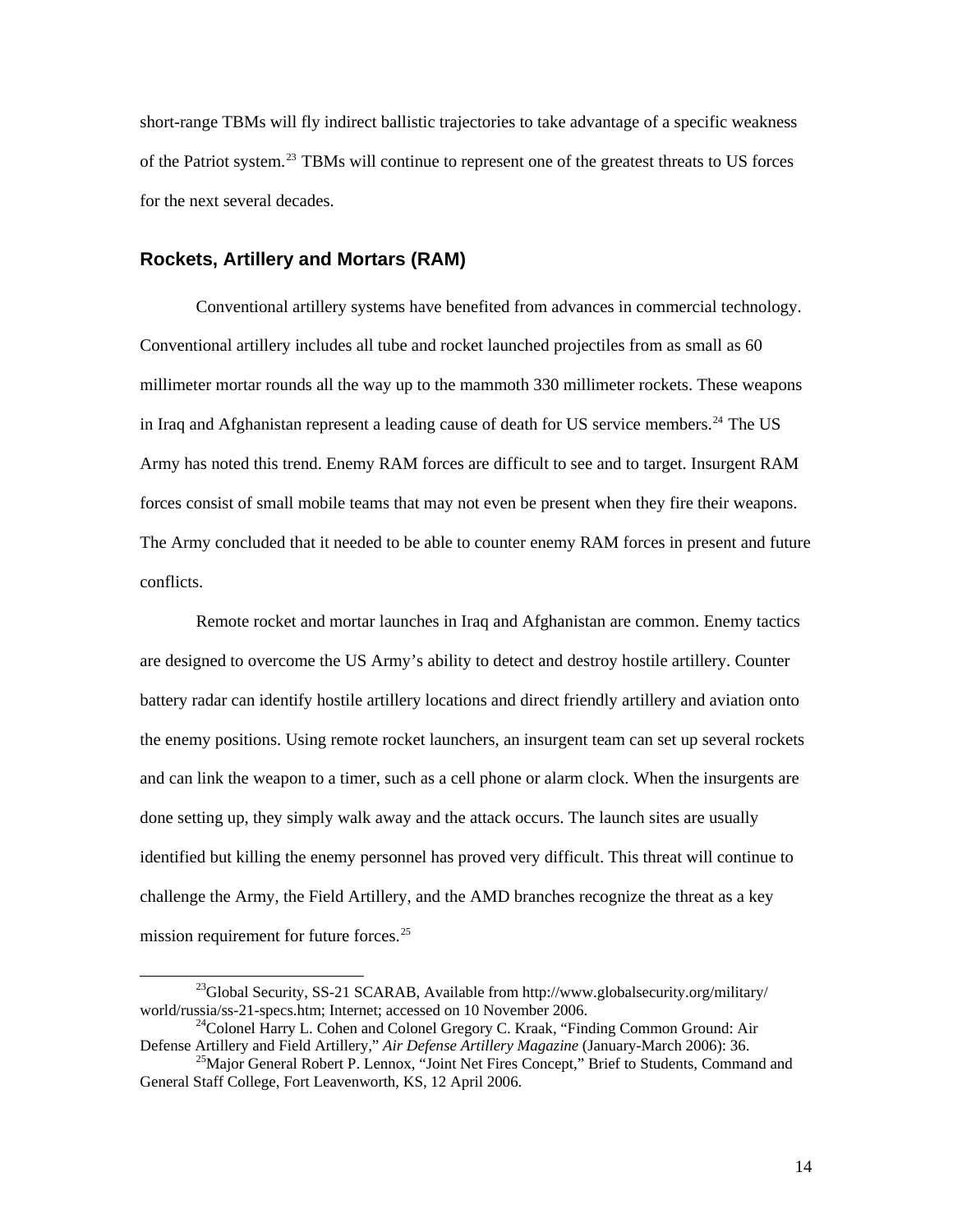Hezbollah demonstrated the effect of this tactic on Israel. In August of 2006, Hezbollah was able to attack Israel's second largest city, Haifa. Using remote timed rocket launchers, Hezbollah attacked northern Israeli population centers at will. Thousands of small to medium

caliber rockets were launched into Israel. Civilian activity in these northern towns was severely disrupted. Israel's inability to defend its own people from this type of attack proved a major embarrassment for the Israeli Defense Force (IDF). Continuing insurgent attacks in Iraq and Afghanistan demonstrated to the US military the need for some form of defense against this threat. The US and Israel worked for almost a decade in the 1990s on a tactical laser designed specifically to destroy these types of weapons.<sup>[26](#page-19-0)</sup> The system was expensive and required large amounts of power to employ. The tactical high-energy laser (THEL) was mothballed in early 2001. Since the Israeli-Hezbollah war, there has been renewed interest in the program. The THEL was a solid-state chemical laser that succeeded in destroying dozens of 122 millimeter rockets in flight. However, it was very expensive to maintain and operate. An interim solution is currently operational in Iraq; called C-RAM (Counter Rocket Artillery Mortars). This system uses a naval version of a 20 millimeter gun as a means to destroy incoming RAM fire. The C-RAM system has had some success, however; only a few systems are operational. Using a large caliber highspeed cannon in a congested urban area presents tremendous challenges to eliminate civilian and friendly casualties. This system will be discussed later in chapter 2.

Enemy RAM fire will continue to be a problem for the Army. With GPS it is possible for the enemy to make their RAM fire more accurate. Once the enemy can effectively place RAM fire on Army units, US causalities will increase. While it is unrealistic to expect complete protection from enemy RAM fire, some form of protection is needed. As threat capability

<span id="page-19-0"></span> $^{26}$ Global Security, Tactical High Energy Laser (THEL), Available from http://www.global security.org/space/systems/thel.htm; Internet; accessed on 12 August 2006.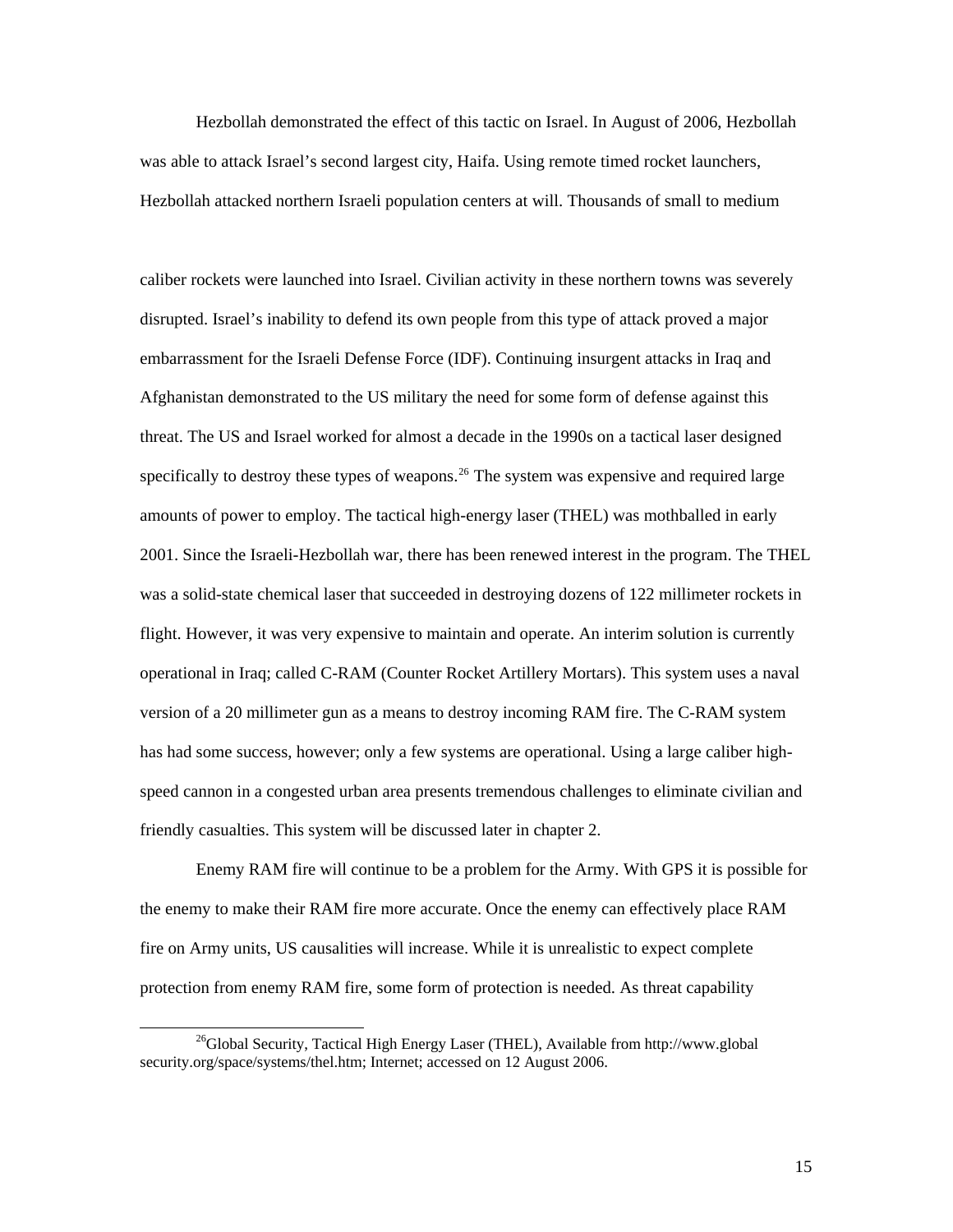<span id="page-20-0"></span>increases the Army must be able to provide some form of mobile RAM protection to the US Army.

#### **Cruise Missiles**

Another significant threat system in the guerilla air war concept is the cruise missile. These weapons are difficult to categorize since they tend to have similar components and capabilities of UAVs. Cruise missiles can be small short-range weapons traveling less than 15 kilometers. Cruise missiles can be long-range weapons such as the US Tomahawk, which in some versions can travel close to 3,000 kilometers.<sup>[27](#page-20-1)</sup> What makes cruise missiles so dangerous is their combination of long-range, small-radar signature, elusive flight patterns, and their low altitude. Nations and non-state actors could conceivable deploy hundreds of highly sophisticated cruise missiles to wreak havoc on the US military and its allies. Continued advancement of commercial GPS and communications systems will make cruise missiles more difficult to defeat.

A cruise missile has a missile fuselage similar to a small aircraft. Cruise missiles have an engine to provide a constant speed over long distances. Cruise missiles have a warhead, either conventional or NBC (Nuclear, Biological, Chemical) warhead, to detonate on its target. Cruise missiles have a navigation system and a communication system to let the launch authority know its location and allow course corrections. Some older less sophisticated cruise missiles are also equipped with radar or infrared seeker. These seeker heads guide the missile to its target. Many of today's land attack cruise missiles are modified versions of naval anti-ship missile such as the SS-N-1 Styx and the CS-802 missile.<sup>[28](#page-20-2)</sup> Here again, the advancement of civilian electronics has made navigation and targeting much easier for small nations who cannot afford a high quality manned attack aircraft.

<span id="page-20-2"></span><span id="page-20-1"></span><sup>&</sup>lt;sup>27</sup>Global Security, Cruise Missiles, Available from http://www.globalsecurity.org/wmd/ intro/cm.htm; Internet; accessed on 10 September 2006.<br> $^{28}$ Ibid.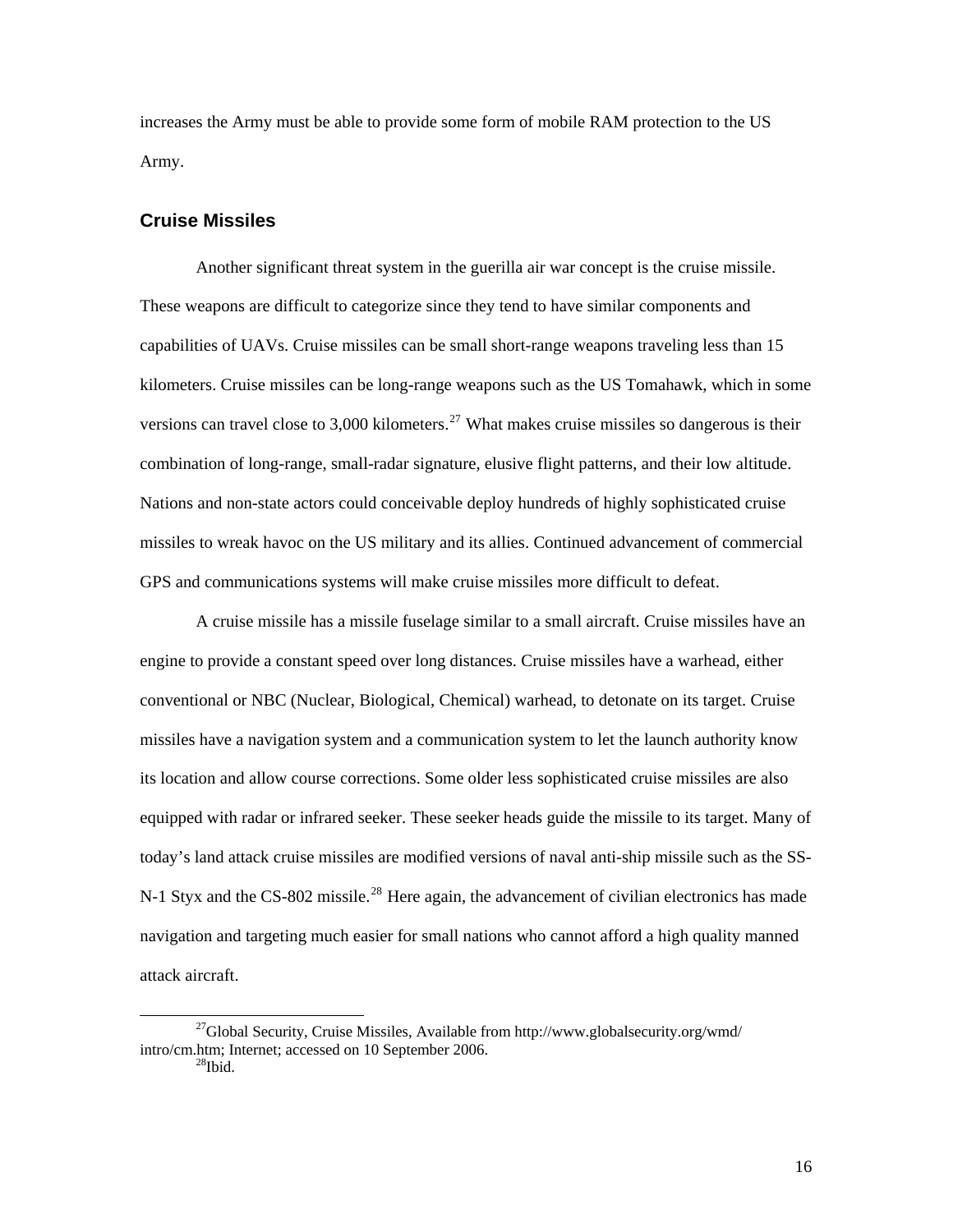Cruise missiles are much harder to detect and destroy than UAVs and TBMs. UAVs are generally slow and operate within the tactical range of less than 100 kilometers.<sup>[29](#page-21-0)</sup> TBMs, while very fast and mobile, fly predictable flight trajectories. TBMs can be detected from launch to impact vastly improving chances for identification and destruction. Cruise missiles are very hard to detect because they fly as low as 50 feet and use the terrain to mask their approach to a target. Without long-range radar coverage, cruise missiles can surprise targets. Even with overhead radar, a cruise missile's small size means they can be lost in the ground clutter. The US military has used cruise missiles very effectively over the last sixteen years. Recent advances in commercial communications combined with advanced composite airframes threaten to turn cruise missiles into more deadly weapons. Precision-guided cruise missiles will pose a direct threat to US Army tactical units. Current Army tactical units do not have defensive systems to counter this threat.

Despite the successful use of cruise missiles in the US military, little attention is given to the threat that enemy cruise missiles pose for the US. The potential options these weapons give to non-state actors and nations needs to be more fully understood. Hezbollah demonstrated this concept in Lebanon when they launched a C-802 anti-ship cruise missile and severely damaged an Israeli naval vessel. The C-802 is the Chinese version of the legendary *Exocet* anti ship missile.<sup>[30](#page-21-1)</sup> While Israel knew about the sale of these weapons to Iran, none were thought to be in the hands of Hezbollah. Further Israel did not anticipate Hezbollah would be able to employ such a sophisticated weapon. This oversight cost lives.<sup>[31](#page-21-2)</sup> There has been a failure on the part of the AMD branch to see the cruise missile threat in its true context. The IDF assumed high technology enemy cruise missiles were limited to wealthier nations, such as China and Iran. Little thought was given to small nations and non-state actors being able to field these weapons. Given what

 $^{29}$ Riley and Means, 9-11.

<span id="page-21-2"></span><span id="page-21-1"></span><span id="page-21-0"></span><sup>&</sup>lt;sup>30</sup>Bill Samii, Radio Free Europe/Radio Liberty, Iran: Navy Stresses Area Denial, Available from www.rferl.org; Internet; accessed on 21 February 2007.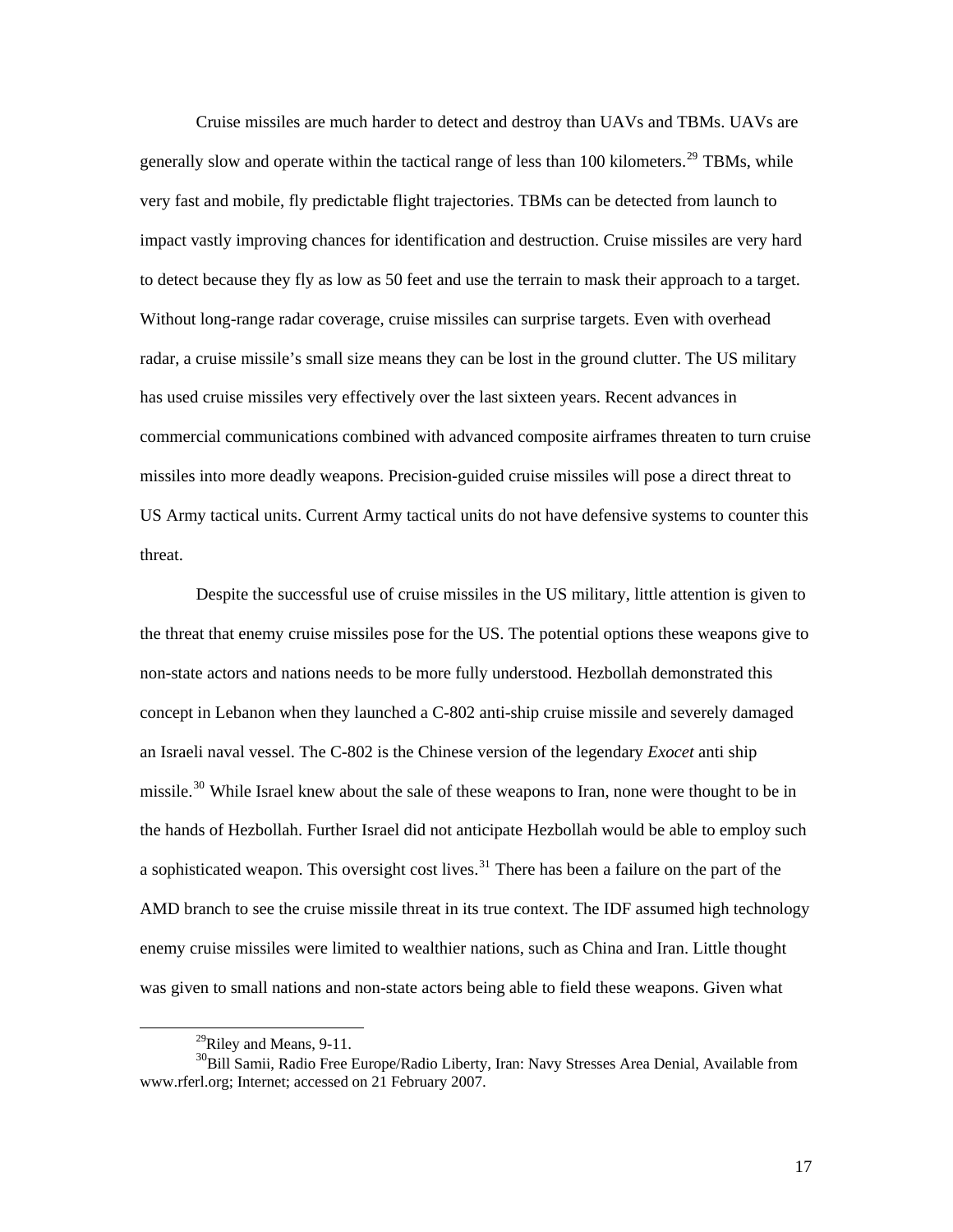<span id="page-22-0"></span>Hezbollah accomplished in Lebanon, the prospect of US forces being attacked by cruise missiles is real.

Expensive high technology anti-TBM systems are little help against cruise missiles. High-powered radar systems are pointed at the atmosphere to detect TBMs reentering the atmosphere. Another problem with ground-based radar is their inability to see over terrain creating "dead space" which cruise missiles can use to reach their target. The only truly effective cruise missile defense is an Integrated Air Defense System (IADS). IADS is defined by multiple redundant radar systems connected to a widely distributed group of defensive weapon systems. This type of IADS systems would allow detection of cruise missiles from their launch point and along their flight route. Accurate cruise missiles will threaten Army tactical formations who are without the means to deal with them effectively.

The argument posed in this chapter can be easily summarized: the air threat has not been removed. This chapter has examined four major enemy weapon systems to point out their possible impact when used by the enemy on the US Army. These systems are not very new, having been around in more advanced nations' militaries for decades. The threat these systems pose to the US results from the rapid growth and the sophistication of commercial electronics, navigation, and communication systems. These advances have allowed nations and non-state actors to operate an air force where none existed before. This new type of air force is capable of attacking the US Army at a time and a place of its own choosing. Ironically, these advances are occurring at a time when the US Army has eliminated the very units that would have been most effective against this threat.

## **Chapter Two: U.S. Army Air and Missile Defense Forces**

This monograph will now address the current composition of the active duty missile defense forces in the US Army. First, it will be necessary to set the context of the current AMD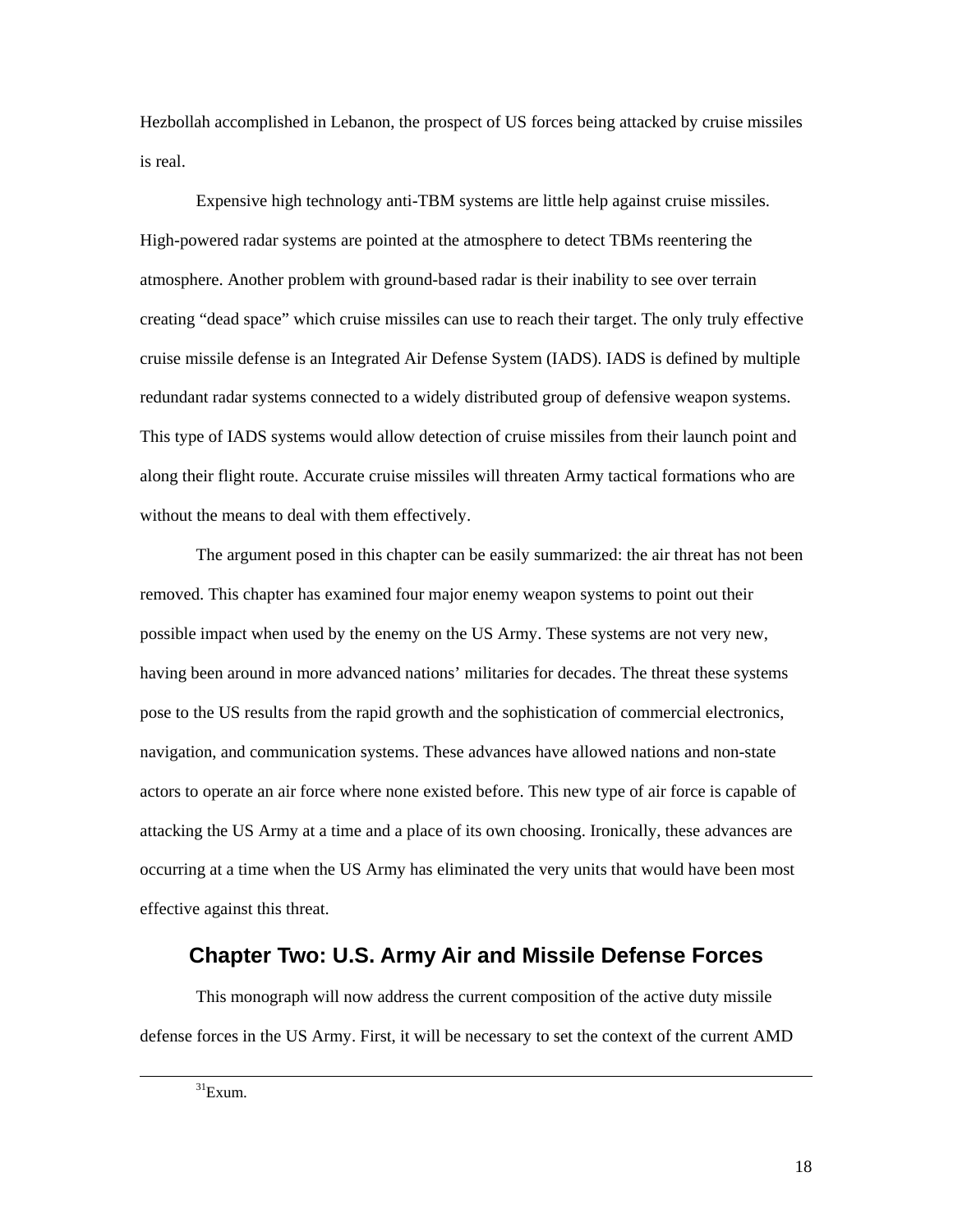force. Second, it is necessary to explain how the Army came to lose all of its short-range tactical AMD units. The loss of these units removed all organic surface-to-air weapon systems from Army tactical formations. This monograph will then address the key weapon systems of the AMD branch. This monograph will explain how to counter current and future AMD threats. It is important to discuss the key weapon systems of the AMD branch. In addition, this writing will explore how these weapon systems do or do not adequately protect the US Army from threat weapons. The AMD force is fielding many new weapon systems. The majority of these systems focus solely on the ballistic missile threat, and they operate at the strategic and operational level. The air threat to tactical level US Army units has been ignored, thus few of these systems have any capability at the tactical level.

The US Army's current active duty AMD force is fourteen AMD battalions.<sup>[32](#page-23-0)</sup> Five AMD brigades and two Army Air and Missile Defense Commands (AAMDC) serve as the higher headquarters to these forces. Three AMD brigades support the Army's Corps tactical level formations. For instance, the 108th AMD brigade is intended to support the Army's XVIII Airborne Corps. However, the 108th and the other two Corps AMD brigades (31st-III Corps, 69th-V Corps) operate at the theatre army level. These AMD units do not answer to their Corps commanders; rather they share an uneasy relationship between the AMD branch leadership and their supported units. Fort Bliss tasks these AMD units to rotate to Korea and other theatres without their supported units consent. This issue is one of many problems the AMD branch has in relating to the rest of the Army.

The Patriot air defense system forms the base of the current AMD force. Designed and fielded in the 1980's, Patriot was to protect static assets from the numerically superior Warsaw Pact air forces. Patriot's accuracy and state of the art radar system made it possible to intercept ballistic missiles. During Operation Desert Storm, Patriot battalions acted as a TBM defense

<span id="page-23-0"></span> $32$ English.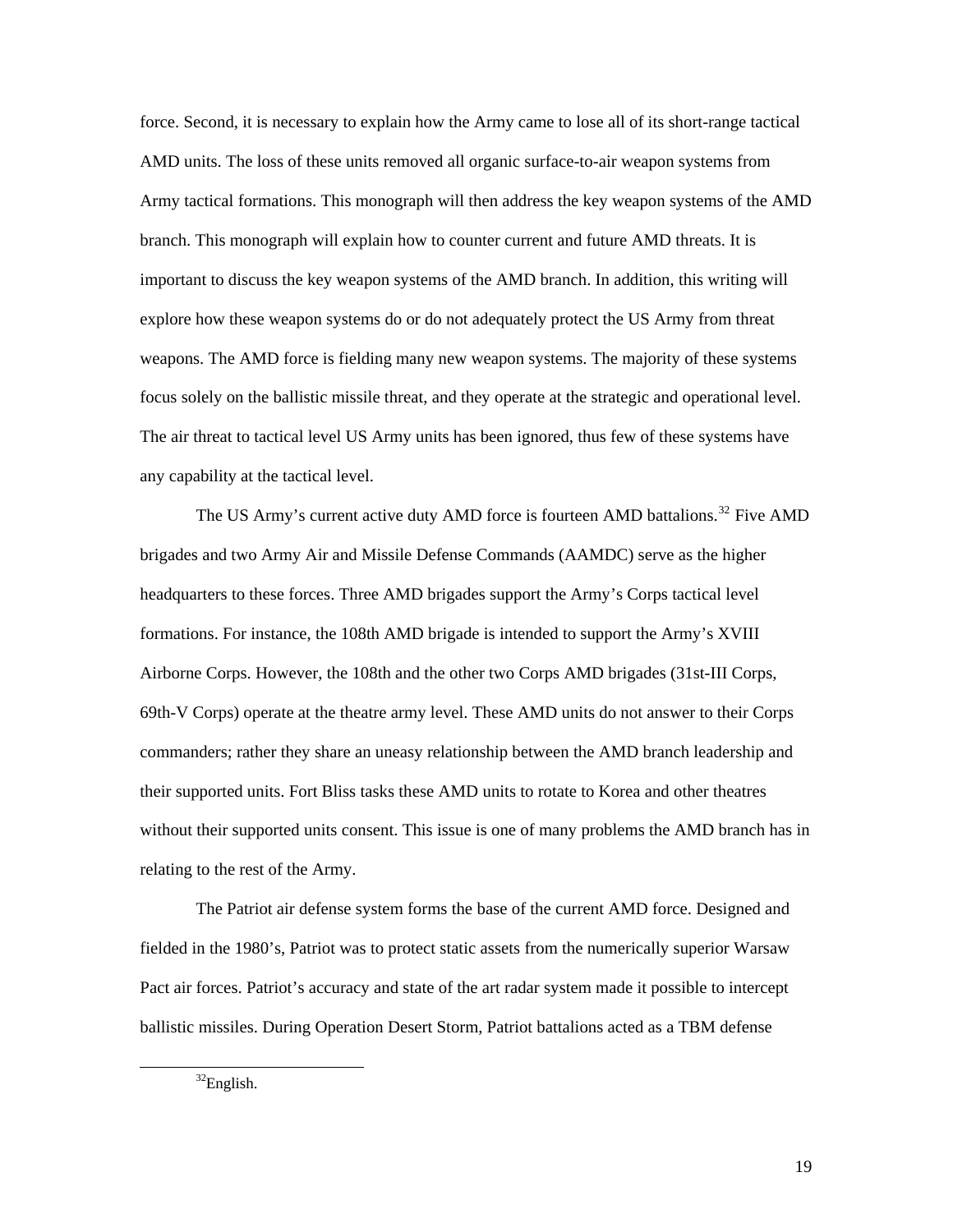<span id="page-24-0"></span>system with limited success. The successful design and deployment of the PAC-3 missile along with significant electronics upgrades have made the Patriot a true anti-TBM system.

Today, Patriot battalions are the main land-based TBM defensive system in the US military. Patriot units are now theatre level units protecting strategic and operational assets. During OIF, Patriot forces operated at the tactical level with mixed results. Because Patriot units had never trained with maneuver forces, they did not fully understand how to integrate to meet their mission objectives. Today Patriot battalions train to fight in two geographic regions where the TBM threat to US forces is the greatest, Iran and North Korea. Is the current and future force organized and equipped to deal with the four threats outlined in chapter one? The answer is no. US Army AMD forces cannot protect the US Army at the tactical level. This monograph will now define the current composition of the current AMD force.

#### **The Death of the Short Range Air Defense Battalion**

Prior to January 2004, the AMD branch was really two distinct organizations. On one side, with most of the money, was the HIMAD (High Medium Air Defense) force. With the exception of two in Korea and one in Germany, the remaining battalions were based at Fort Bliss. The HIMAD battalions were all Patriot equipped. Approximately one half of the Patriot battalions had fielded the new PAC-3 anti-TBM missile. The other half of the AMD branch was spread out across the Army in each of the ten active duty divisions. Each Army division, along with the separate combat maneuver brigades, has its own AMD unit. These types of units were habitually located with their supported unit.

Short-range Air Defense Artillery (SHORAD) units consisted of short-range weapon systems built around the Stinger infrared surface-to-air missile (Avenger, Linebacker). These SHORAD battalions and separate batteries were also equipped with advanced search radar (Sentinel). This radar provided target data and early warning to the weapon system operators. The

20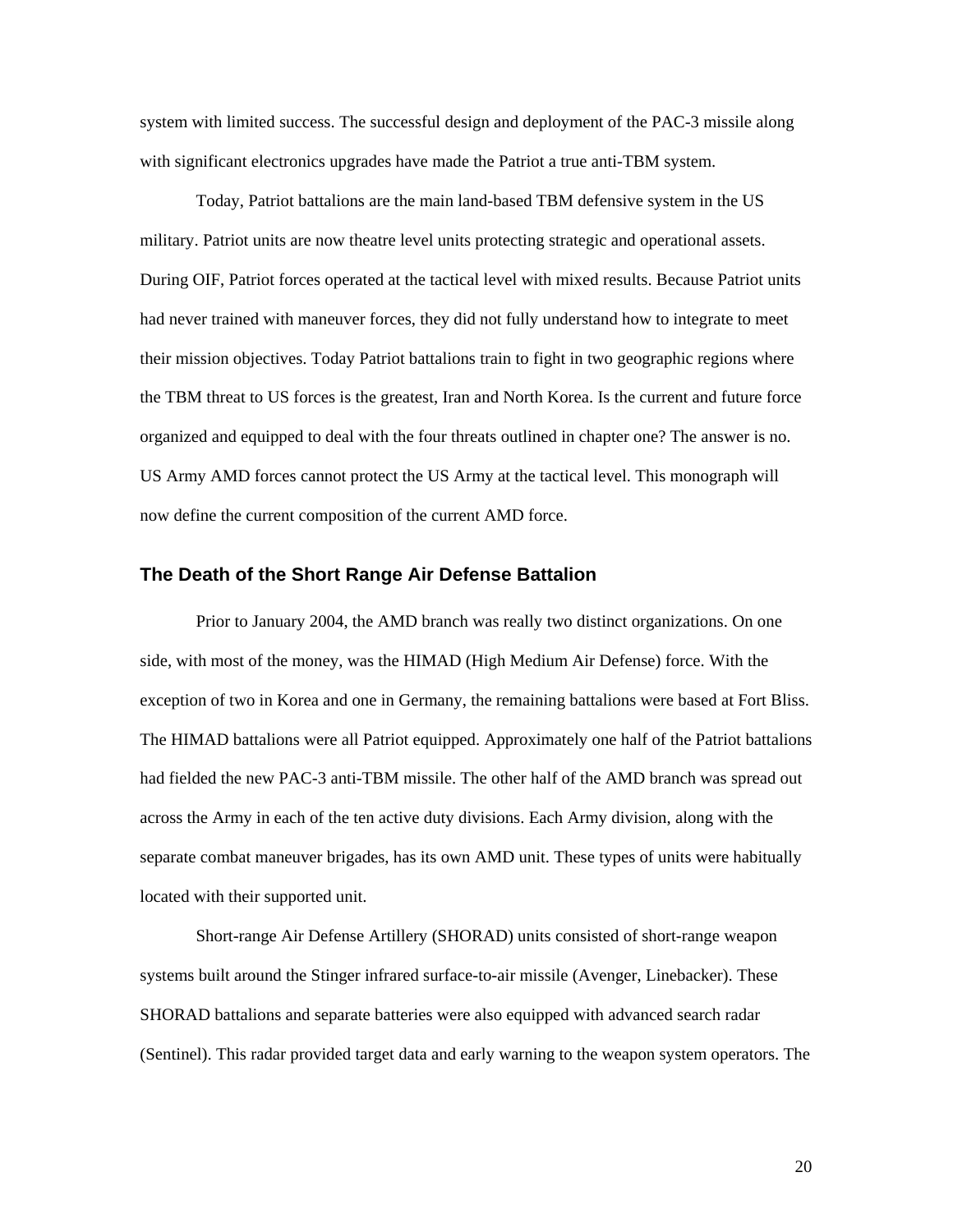Sentinel was further data linked through advanced data radios to receive and send air pictures. This air picture came from AWACS and Patriot units forming the C4I system.

The SHORAD battalion was different from a Patriot battalion because of its decentralized deployment and execution. SHORAD battalions deploy across a maneuver division's area of operation. Young privates and sergeants make the decision to launch a weapon. HIMAD units have a central command and control station that approves all missile launches under close supervision from senior officers. The smallest unit of action in a Patriot battalion is the battery. Each battery is linked to the Integrated Command and Control (ICC) van commanded by the battalion commander. The effect of these systems led to the development of vastly different types of cultures within HIMAD and SHORAD units.

SHORAD units believed they were superior Soldiers and genuinely better led than HIMAD units were. SHORAD units had older weapons and a much smaller budget, but they felt part of the "Real Army." SHORAD units looked down upon the HIMAD units who they felt were poorly led and not real Soldiers. Because SHORAD units operate in a decentralized manner, junior leaders developed leadership and troop skills that HIMAD units did not have. The senior leadership of the SHORAD battalion engages with the supported division and brigades to determine AMD priorities. SHORAD units were an integral part of the divisional combined arms team. Young SHORAD platoon leaders would find themselves attached to an infantry or armor battalion and their squad leaders were directly supporting maneuver companies. As a consequence, these relationships allowed SHORAD leaders to cultivate leadership skills unavailable to their HIMAD counterparts.

HIMAD Soldiers felt SHOARD was a waste of Soldiers and equipment. HIMAD units knew the Army had never deployed in mass without Patriot units. HIMAD Soldiers felt it was Patriot units, and not SHORAD units that had engaged targets in Desert Storm and OIF. HIMAD units were equipped with arguably the finest land based Air Defense system ever made. Their units were also blessed with almost limitless budgets. They resented the attitude of SHORAD

21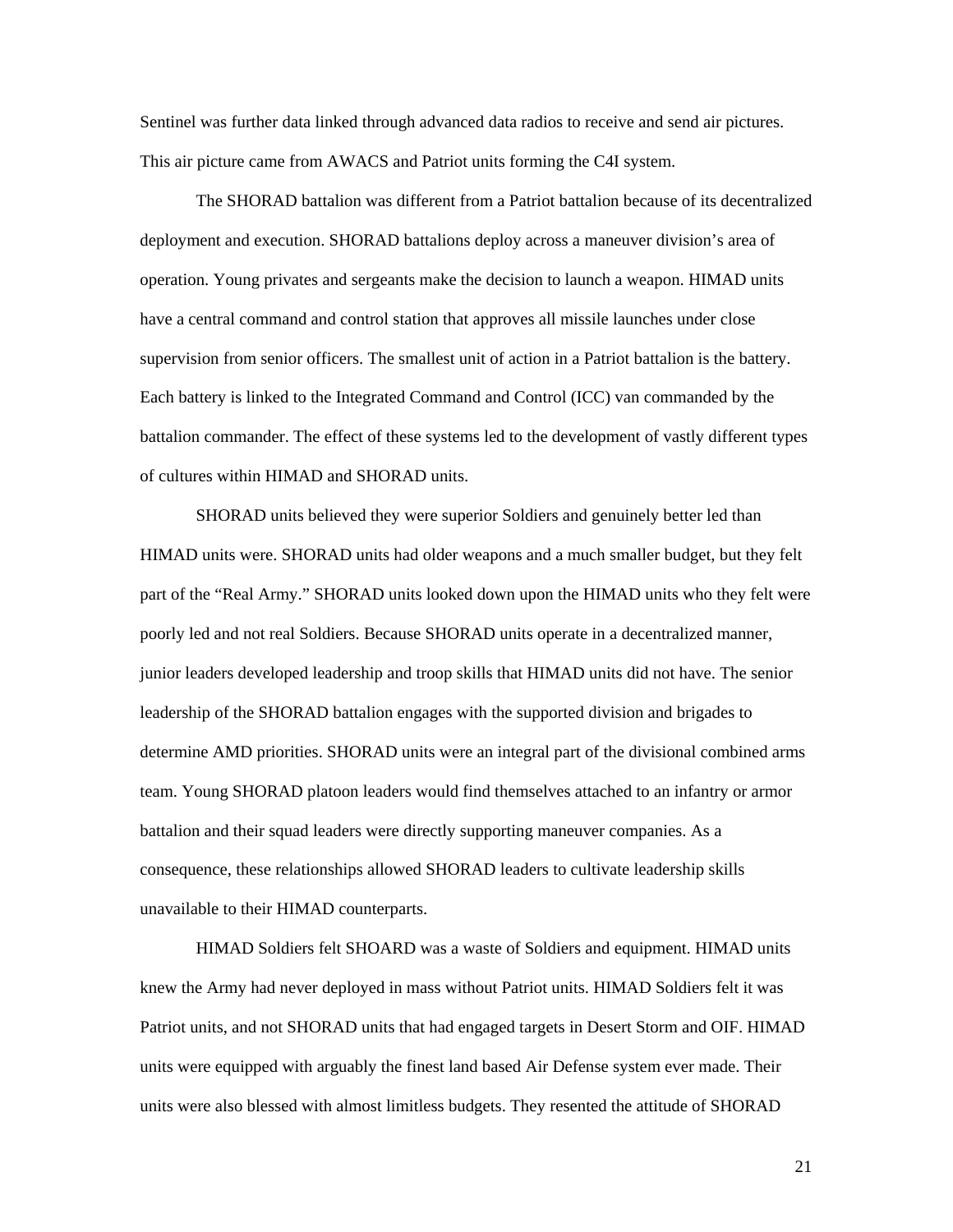units and questioned their relevance. The situation resulted in bad feelings throughout the branch, and a reduced overall fighting ability of the AMD force in the Army. Adding to the problem was an effort on each side to keep their own kind of officers and NCOs in-house and not foster cross cooperation between the groups within the branch. In reality, the complex relationship within the AMD branch is a simple result of two distinct cultures. Soldiers developed differently within each of those cultures with predictable results.

In 2004, the Army leadership, led by the Army Chief of Staff, General Schoomaker, restructured the tactical Army force. General Richard Cody the US Army Vice Chief of Staff directed the Army to eliminate the SHOARD battalions in the divisions.<sup>[33](#page-26-0)</sup> The reason for the removal of SHORAD was to make room for the new modular force structure that was taking place throughout the Army. While the active duty force would lose SHORAD battalions, it would gain key engineer and civil support units necessary in Iraq. It is important to note that the AMD branch was not the only branch to lose units, and was not singled out by General Schoomaker. The plan was for all of the SHORAD battalions to remove their division patches and deactivate five battalions. Four SHORAD battalions would be reconfigured into composite AMD battalions (1-44 ADA, 4-5 ADA, 2-44 ADA, and 3-4 ADA). These battalions would be a mix of Patriot, Sentinel radar, and Avenger SHORAD systems. One battalion, the 5th battalion, 5th Air Defense Artillery of the 2nd Infantry Division, would remain on active duty and convert into a pure Avenger battalion.<sup>[34](#page-26-1)</sup> Retrained SHORAD Soldiers would be trained to operate and man the new Patriot equipment. The equipment would come from the ten active duty patriot battalions. Patriot battalions would lose their fifth missile battery and move this equipment into the newly created composite AMD battalions.<sup>[35](#page-26-2)</sup>

<span id="page-26-2"></span><span id="page-26-1"></span><span id="page-26-0"></span> $33$ Based upon a conversation with an AMD HRC Career Manager, January 2007. The source wishes to remain anonymous.<br> $34$ Lennox.

<sup>35</sup>Ibid.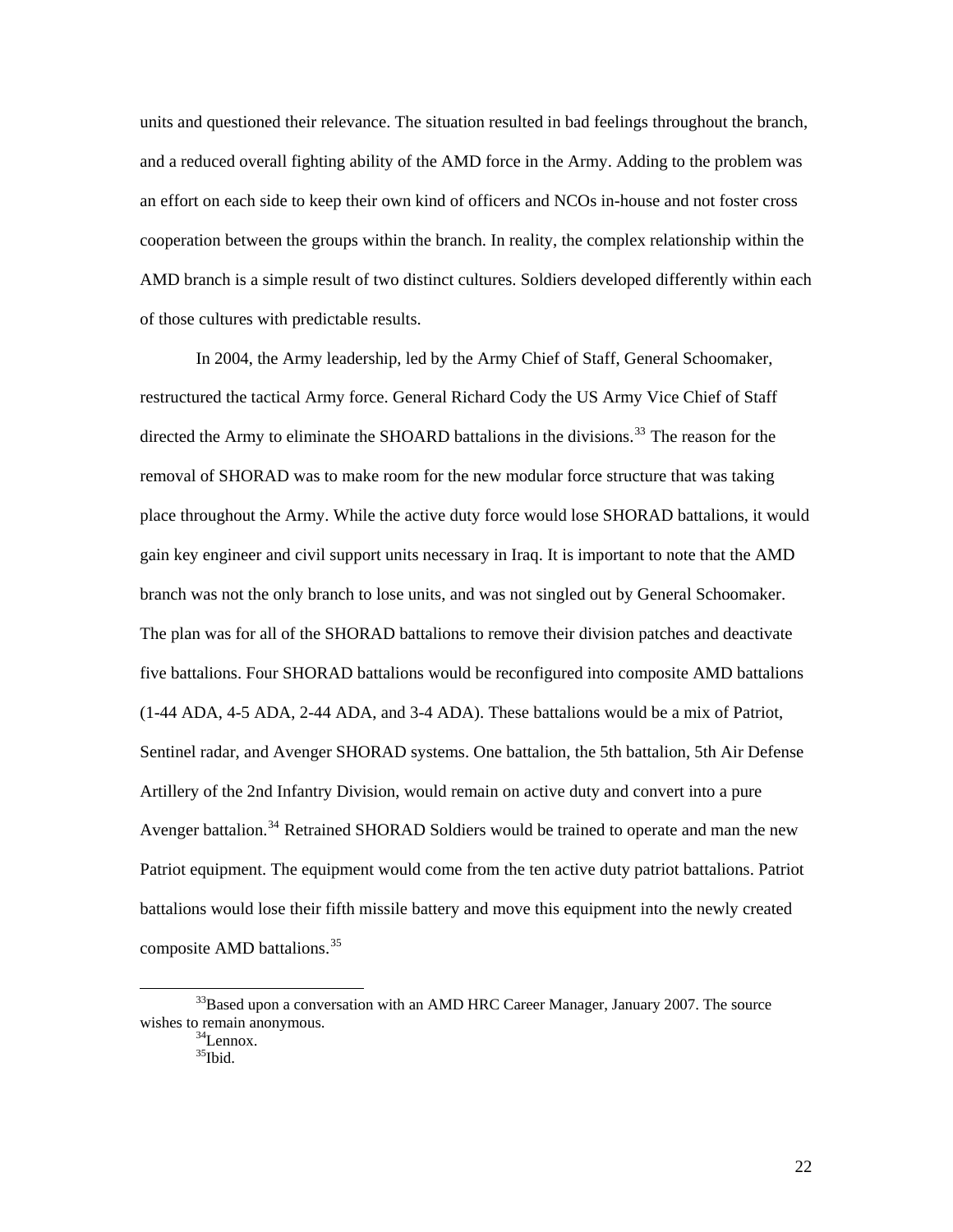SHORAD units were deactivated because of the perception that no real air threat existed to the Army's tactical maneuver force. The lack of any real manned air threat and the absolute dominance of the Air Force convinced senior Army officials that these units were surplus to requirements. They were right. No enemy aircraft had attacked US forces in Iraq or Afghanistan. The only air weapons Iraq had launched at the US military were short-range SSMs. SHORAD units could not destroy TBMs and so it appeared to be unneeded on the battlefield. The senior AMD leadership failed to provide a justifiable mission and purpose for the SHORAD battalions in Iraq. Moreover, the AMD branch did not argue for alternative roles for these units. AMD branch could have argued that while the current air threat was low these units could perform other missions. AMD forces have a history of performing force protection and convoy support missions. SHORAD battalions in Iraq were conducting non-traditional AMD missions for their supported division. $36$ 

The SHORAD battalions are gone, and no AMD assets exist at the division level or below. The actual number of AMD battalions performing anti-TBM missions is up to fourteen. The AMD branch is ignoring the tactical level Army force in favor of the strategic and operational TBM mission. The AMD branch agreed to place an ADAM (Air Defense Air Management) cell in every maneuver brigade combat team and division headquarters. The ADAM cells have no capability to defeat tactical level AMD threats.

The ADAM cell is a part of the BCT Tactical Operations Center (TOC). ADAM cells would have the primary responsibility for managing the airspace around the BCT. $^{37}$  $^{37}$  $^{37}$  In addition, the ADAM cell will provide air defense early warning through the AMDWS (Air Missile Defense Work Station). Army and joint detection systems can provide a live air picture for the BCT

<span id="page-27-1"></span><span id="page-27-0"></span><sup>&</sup>lt;sup>36</sup>Based on conversations with the authors' former unit 4-5 ADA, 1st CD, Colonel Todd Morrow Battalion Commander of 4-5 during OIF II. 4-5 ADA served as a motorized infantry battalion assigned to the 2nd BCT, 1st CD (Blackjack). 4-5 relived 1-4 ADA the direct support ADA battalion for 1st AD and then redeployed to Germany where it was deactivated.  $\frac{37}{27}$ English.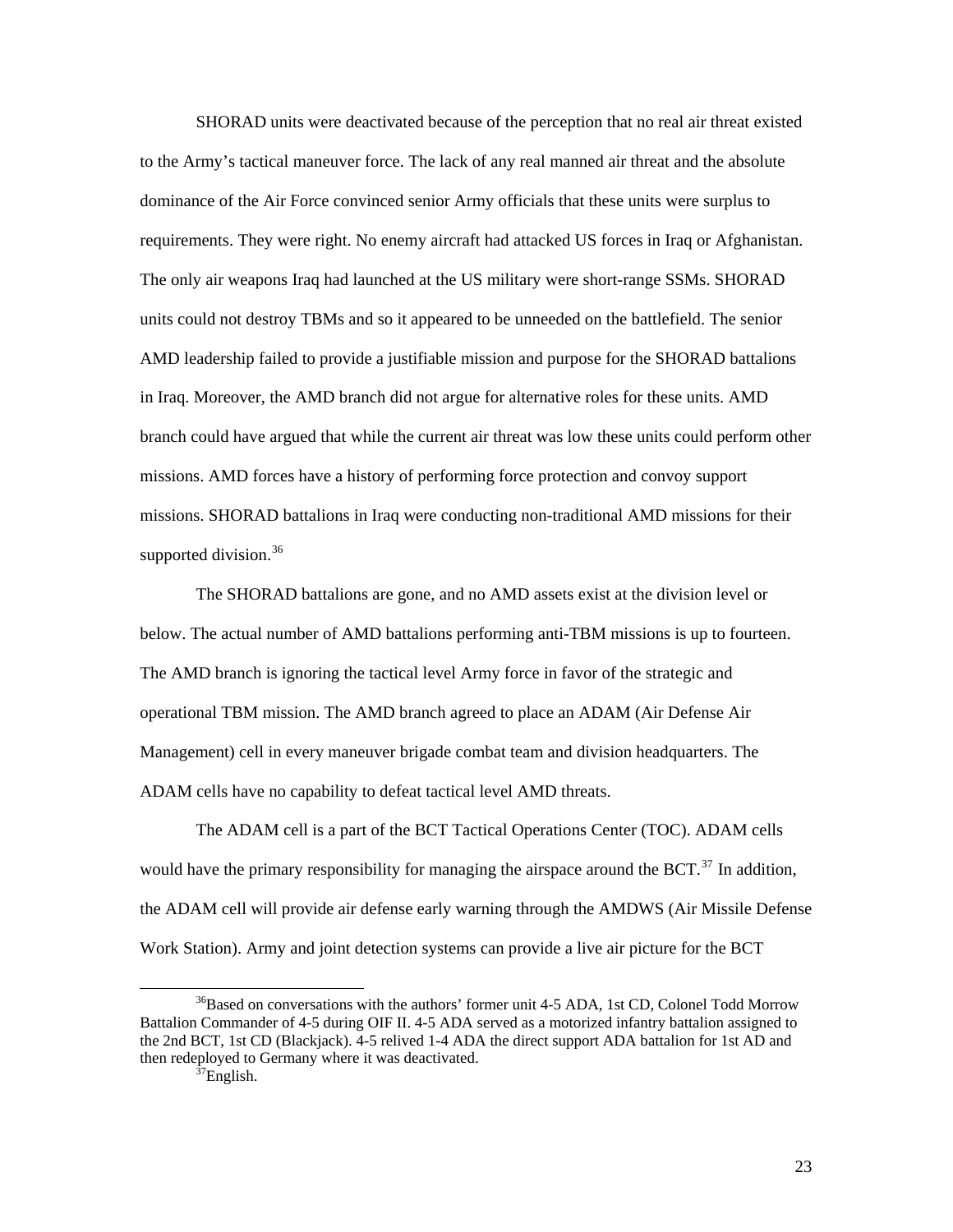<span id="page-28-0"></span>through the AMDWS. Army divisions were to be reequipped with an unspecified number of Sentinel radars for their own organic air warning capability.<sup>[38](#page-28-1)</sup> However; at the time of this monograph, the exact number of radars and who will own them is undecided.

The ADAM cell's primary mission is to provide airspace management and control of all air assets in the BCT or division area of operation. This mission has become very important because the Army has added a large quantity of UAVs to maneuver units. The new BCTs and divisions possess large numbers of tactical UAVs. De-conflicting air space between these UAVs, field artillery fire, and manned aviation assets is very complex and demanding. Why the AMD branch became the Army proponent for airspace management is unclear, and more training is needed before these cells can fully fulfill their mission. In addition, none of the BCTs subordinate battalions had access to an air picture or early warning. While it is possible to receive air warning from battalion level C4I systems, no AMD personnel exist at the battalion level. The ADAM cell can warn a maneuver BCT of an air attack, but provides no organic weapon system to protect the BCT from an air threat. In Iraq, the AMD branch was confronted with a mission that it had not anticipated in Iraq.

#### **Counter Rocket Artillery and Mortars**

Shortly after the fall of Bagdad and the transition to stability operations, US forces came under attack from insurgent artillery. While artillery attacks were not a new threat to US forces, the means employed by the insurgents were frustrating US efforts to overcome this threat. Using small mobile teams, the insurgents would set up and quickly fire several rounds at large US bases, and flee before the US could react. On other occasions, insurgents would set up rockets with delay-timing mechanisms so that rockets would fire after the set-up team had left the area. While these attacks were not accurate, they did cause casualties and, more importantly, they affected the

<span id="page-28-1"></span> $38$ Based on the author's time in BCTP and conversations with Major Scott Flanders the 10th MTN ADADO. 10th MTN was one of the first Army units to convert to modular BCTs. 10th MTN experienced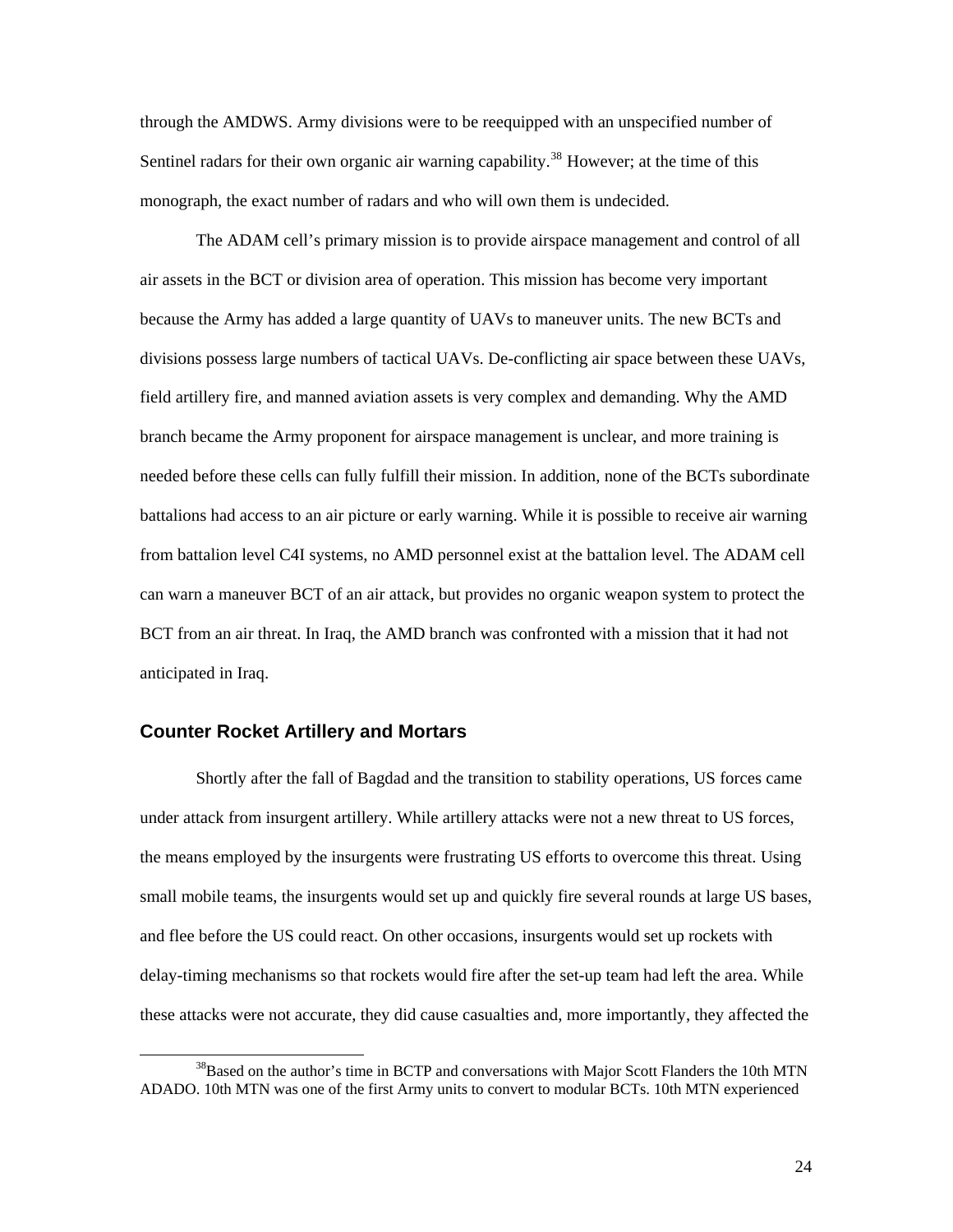psychology of US troops. US forces are on high alert outside of their bases, but they often let their guard down and removed their body armor when they returned to base. Indirect fire became the second leading cause of death among US forces killed in 2004 and  $2005$ <sup>[39](#page-29-0)</sup>. The artillery attacks caught the attention of senior coalition officers. TRADOC formed a working group to deal with the problem and come up with solutions.

The first branch of the US Army to respond to this challenge was the Field Artillery Branch (FA). FA units train against enemy artillery in a role called counter battery. Counter battery is simply attacking the enemy artillery units before the enemy can cause more damage to friendly forces. Advanced FA weapon systems connected to counter battery radar allow them to see the enemy launch point and return fire. US forces were able to detect and identify enemy artillery fire, but were unable to affect the rounds that were already in the air. Training and Doctrine Command (TRADOC) organized a joint task force with the Navy, and C Battery, 5th Battalion, 5th Air Defense Artillery. This task force began work on the first C-RAM system.<sup>[40](#page-29-1)</sup>

C-RAM is a new capability for the US military. Artillery and air defense radars could track enemy artillery in flight, and then pass that data on to warning and interception assets. Never before has US ground forces been able to target enemy artillery in the air. Using the same radars that detect enemy artillery, the C-RAM system passes that data onto a gun system that can destroy rounds in flight before they impact on US bases. If successful, this new concept could change the battlefield profoundly. The ability to destroy enemy artillery rounds in the air has been impossible. If C-RAM was successful, it would take away one of the primary insurgent weapon systems and save Soldiers lives.

The C-RAM system has four primary goals:

 $\overline{a}$ 

<span id="page-29-1"></span><span id="page-29-0"></span>severe shortages of ADAM cell equipment specifically the lack of Sentinel radars.  $39$ Lennox.  $40$ Ibid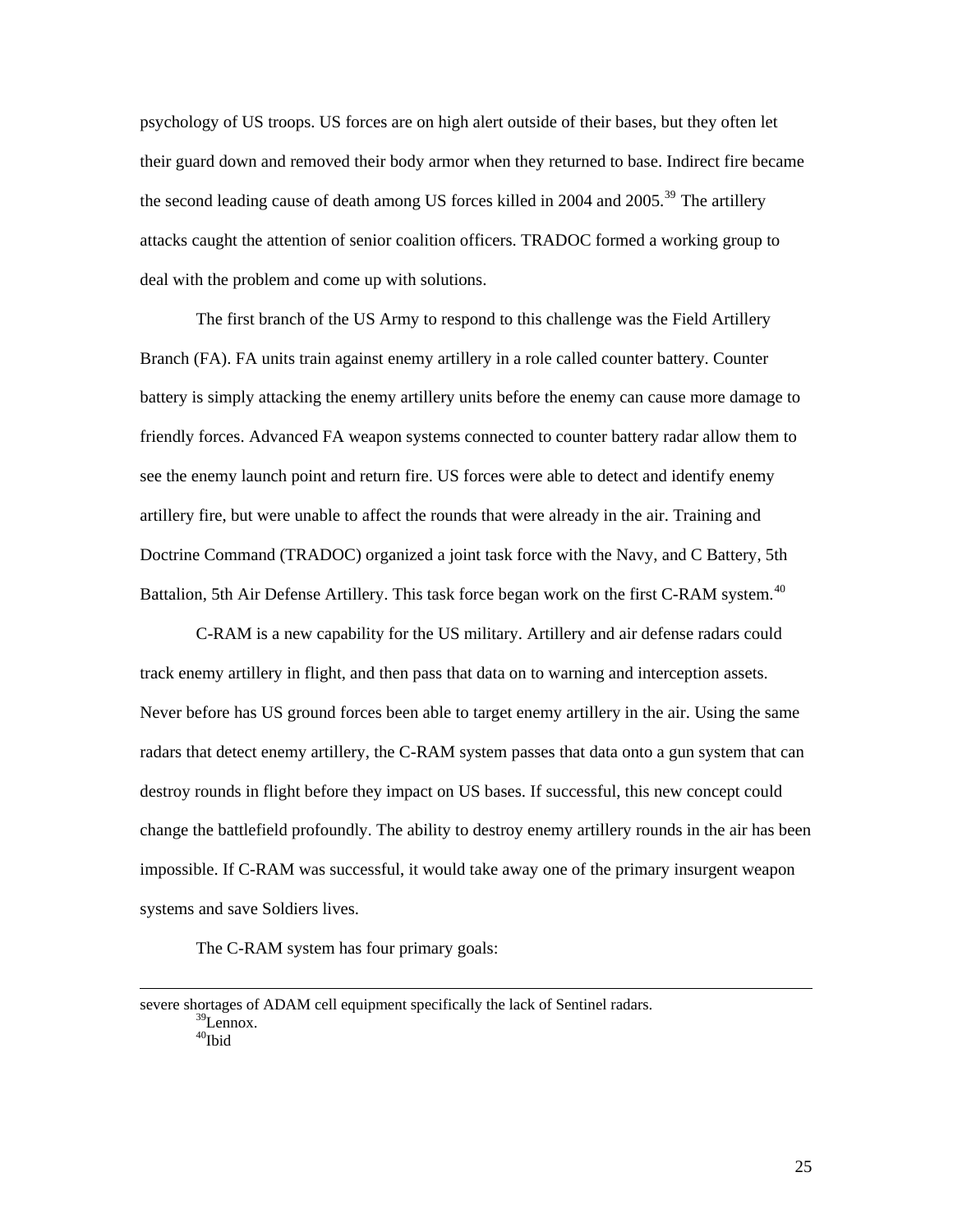Detection: The first task is detection, identifying enemy artillery fire when it starts. The FA community has developed two state of the art detection radars designed to track and pinpoint enemy artillery fire. The Q-36 radar will locate and track medium- to large-caliber artillery rounds fired by cannons. The Q-37 is a longer-ranged system that tracks and locates long-range rocket artillery.<sup>[41](#page-30-0)</sup> Additionally, a new mortar detection called the lightweight mortar radar can detect enemy mortar fire. This radar specifically detects the much shorter range but higher arc trajectory of mortar fire. $42$ 

Warning: The second task of C-RAM is warning. One of the major problems with early C-RAM was warning an entire base of an incoming attack. Enemy artillery attacks are frequent. The Army needed to be able to identify where enemy artillery rounds would fall. The warning system is an advanced network of sensors and alarms that can identify where the enemy rounds will land. If an area on a base is under attack, there will be an alert siren. Other parts of the base will be aware of the attack but can continue their missions without disruption. The purpose of the warning system was to remove the enemy effect of disruption on large US bases. The effect of forcing a large US base into reacting to RAM fire has a ripple effect on US forces across the country. By shutting down entire bases, the enemy could delay logistical and command support to those units deployed outside the base.

Interception and Destruction: The third goal of C-RAM was the interception and destruction of the incoming rounds. For this mission, the Army went to the Navy to get an advanced gun system capable of shooting down artillery rounds. The Naval designed the Close In Weapon System (CIWS) as a final defense against anti-ship missiles. The CIWS is six-barrel 20 millimeter cannon with a rate of fire around  $4,500$  rounds a minute.<sup>[43](#page-30-0)</sup> Counter battery radar, air defense search radar, and optical sensors on the ground direct this weapon to the enemy rounds.

<span id="page-30-1"></span><span id="page-30-0"></span> $41$ Ibid  $42$ Ibid

26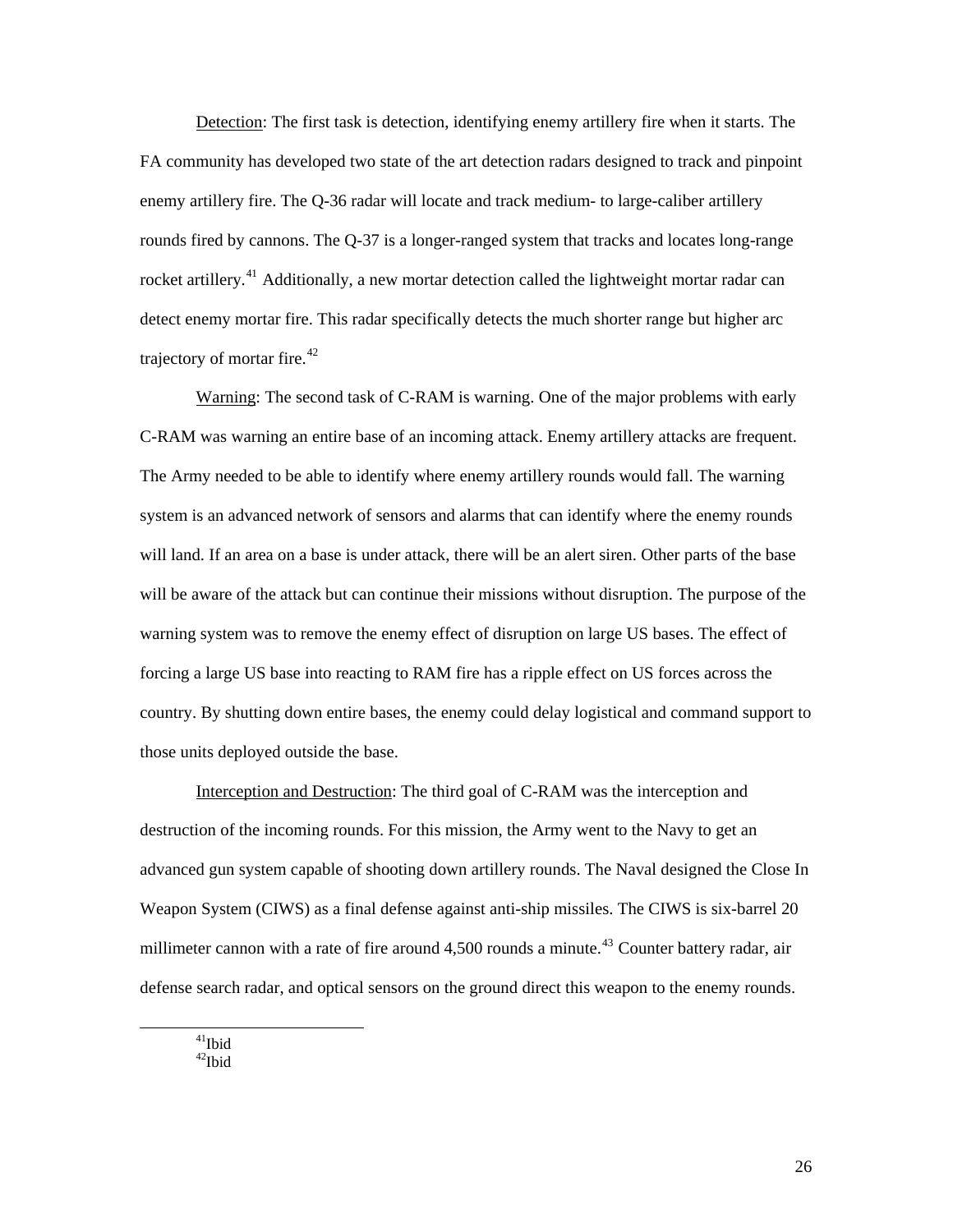The CIWS would then open fire on the incoming round and destroy it before impact. The Army opted for high explosive rounds in the CIWS that would self-destruct in flight before hitting the ground.

Destroy: The fourth and final goal of the CRAM system was to destroy the enemy RAM launch site. FA units can identify and target the launch site by connecting to the system that alerted the CIWS guns. Airborne strike assets can also be alerted by C-RAM and attack enemy launch sites. The C-RAM system was a holistic approach to a problem. Instead of addressing one symptom of enemy RAM fire, the C-RAM system dealt with the threat. On the bases C-RAM is located; C-RAM has been very successful in eliminating this threat. However, there are issues that need resolution before the system can be deployed throughout Iraq.

The most significant problem of the new C-RAM system was clearance of fire. At the tactical level, the clearing of fires before the gun could engage a hostile round resulted in failed interceptions. Enemy RAM fire travels very quickly. The hostile round is only in the air a few seconds before impact. Unfortunately, the Army could not clear the area in the air and on the ground prior to the enemy round being destroyed. Short bursts from the CIWS fire close to 200 rounds-a-second. While 10 percent may destroy the incoming round, the other 180 plus rounds will return to earth and cause damage if the area is not cleared.<sup>[44](#page-31-0)</sup> A naval ship in the middle of the ocean has a far easier time clearing fire than a gun located in Baghdad. In addition to clearing the ground area of friendly forces, it is important not to fire over populated areas. The Army has tried to solve this problem by using high explosive ammunition that self-destructs in air. It is unclear if this has solved the clearance of fires issue.

<span id="page-31-0"></span>Another problem with C-RAM is the gun system is large and cumbersome. It takes almost eighteen hours to emplace the gun system. Once the gun is set, it cannot be moved

 <sup>43</sup>Department of the Army, Field Manual 3-01.60, *Counter Rocket Artillery and Mortar (CRAM) Intercept Operations* (Washington, DC: Government Printing Office, March 2006), 5-38.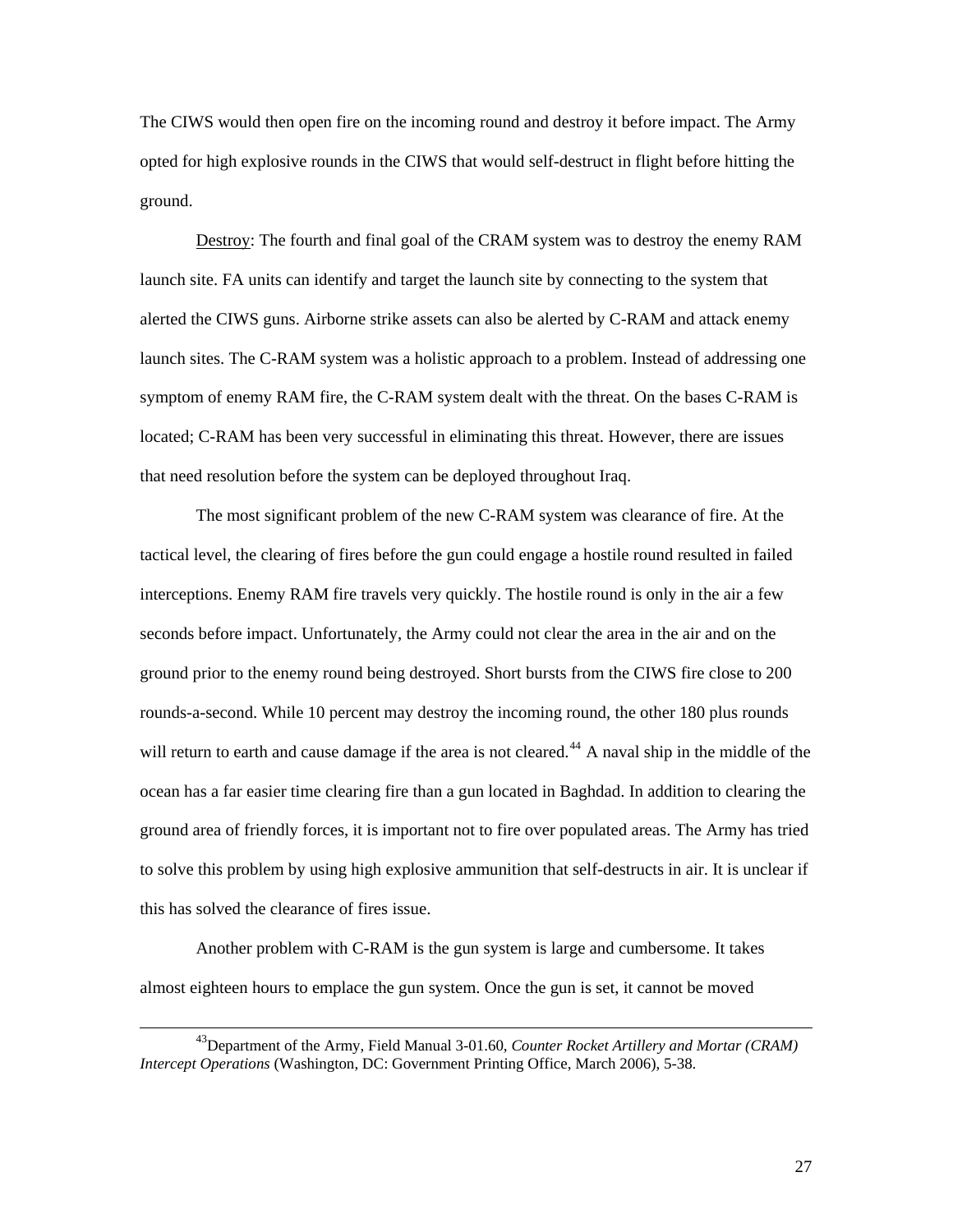<span id="page-32-0"></span>quickly. This significantly reduces the area it can protect. Commanders must decide what parts of their base are covered, and what areas will go without coverage.<sup>[45](#page-32-1)</sup> A system that provides the same protection but is self-propelled and mobile will be discussed in chapter 3. The C-RAM system has the makings of an effective deterrent to one of the enemy's most devastating weapons. C-RAM works well where it is located. The Army has not made a full commitment to the system so there are very few operational units.

This monograph has already detailed the culture shift within the AMD branch, a shift that saw the elimination of the divisional SHORAD battalions and the creation of more Patriot battalions. AMD branch largely ignored the threat of enemy artillery. Tactical level AMD missions, like C-RAM, is a distraction to the AMD branch because of the money and prestige involved with countering ballistic missiles. With budgets tight across the military, a system like C-RAM would threaten resources meant for longer-range TBM systems still in development. Several successful interceptions made C-RAM a valuable tool in Iraq. Word of C-RAM quickly spread throughout Iraq and the C-RAM system is in high demand throughout Iraq. The Marine Expeditionary Force (MEF) fighting in Al Anbar province immediately requested the system.<sup>[46](#page-32-2)</sup> MEF units operate in arguably the most hostile part of Iraq and are subject to regular artillery fire. The challenge remains of how to field this new complex system throughout Iraq without large amounts of money.

#### **Joint Fires Center for Excellence**

The Department of Defense's Base Relocation and Consolidation Study (BRAC) in 2004-2005 had significant implications for the AMD branch. The AMD branch will move its

<sup>&</sup>lt;sup>44</sup>Lennox. This led to the decision to adopt 20 millimeter high explosive ammunition which self destructs in the air rather than traditional naval ammunition which uses tungsten penetrators.<br><sup>45</sup>Ibid.

<span id="page-32-2"></span><span id="page-32-1"></span><sup>&</sup>lt;sup>46</sup>Based the author's conversation with Major General Lennox following Joint Net Fires Concept Brief in April 2006. Major General Lennox stressed that the C-RAM system when cleared to fire had been successful and those results has caught the attention of the Marines in Al Anbar province.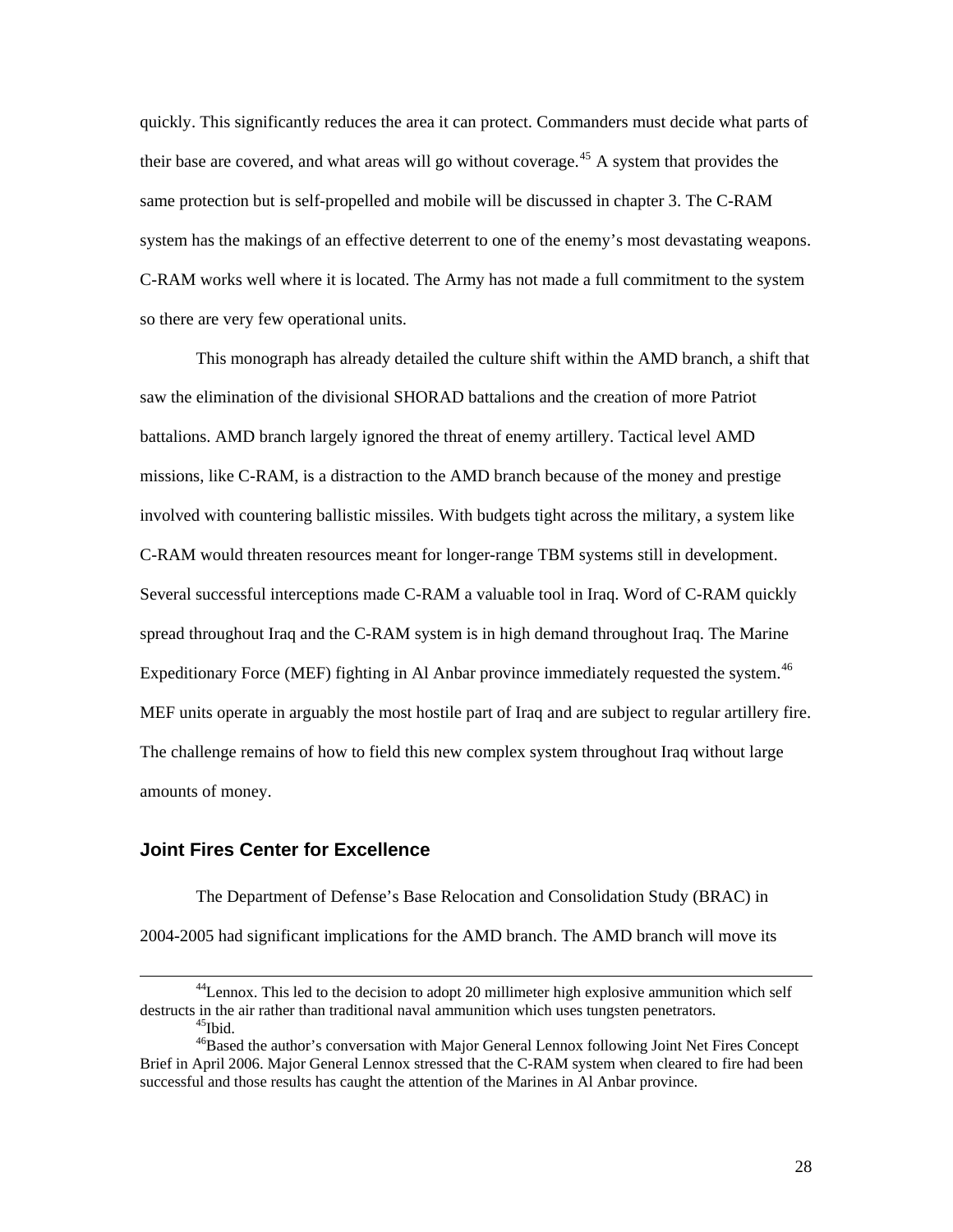school from Fort Bliss, Texas, to Fort Sill, Oklahoma.<sup>[47](#page-33-0)</sup> This move would reunite the FA branch and the AMD branch under the title of Joint Fires Center of Excellence. The FA and AMD had been one branch until 1968 when AMD became a separate branch.<sup>[48](#page-33-1)</sup> At the time of this report, there are no plans for combining the branches, but the possibility does exist. Combining C-RAM with both AMD and FA branches makes a great deal of sense. It is the one area where the two branches can significantly aid each other.

The FA community is struggling with the current global situation. Like the AMD branch, FA branch has reinvented itself to remain relevant in the current conflict in Iraq and Afghanistan. The FA branch embraced the C-RAM concept and was immediately ready to participate. The "Joint Fires Center of Excellence" approved by the commanders of AMD and FA branches, will allow collaboration and cooperation between the two branches at the tactical level.<sup>[49](#page-33-2)</sup> FA can significantly aid the C-RAM program by applying counter battery radar to assist in detection of enemy artillery rounds. The FA branch is in position to attack the enemy launchers on the ground to reduce the threat, while the C-RAM guns destroy incoming rounds. This sensor-to-shooter link will enable the C-RAM system to be more than a defensive weapon. C-RAM will become part of a larger network that deals with enemy artillery from a holistic approach.

This holistic approach forms the foundation of the Joint Fires Center. FA can bring lethal fire on enemy launch points because tactical FA assets connect electronically to the C-RAM system. Well-trained FA units will use non-organic firepower, such as attack aviation and air force fighters, to further engage enemy artillery assets. By working closely with the FA branch on C-RAM, the AMD branch gains experience dealing with aviation assets. By working closely with Army aviation, the AMD branch can better understand A2C2 issues and improve airspace management.

<span id="page-33-2"></span><span id="page-33-1"></span><span id="page-33-0"></span><sup>&</sup>lt;sup>47</sup>Colonel Heidi Brown, Fort Bliss Transformation Brief, Command and General Staff College, Fort Leavenworth, KS, 21 August 2006.<br><sup>48</sup>Cohen, and Kraak, 38.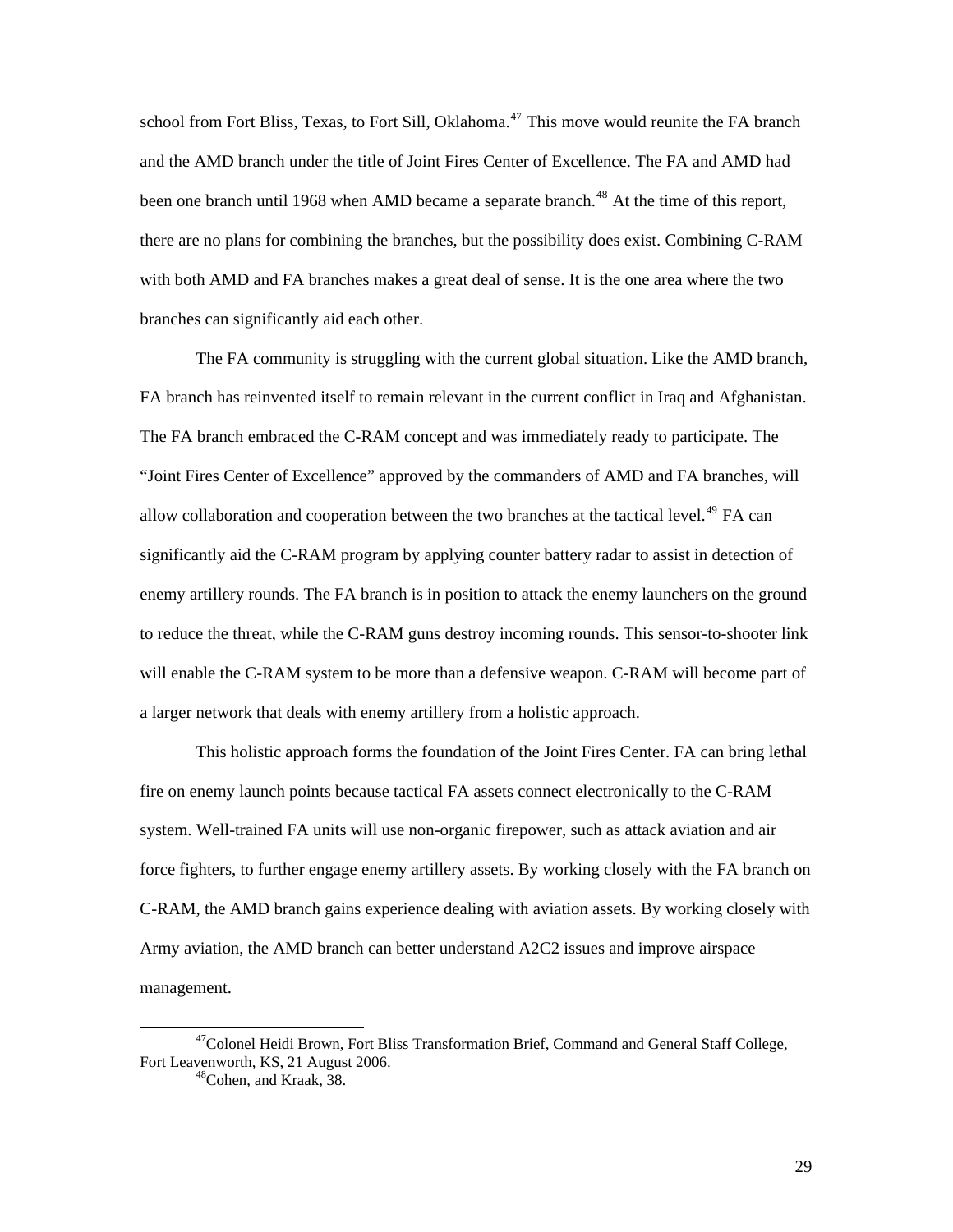<span id="page-34-0"></span>Currently, the AMD branch has primary responsibility for the C-RAM mission. In February of 2007, 2-44 (Composite Air Missile Defense Battalion) at Fort Campbell will stand up as a C-RAM battalion. It is still unclear if any FA units will be permanently assigned with these C-RAM units. The Joint Fires Center of Excellence (JFCE) will further test and evaluate the C-RAM concept. The JFCE will then recommend to the Army what the permanent make-up of the Army C-RAM force should be. Regardless of this outcome, a close working relationship with the FA branch will be a positive step and help the AMD branch integrate with the tactical Army. The AMD branch has emerged from the uncertainty of 2004 with a renewed mission. How the AMD branch and the Army choose to confront these issues, and apply resources, will shape the force for the next twenty years. This monograph will now address key organizations within the AMD branch.

#### **The Composite Air and Missile Defense Battalion**

The composite AMD battalion is a new battalion structure using assets of both HIMAD and SHORAD battalions. The composite battalion combines the long-range protection of Patriot, with the Avenger weapon system, and the Sentinel radar. The purpose of the composite AMD battalion is to augment existing Patriot pure battalions. Composite AMD battalions are supposed to provide a measure of cruise missile defense to the Army. By linking the Patriot with Sentinel radar and Avengers, the composite AMD battalion can provide coverage over a larger area. These combined system battalions will be able to cover pieces of terrain and air avenues of approach that the Patriot pure units cannot see.

The Patriot air defense system is arguably the finest long-range surface-to-air weapon in existence today. However, the system does have some employment limitations that prevent it from combating all current AMD threats. The radar can see 300 kilometers by itself, but only on a

 <sup>49</sup>Lennox.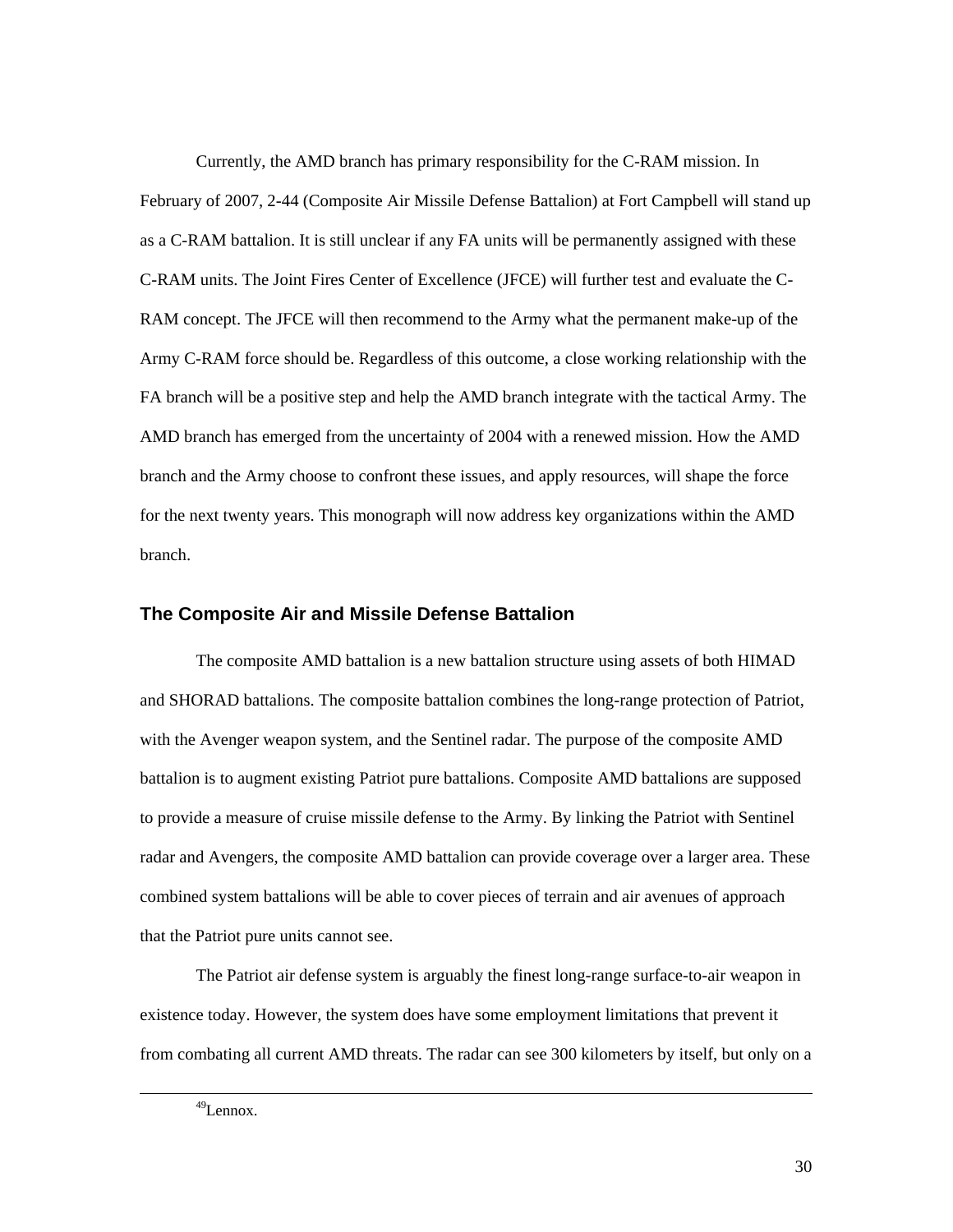110-degree azimuth. This means commanders must decide which direction to point the radar while leaving specific areas uncovered. The Patriot system can be augmented with data from other radars. However, the Patriot cannot launch a missile unless its own organic radar can see the target. The Patriot radar cannot see through terrain. In places such as Korea, the inability to see through terrain makes US forces vulnerable to enemy forces using terrain to make their approach. Careful planning and proper analysis of enemy air avenues of approach can offset this disadvantage. The composite AMD battalion further reduces this threat by putting Sentinel radar in locations the Patriot cannot see. The Sentinel can only see 40 kilometers but it is a 360-degree system. It is now possible to launch Patriot missiles from a Sentinel radar track using an updated software package.

Each composite AMD battalion will be equipped with a Battery of twenty-four Avenger systems organized into four platoons of six Avengers.<sup>[50](#page-35-0)</sup> The Avenger is a two-man short-range surface-to-air weapon system equipped with eight stinger missiles and a .50 caliber machine gun. The key to the Avenger systems is the ability to shoot its missiles beyond visual range. Prior to 2003, all Stinger-based air defense systems had to visually identify a target as hostile prior to engagement.<sup>[51](#page-35-1)</sup> That restriction made the employment of short-range systems very difficult due the ranges of current threat weapons. While the Avenger is still limited by the short range of t he Stinger missile, it is a far more capable system.

Adding a radar system that digitally connects the fire unit makes it possible for that system to launch beyond the visual range. That is because the connecting radar's have already identified the threat and cleared the missile unit to engage. Freed from the restrictive rules of engagement, the Avenger can fire at close to 8 kilometers.<sup>[52](#page-35-2)</sup> This system known as "Slew to Cue"

50English.

<span id="page-35-0"></span> $\overline{a}$ 

 $51$ Babers, 12.

<span id="page-35-2"></span><span id="page-35-1"></span><sup>52</sup>Department of the Army, FM 44-44, *Avenger Platoon, Section, Squad Operations* (Washington, DC: Government Printing Office, 1995).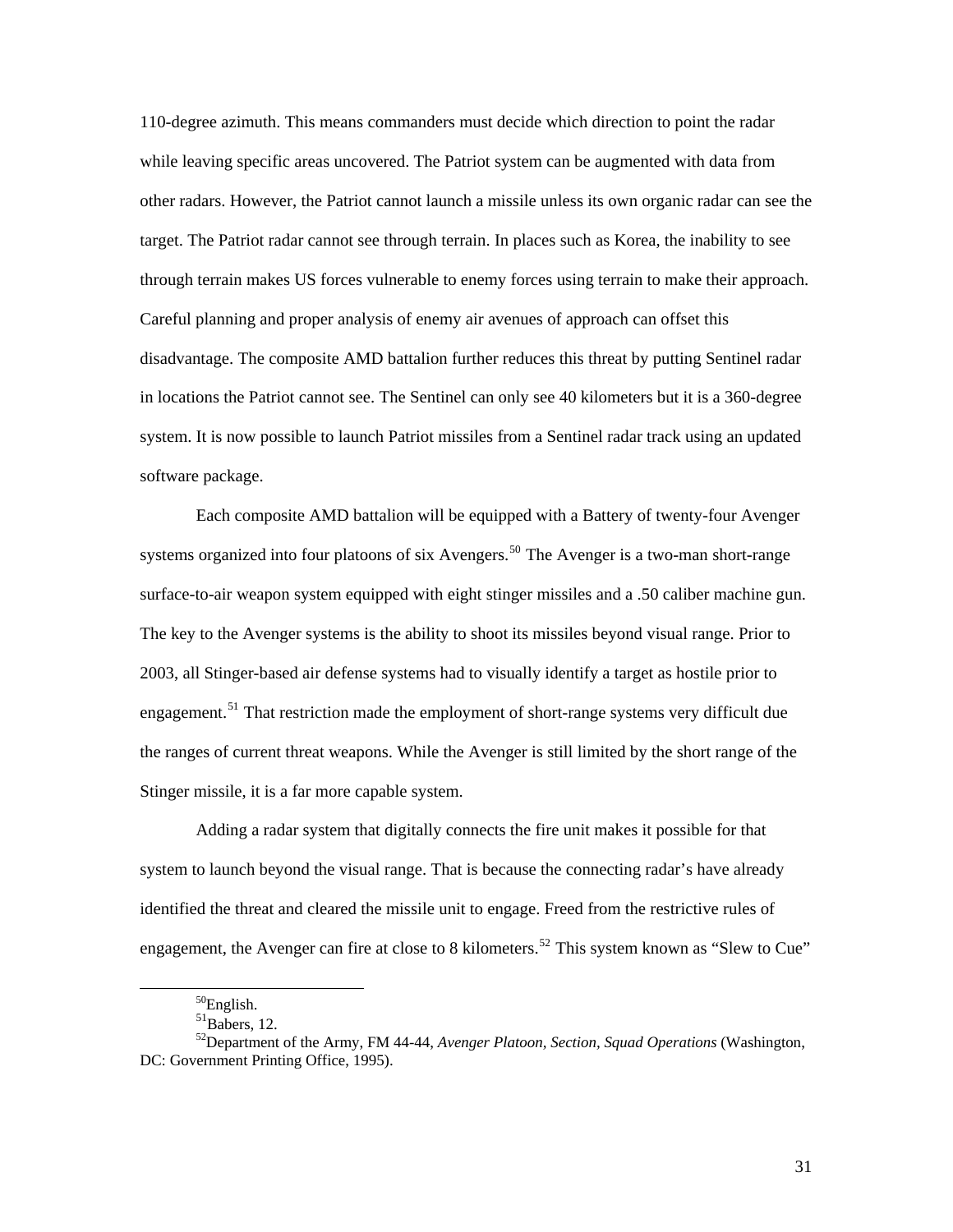was successfully fielded in the most advanced SHORAD battalions.<sup>[53](#page-36-0)</sup> Following the terrorist attack of 11 September 2001, the Army ordered several of these units equipped with STC Avengers to protect critical CONUS government sites.<sup>[54](#page-36-1)</sup> The success of these systems and their value allowed them to survive the death of the SHORAD battalions.

A serious problem for the composite battalions is their lack of a permanent supported unit. The AMD branch is reluctant to assign Patriot units to maneuver commanders because they fear losing control. Removing these AMD battalions from divisions and corps will hurt their ability to be part of the combined arms team. It is very difficult for these battalions to train with and learn from their supported units. AMD units that do not regularly train with maneuver units risk disaster on the battlefield.<sup>[55](#page-36-2)</sup> AMD units who are unfamiliar with ground maneuver operations will be a hindrance to maneuver commanders. By taking these AMD battalions out of Divisions, the AMD branch risks turning itself into a specially trained TBM defense force. The AMD force will be unable to contribute to a combined arms fight because they will have never trained with their supported units. AMD branch must address wither they support the tactical maneuver commander.

<span id="page-36-0"></span><sup>&</sup>lt;sup>53</sup>Based upon the author's experience in 4-5 ADA, 1st CD, June 2001 to October 2003. In January of 2002, 4-5 ADA took delivery of 24 new Avenger systems with Slew To Cue capability. The STC allow the weapon system to be aimed by radar. This capability eliminated the need for the operator to see the target before engaging. The final two Platoons of Avengers in 4-5 ADA were modified to STC standards with the entire battalion being operational in May of 2002.<br><sup>54</sup>Based upon the author's experience and deployment while in 4-5 ADA, following 9/11 and the

<span id="page-36-1"></span>activation of 4th ID for OIF, 4-5 ADA, 1st CD was directed to perform AMD over President Bush's Crawford ranch on short notice. The battalion conducts several Crawford missions with Sentinel Radar's and Avenger STC systems. In December of 2002 4-5 ADA (-) deployed TF Delta in support of Operation Enduring Freedom to the national Capital region. TF Delta provided early warning and short range air defense to selected NCR assets with Avenger and Stinger MANPADS units. TF Delta was integrated into a joint reaction force within the NCR. The Mississippi NG relived TF Delta in July of 2002, the mission

<span id="page-36-2"></span>continues today. 55United States Army, Attack on 507th Maintenance Company*,* Available from http://www.army.mil/features/507thMaintCmpy/; Internet; accessed on 10 November 2006.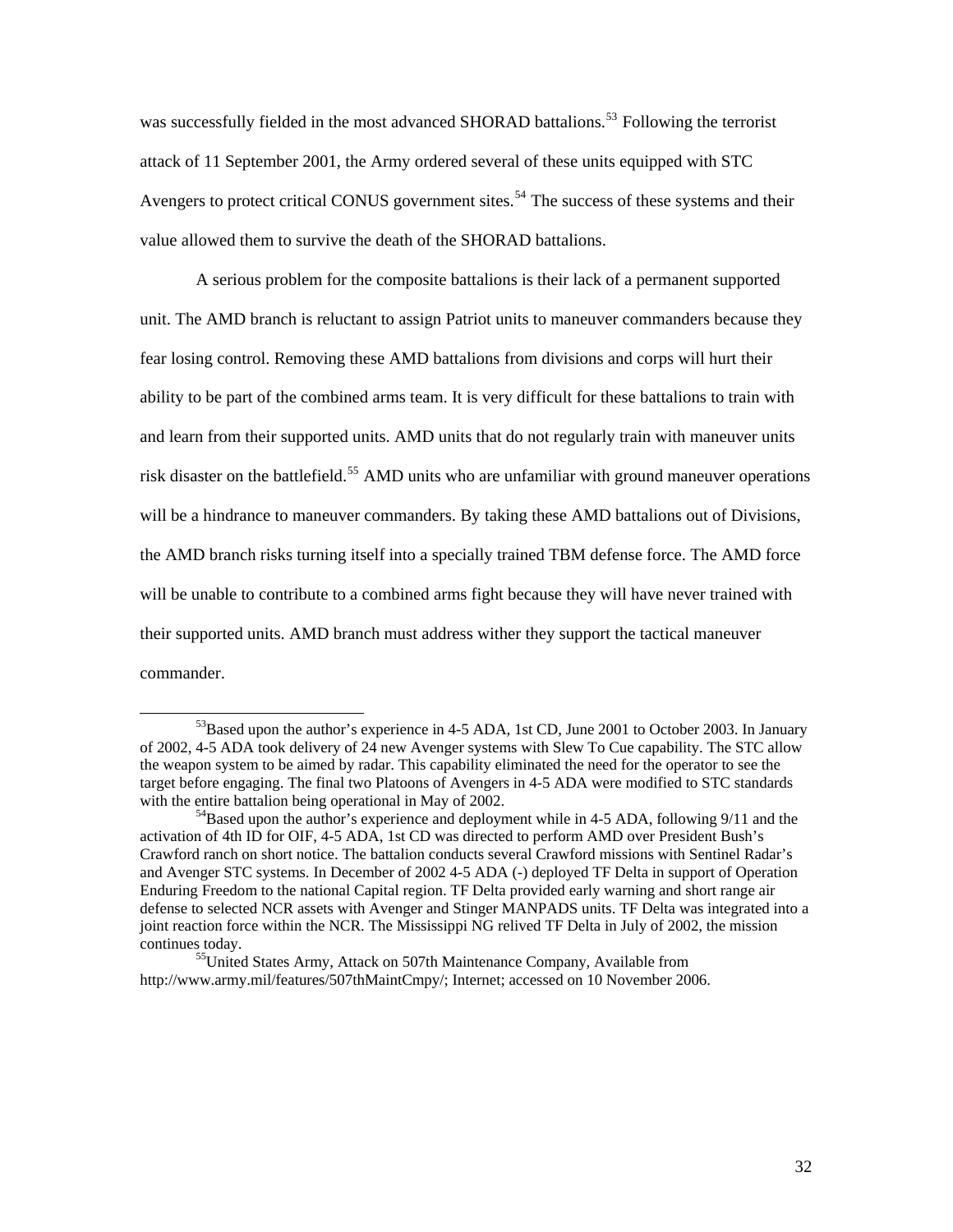### <span id="page-37-0"></span>**Command, Control, Communications, Computers, and Intelligence (C4I)**

The systems used to track enemy weapons and direct friendly AMD systems to eliminate threats are the most important part of AMD. This complex web of systems and sensors is critical to the US Army's ability to provide AMD to Army forces. This monograph will address these key systems in today's current AMD force. In addition, it will be necessary to include joint C4I systems as they play a fundamental role in US Army AMD operations. Further, this monograph will explain how C4I systems provide situational awareness and improve combat effectiveness.

The most important AMD sensor today is radar. Radar is the eye of the AMD force that allows threats to be identified and dealt with. The US Army AMD branch has three major radar systems. The Patriot Radar, the Sentinel Radar, and the Terminal High Altitude Air Defense (THAAD) Radar are all in service today. Each of these systems is an active radar source. This means they each emit a specific radar wave to identify and track airborne objects. The Sentinel Radar is the smallest covering a 40 kilometers radius around the radar. The Patriot Radar can see out to 300 kilometers but it is unidirectional radar, and it can only look out at a 110-degree angle. The newest of the systems is the THAAD Radar. It has a classified range, but estimates of the radar are close to 1,000 kilometers. The THAAD Radar is the most successful part of the THAAD program. Similar to the Patriot Radar, THAAD can look in a 160-degree arc.<sup>[56](#page-37-1)</sup> Individually these systems can provide good air warning to friendly units in close proximity. When these systems are networked together, their value is greatly enhanced.

The air picture of these separate systems can be linked and provide the commander with a real time air picture over a vast area. The Joint, Tactical, Information, and Distribution System (JTIDS) radio consolidates radar data and combines it into a single picture. The combination of these linked systems allows the commander to see great distances. Further, these Army AMD

<span id="page-37-1"></span> $\overline{a}$ <sup>56</sup>English.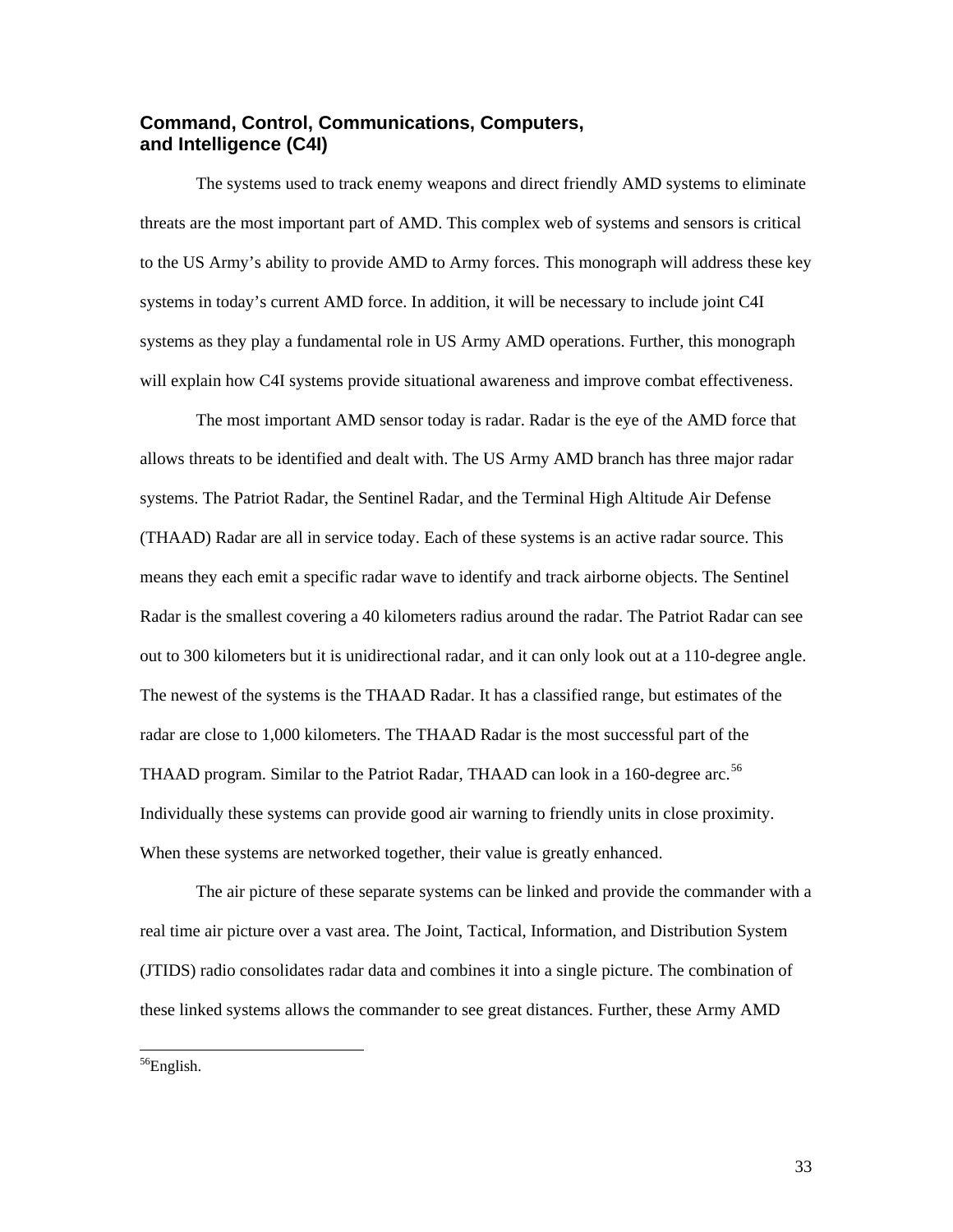<span id="page-38-0"></span>radars can be joined with Air Force and Navy radars (Airborne, Warning Airborne Control System (AWACS), and Naval AEGIS) to further enhance situational awareness.<sup>[57](#page-38-1)</sup> These combined systems can provide worldwide coverage 24/7, and allows maneuver commanders accurate air pictures of their area of operation. Another significant benefit of C4I is providing a local air picture to local fire units. Traditional ADA systems used to have their own radar and do their own early warning. The new C4I system allows short-range weapon systems to populate the battlefield but not be identified. Enemy air systems have no way of knowing they are being tracked and targeted because there is not an active radiation source.

The complex nature of the current and future AMD threat means that no single service is capable of defeating the threat by itself. Therefore, incorporating joint systems into a combined AMD force is necessary to neutralize this threat. The ability of the Army AMD force to tie into joint systems makes US Army Soldiers safer. The problem for the Army is that it can see approaching air threats better than it can deal with them. The Army now has great situational awareness. But the Army does not have the ability to destroy tactical level air threats. This monograph will now examine future AMD systems and discuss their potential for overcoming current tactical vulnerabilities.

#### **Future Army Air and Missile Defense Systems**

Three new AMD weapon systems are currently in development for the US Army. Each system addresses a specific need to the Army and the joint AMD force. These systems are important because they have an impact on the Army at the tactical level. Each of these systems will be ready within the next ten years. Specific numbers of how many systems will be deployed is currently unknown. The first system called Terminal High Altitude Air Defense (THAAD) has been around the Army since 1996. THAAD is a medium-range anti-ballistic missile system that

<span id="page-38-1"></span>57Ibid.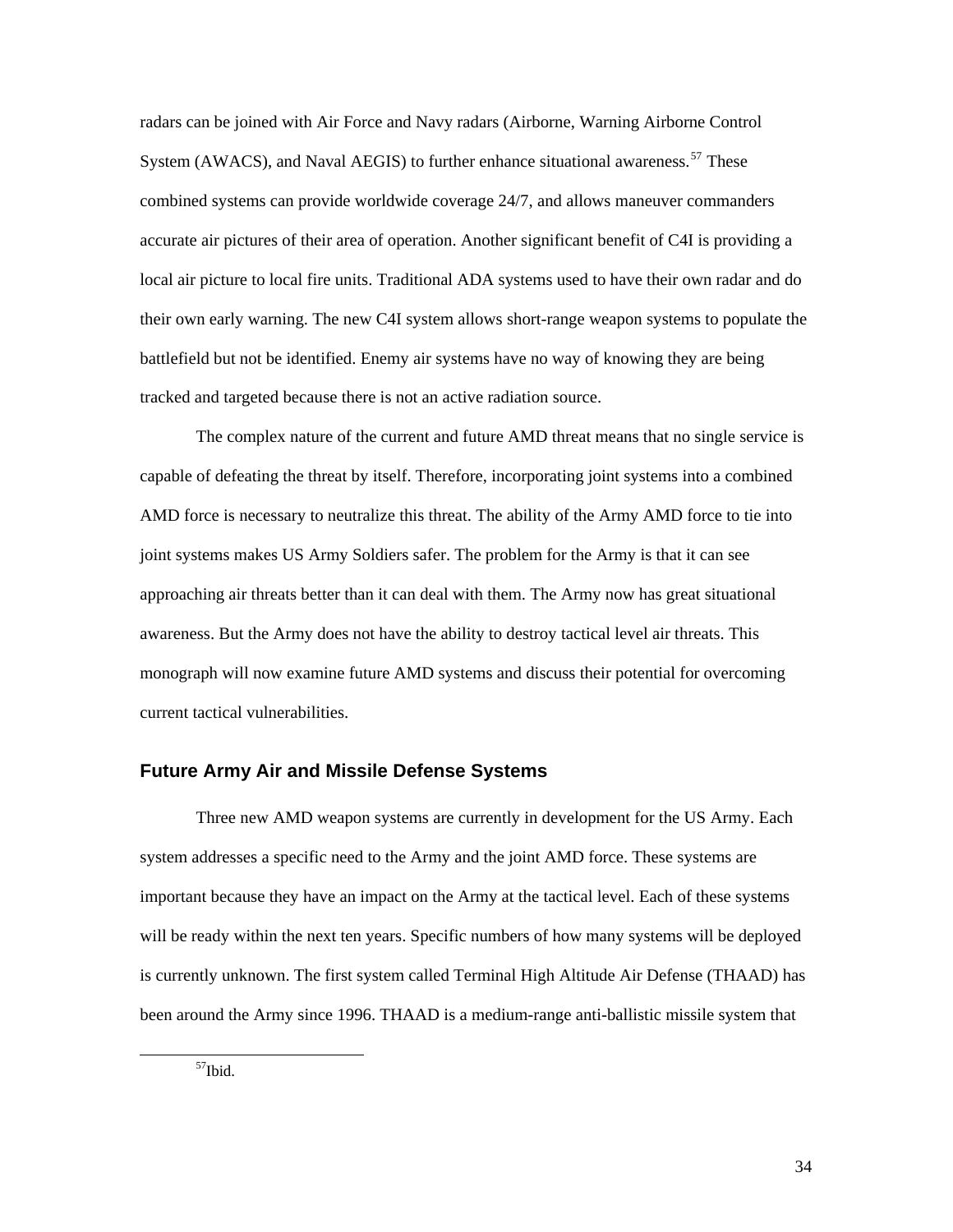augments and supports shorter-range systems like Patriot.<sup>[58](#page-39-0)</sup> The second system is Medium Extended Air Defense System (MEADS), and is the replacement for Patriot. MEADS is currently being developed in conjunction with a half-dozen other nations.<sup>[59](#page-39-1)</sup> The final weapon system for Army AMD forces is Surface Launched Advanced Medium Range Air to Air Missile (SLAMRAAM). SLAMRAAM uses the AIM-120 radar guided fire and forget missile. SLAMRAAM will mostly defeat cruise missiles and manned aircraft. All three-weapon systems will address current weaknesses and augment existing capability.

THAAD is the first AMD designed for the sole purpose of intercepting ballistic missiles. Patriot was never designed to destroy TBMs. It was supposed to guard fixed sites in Europe from the Soviet Air Force. THAAD will need to defeat short- and medium-range ballistic missiles. THAAD is designed to destroy TBMs at terminal altitude when the warhead re-enters the earth's atmosphere.<sup>[60](#page-39-2)</sup> THAAD has not been successful. The first nine-missile tests in the late 1990s resulted in failure. The future of the system was in doubt. The development of THAAD continued because of aggressive North Korean missile testing and contractor pressure.

The only real success with the THAAD system was the radar. The THAAD Radar was a major advance in solid-state radar systems. The radar was able to see and track objects the size of a baseball and ranges of up to 1,000 kilometers.<sup>[61](#page-39-3)</sup> The problem was the missile. At the time of this writing, the THAAD missile had its first successful kinetic intercept in July 2006.<sup>[62](#page-39-4)</sup> THAAD is due to activate its first operational battery in Fiscal Year 2008, with the first battalion operational in Fiscal Year 2009. The final number of THAAD equipped battalions is unkno wn. Given THAAD's lack of a thorough record of accomplishment and the fact that military budge ts

<span id="page-39-0"></span> <sup>58</sup>Global Security, THAAD, Available from http://www.globalsecurity.org/space/systems/ thaad.htm; Internet; accessed on 12 December 2006.

<span id="page-39-1"></span> $^{59}$ Global Security, MEADS, Available from http://www.globalsecurity.org/military/library/<br>budget/fy2001/dot-e/other/01meads.html; Internet: accessed on 16 January 2007.

<span id="page-39-4"></span><span id="page-39-3"></span><span id="page-39-2"></span> $^{60}$ Lieutenant Colonel Jeff Preacher, Directorate of Training-Upper Tier, THAAD Overview Brief, Command and General Staff College, Fort Leavenworth, KS, 21 August 2006.<br><sup>61</sup>Ibid.

 $62$ Ibid.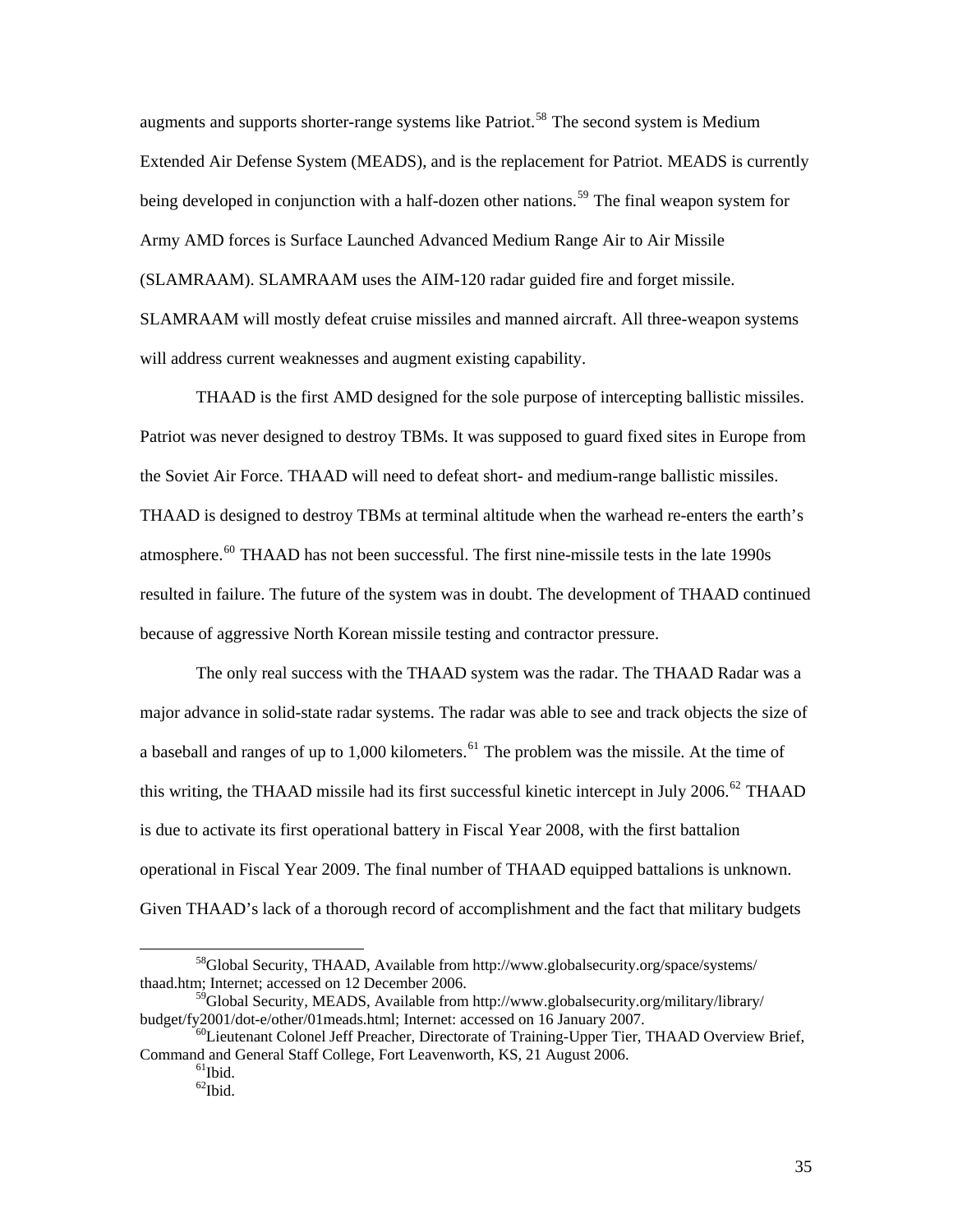are strained, it seems unlikely this system will exist in large numbers. THAAD will need to show a consistent record of successful intercepts before Congress will fund the system.

MEADS is the newest system and the farthest from actual deployment. MEADS is an eventual replacement for PATRIOT. The US along with a half a dozen allied nations, is developing the system.<sup>[63](#page-40-0)</sup> MEADS is a medium-range system with anti-TBM and cruise missile defense applications. MEADS is supposed to be a fully joint system that is compatible with all current and future US and allied systems. In conjunction with THAAD, SLAMRAAM, and Naval SM-3, MEADS is supposed to provide complete air and missile defense against all threats including cruise missiles and UAVs.

The most fundamental question is whether or not MEADS will be able to operate at the tactical level. If it is to replace Patriot and be a tactical system, it must be more mobile and deployable. The Patriot systems major weakness is its size, weight, and length of emplacement time. MEADS must be a more mobile system. MEADS must be able to set-up quickly and keep pace with the maneuver force. If MEADS is not more mobile, then it will be another operational level system unable to fight effectively at the tactical level. It is difficult to assess this program since no actual equipment exists. As a concept, it appears to address all current AMD threats except for Rockets, Artillery, and Mortars (RAM). The fact that the designers recognize the need for this system to work with other AMD systems is promising. Time will tell if MEADS becomes a real weapon, and if the money will be there to buy it.

Of all the new AMD systems in development, SLAMRAAM is the most combat ready and is relatively cheap since it uses equipment already in service. The heart of SLAMRAAM is AIM-120, the advanced medium-range air-to-air missile. The AIM-120 is radar guided "fire and forget" missile fielded in the 1980's to replace the Sparrow air-to-air missile.<sup>[64](#page-40-1)</sup> The AMRAAM

 $\overline{a}$ 

<sup>63</sup>Global Security, MEADS.

<span id="page-40-1"></span><span id="page-40-0"></span><sup>64</sup>Global Security, AMRAAM, Available from http://www.globalsecurity.org/military/ library/budget/fy1997/dot-e/airforce/97amraam.html; Internet; accessed on 4 January 2007.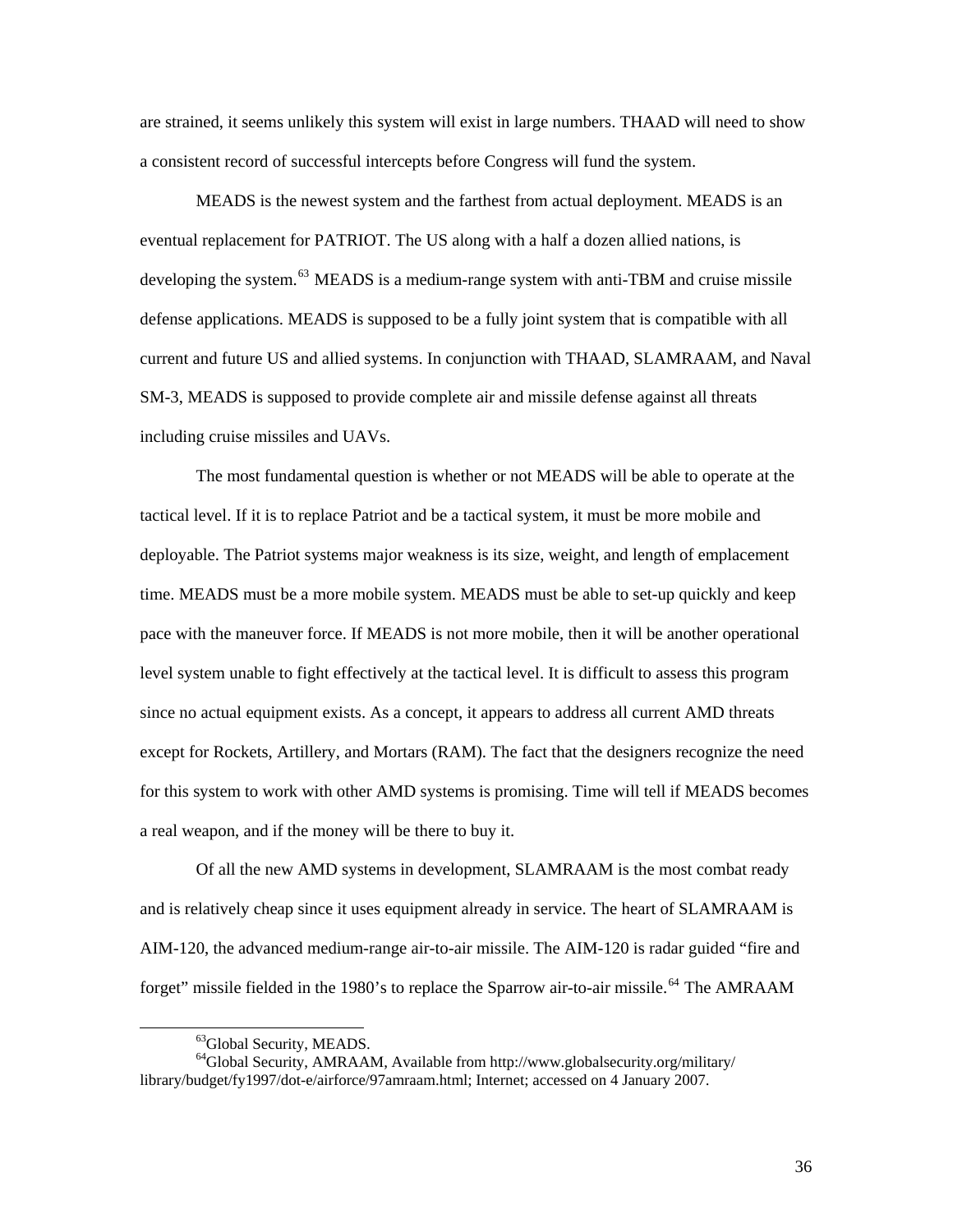was the first fire and forget medium-range air-to-air missile. Traditional radar guided missiles required the firing aircraft to keep radar lock on the target. The AMRAAM missile launches, attacks its target, and releases the launching aircraft to do other things. Unlike an infrared (IR) guided missile, it is not susceptible to IR decoys like flares. The AIM-120 can hit targets out to 40 kilometers, well beyond visual range. The AIM-120 revolutionized air combat and gave western forces a decisive advantage in air combat that continues today.

In the late 1990s and early 2000, there was concern in the AMD community about the threat of cruise missiles. The US Army lacked a medium range surface-to-air system to engage them. Patriot was effective against cruise missiles but was usually employed against TBM threats. In TBM mode, the Patriot radar is looking in the wrong direction to detect low flying cruise missiles (Patriot in TBM mode points the radar up towards the atmosphere). Short-range Stingerequipped units could spot cruise missiles but lacked the range to effectively defend against this threat. The possibility of launching the AIM-120 AMRAAM on the ground to counter cruise missiles was investigated. SLAMRAAM uses the Sentinel Radar to detect targets and pass air tracks to the missile launch vehicle. The AMRAAM's organic active radar would guide the missile to its target. The missile would launch and attack the target on its own out to 40 kilometers.<sup>[65](#page-41-0)</sup> The missile launches from a modified HMMW-V carrying five missiles. The beauty of this system is it required almost no research and development and will be fielded using equipment already in service.

SLAMRAAM will make an immediate impact on the Army, and provide critical protection for US forces. Currently, the plan is for all Avenger batteries in composite AMD battalions to be replaced by SLAMRAAM. The exact date and number of units involved is still an open question. The real concern with the SLAMRAAM is the relationship between the supported unit and the SLAMRAAM unit. To be truly effective and protect the maneuver force,

<span id="page-41-0"></span> ${}^{65}$ English.

37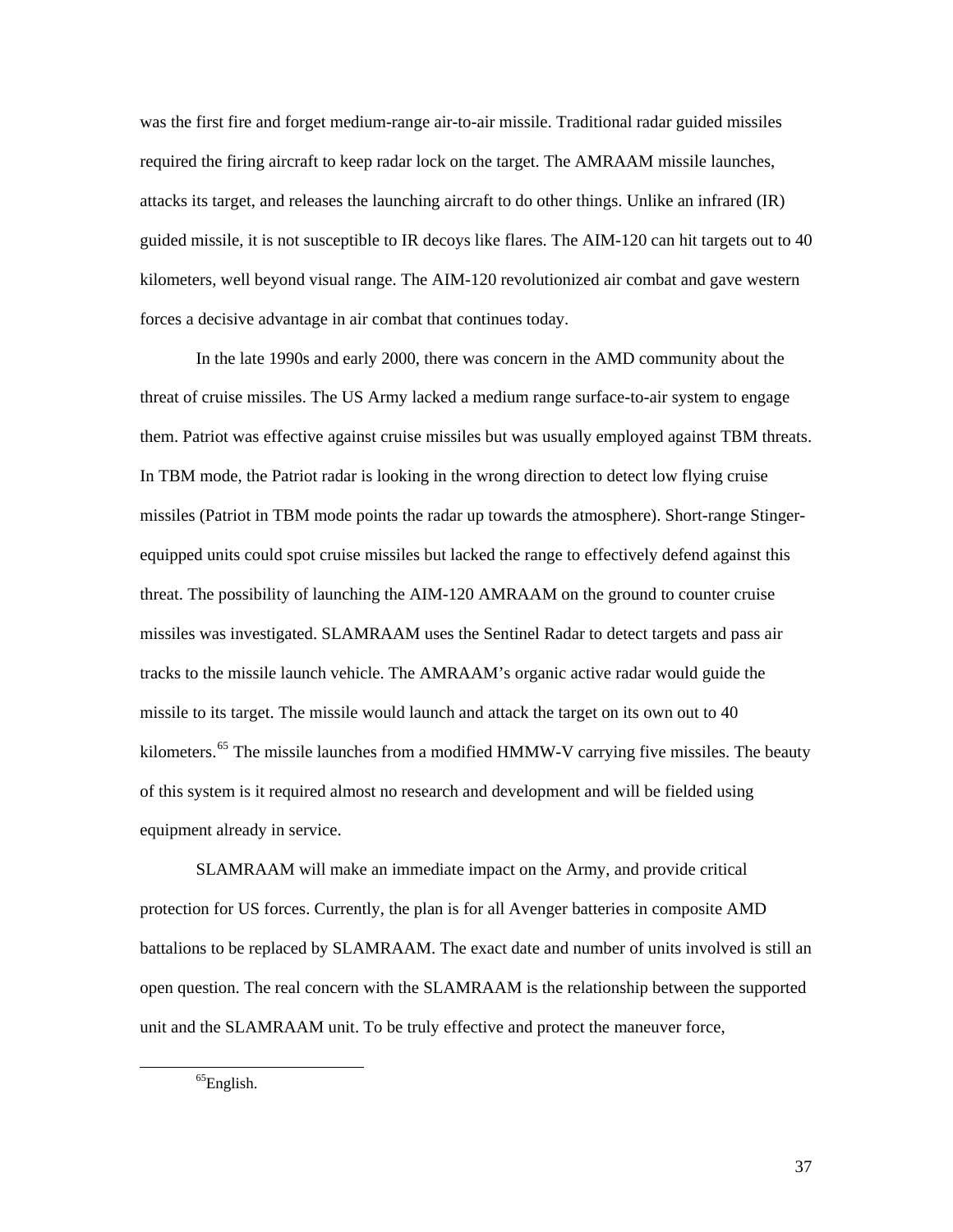<span id="page-42-0"></span>SLAMRAAM units need constant training with maneuver units. Without assigning SLAMRAAM units to divisions, the AMD force will not be an effective part of the combined arms team. SLAMRAAM holds promise as a tactical level asset but it needs to operate with other tactical units to be effective.

The US AMD force has effective weapon systems deployed today to meet the tactical ballistic missile threat. The AMD force does not have an effective cruise missile defense system. The new composite AMD battalions can be effective against cruise missile. However, the threat of TBMs means that these battalions are deployed primarily as traditional Patriot battalions. Removal of these battalions from the corps and divisional structure ensures these battalions will have little understanding of combined maneuver operations. At the tactical level, these battalions will not be properly integrated. The composite AMD battalions will not form the close relationship with their supported unit, which will limit combat effectiveness. The Army does have an effective C-RAM system, but not enough weapons. The C-RAM system is a very promising weapon system that needs to be fielded in greater quantities. To be able to eliminate the artillery threat against US forces is a truly revolutionary capability. Why, then, are there so few C-RAM systems? Why is the C-RAM system on such a limited platform? What is the correct way to apply AMD forces to protect the tactical level Army? These issues will now be addressed in more detail, and they will be accompanied by proposed solutions.

## **Chapter Three: Issues and Recommendations**

To conclude, this monograph will address the significant issues and challenges facing the US Army's AMD force. It will offer recommendations on how best to overcome each of the challenges. It is important first to review the conclusions of the first two chapters. The basic premise of this work has been to show that there is a viable and lethal air threat. This air threat is characterized by the emergence, in several theatres of operation, of the phenomenon of guerilla air war. Guerrilla air war uses advanced civilian technology to make old weapons into efficient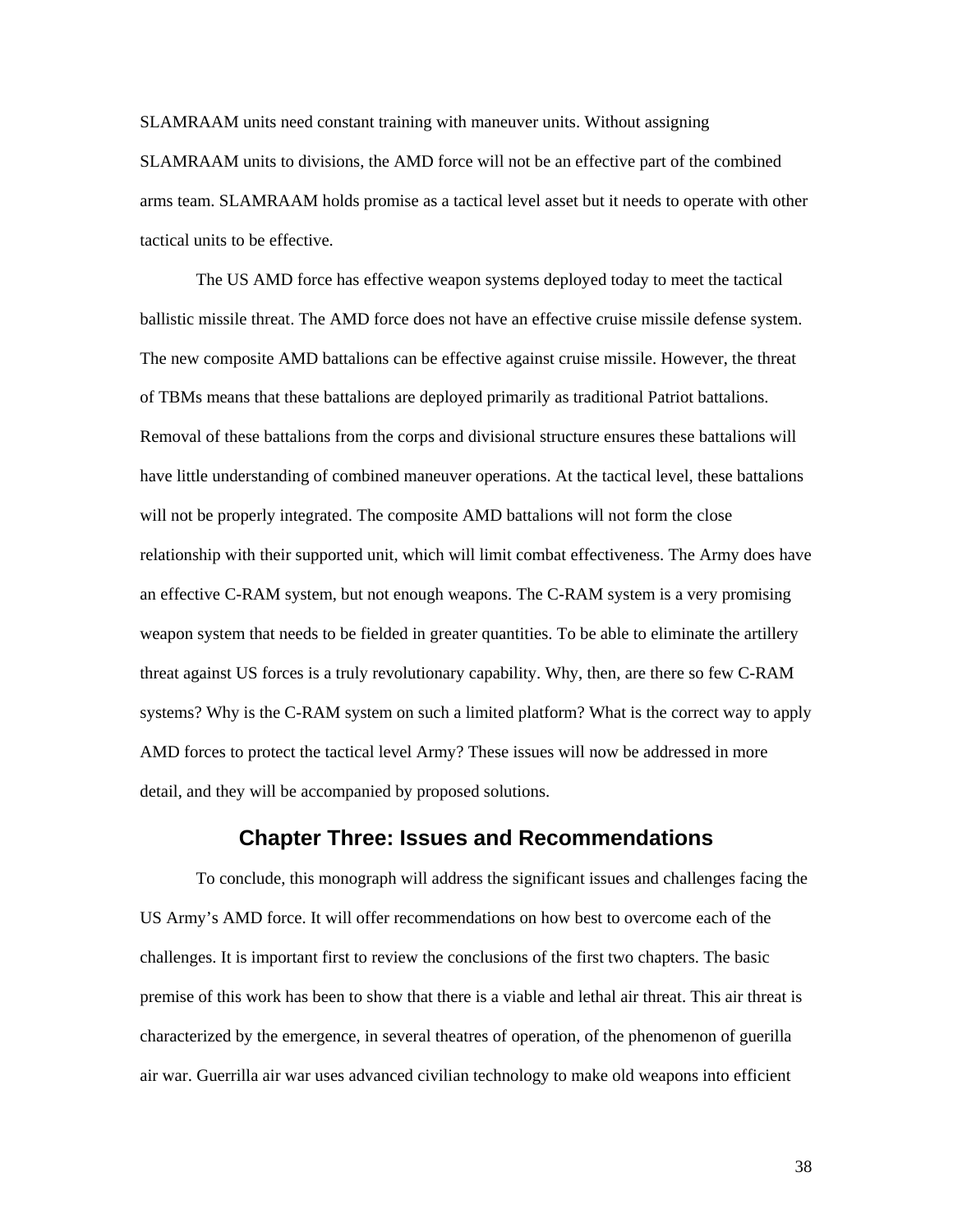<span id="page-43-0"></span>aerial strike platforms. The US Army's AMD force is not equipped to defeat this threat at the tactical level. The removal of tactical level AMD assets has left Army maneuver forces vulnerable to guerilla air war. The Army's new weapon systems will not address this threat completely. The remainder of these pages will now address potential solutions to these problems.

The first issue facing the Army is the lack of an organic tactical surface-to-air system. The loss of this asset has made Army maneuver forces vulnerable to artillery, UAVs, and cruise missiles. Making the C-RAM system mobile will solve this challenge. The second issue is the lack of integration between the AMD branch and tactical level units of the Army. AMD branch is not rotating combat battalions to Iraq or Afghanistan. The removal of tactical-level AMD assets has removed the AMD branch from the Army's current mission. Adding an AMD force at the division level would protect the Army from new AMD threats. It would also provide the Army with another force protection asset. The final issue involves training the Army against realistic air threats. AMD branch leadership must communicate with the rest of the Army about the true nature of the air threat and enhance Army training and education.

#### **Mobile C-RAM: The Return of the Vulcan**

The US Army traditionally has approached a new enemy threat by fielding a new weapon. This process takes years and can cost millions of dollars. The AMD branch has already had one famous weapon system cancelled because of inflated costs and poor system performance. The SGT York was supposed to provide the Army with a short-range tactical air defense system, and to counter the new Soviet Mi-24 Hind attack helicopter. While the threat was legitimate, the SGT York was a complete failure. The SGT York was cancelled, and the Army did not receive a new short-range ADA system for another ten years.<sup>[66](#page-43-1)</sup> There is currently no money or political or

<span id="page-43-1"></span><sup>&</sup>lt;sup>66</sup>Global Security, SGT York, Available from http://www.globalsecurity.org/military/ systems/ground/m247.htm; Internet; assessed on 11 January 2007.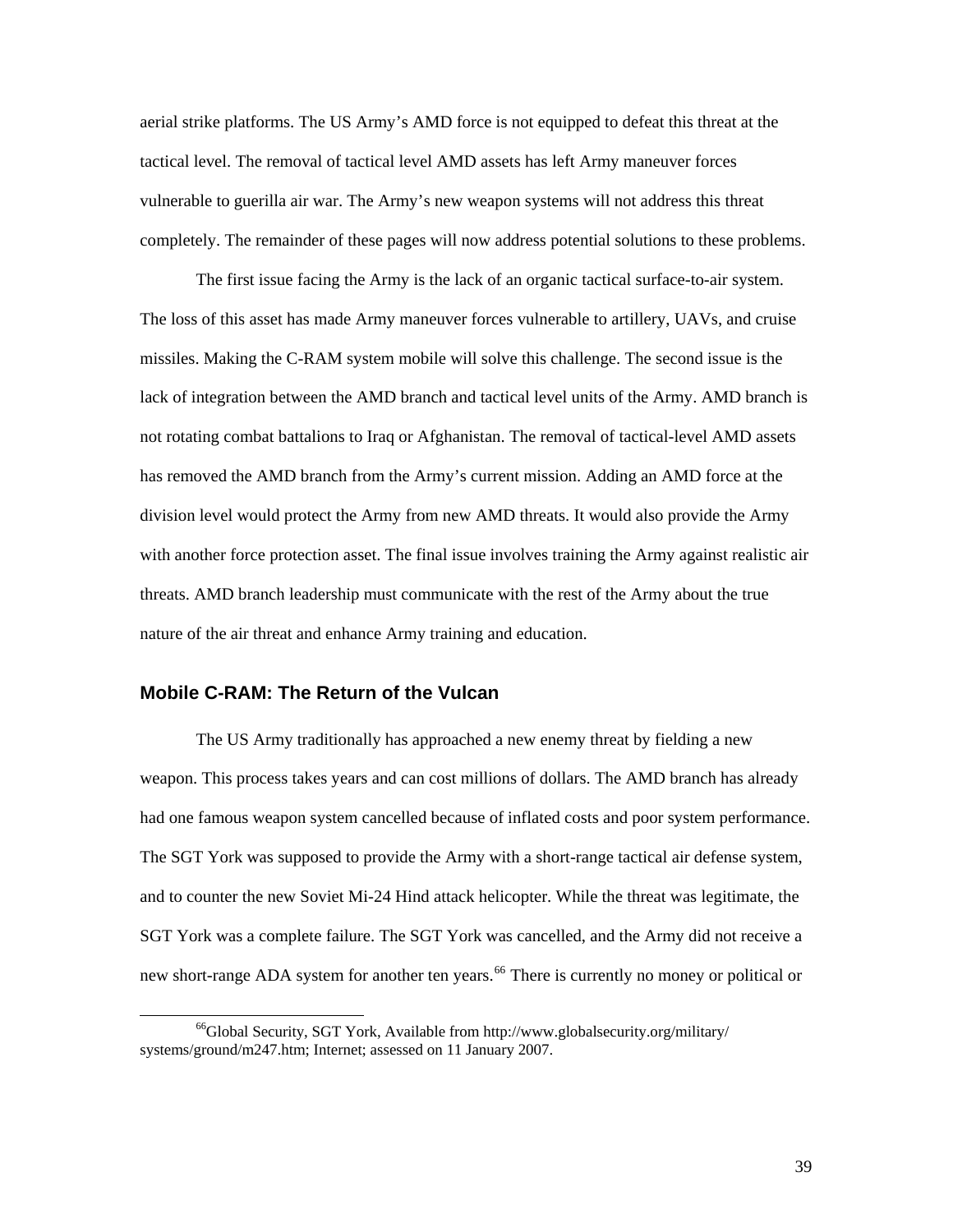military will to design and field a new SHORAD weapon system. The SHORAD weapon that would most benefit the AMD branch is a mobile C-RAM.

The M-163 Vulcan is an armored vehicle carrying a six-barrel, 20 millimeter cannon, which is capable of firing close to 4,500 rounds a minute.<sup>[67](#page-44-0)</sup> The M-163 Vulcan became operational in the 1960s. The M-163 Vulcan exists in both the towed and self-propelled models, and is still in service with some allied nations.<sup>[68](#page-44-1)</sup> This system used to be one of the primary tactical level air defense assets of the Army. The Vulcan became a force protection asset in Vietnam, Panama, and Desert Strom when there was not an enemy air threat. The C-RAM and the Vulcan use the same cannon and the same ammunition. To become a mobile C-RAM system, the Vulcan needs to be upgraded.

The Vulcan left the active Army in 1994. The Avenger and the Bradley Linebacker replaced the Vulcan. The fundamental weakness of the Vulcan as an AMD weapon was its lack of range. Capable of engaging aircraft and helicopters out to only 1,300 meters, the Vulcan was unable to protect Army assets from the top-of-the-line Soviet aircraft, and helicopters.<sup>[69](#page-44-2)</sup> Today, the manned air threat no longer exists or it exists in such a limited form that the Air Force has little trouble establishing air supremacy. The Vulcan is an old weapon that can be upgraded with tracking and early warning software. The added advantage of the Vulcan is the mobility and its application as a force protection asset.<sup>[70](#page-44-3)</sup>

The M-163 Vulcan has the capability to become an effective C-RAM system by upgrading its tracking and targeting electronics. The C-RAM is one of the most advanced weapon systems in service. Each C-RAM is equipped with a tracking and targeting radar, a Forward-

 $\overline{a}$ 

<span id="page-44-0"></span> $^{67}$ Global Security, M163 Vulcan, Available from http://www.globalsecurity.org/military/<br>systems/ground/m163.htm; Internet; accessed on 12 November 2006

<span id="page-44-3"></span><span id="page-44-2"></span><span id="page-44-1"></span> $68$ Based upon the author's personal experience as a Avenger platoon leader in Korea from 1995-1996. The South Korean Army's primary ADA system along the DMZ is the towed Vulcan. An estimated 3,700 systems are in service.<br> $^{69}$ Ibid.

 $70$ Ibid.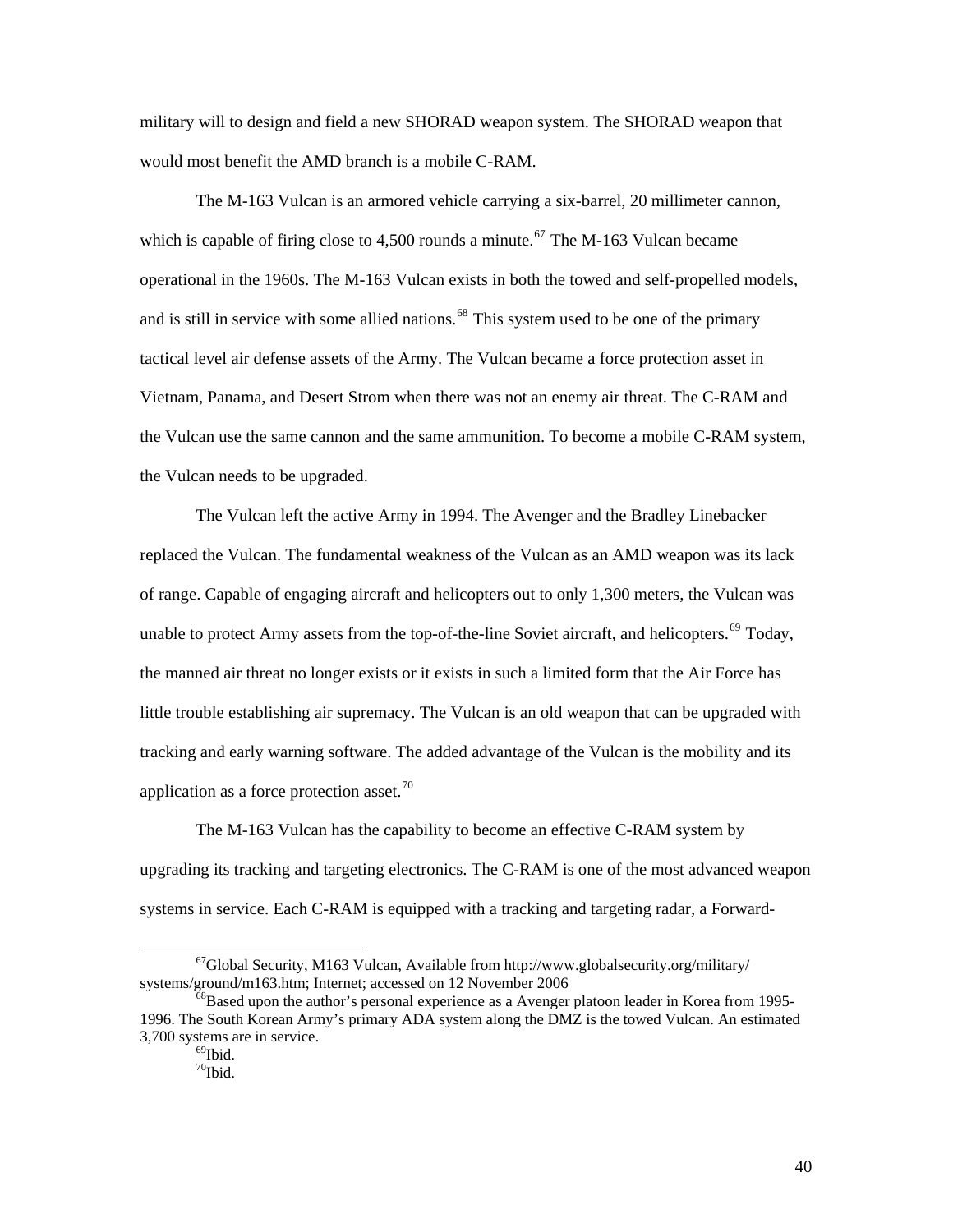<span id="page-45-0"></span>looking Infrared (FLIR) sight, and a low-light television sight. By placing the advanced C-RAM turret on an M-113 or an MLRS vehicle, one could field a mobile C-RAM. This weapon could continue to accomplish the C-RAM mission and more. The mobile C-RAM can assist the tactical Army by guarding convoys and doing other force protection missions. It is beyond the scope of this monograph to evaluate the effects of using 20 millimeter cannon in a direct fore mode. However, AMD assets have undertaken this mission for decades. AMD assets of the 4th Infantry Division used the M-42 Duster during Vietnam as a direct fire convoy escort asset. The M-42 was a self-propelled vehicle armed with twin 40 millimeter cannons primarily designed as an antiaircraft system. There was no air threat in Vietnam, but there were plenty of force protection missions. The M42 Duster became very effective at providing force protection to unarmored convoys and breaking up dismounted enemy attacks. The real advantage to the Vulcan is that it is not a brand new weapon. The Army would be able to bypass the usual procurement process, and all the costs incurred. A new version of the Vulcan could be available in a relatively short time.

#### **The Return of AMD to the Tactical Army**

The AMD branch has no weapon system at the tactical level, a fact that has led to the removal of the AMD branch at the tactical level. Failure to have integrated AMD forces at the tactical level puts the Army in danger. The reintroduction of the Vulcan would immediately reintegrate the AMD branch into the Army at the tactical level. No tactical maneuver commander has the ability to deliver surface-to-air fires to protect their forces from the air. The Army needs a tactical level AMD force to become a more effective part of the combined arms team.

Despite the lack of organic weapons, the Army has maintained the staff AMD role at the BCT level. The ADAM cell does not function as a pure AMD asset. ADAM cells are an airspace manager in cooperation with Army aviation to track and manage airspace in the brigade AO. The ADAM cell is equipped with an AMDWS workstation and is capable of receiving early warning of an impending air attack through the same complex C4I systems Patriot battalions' use.

41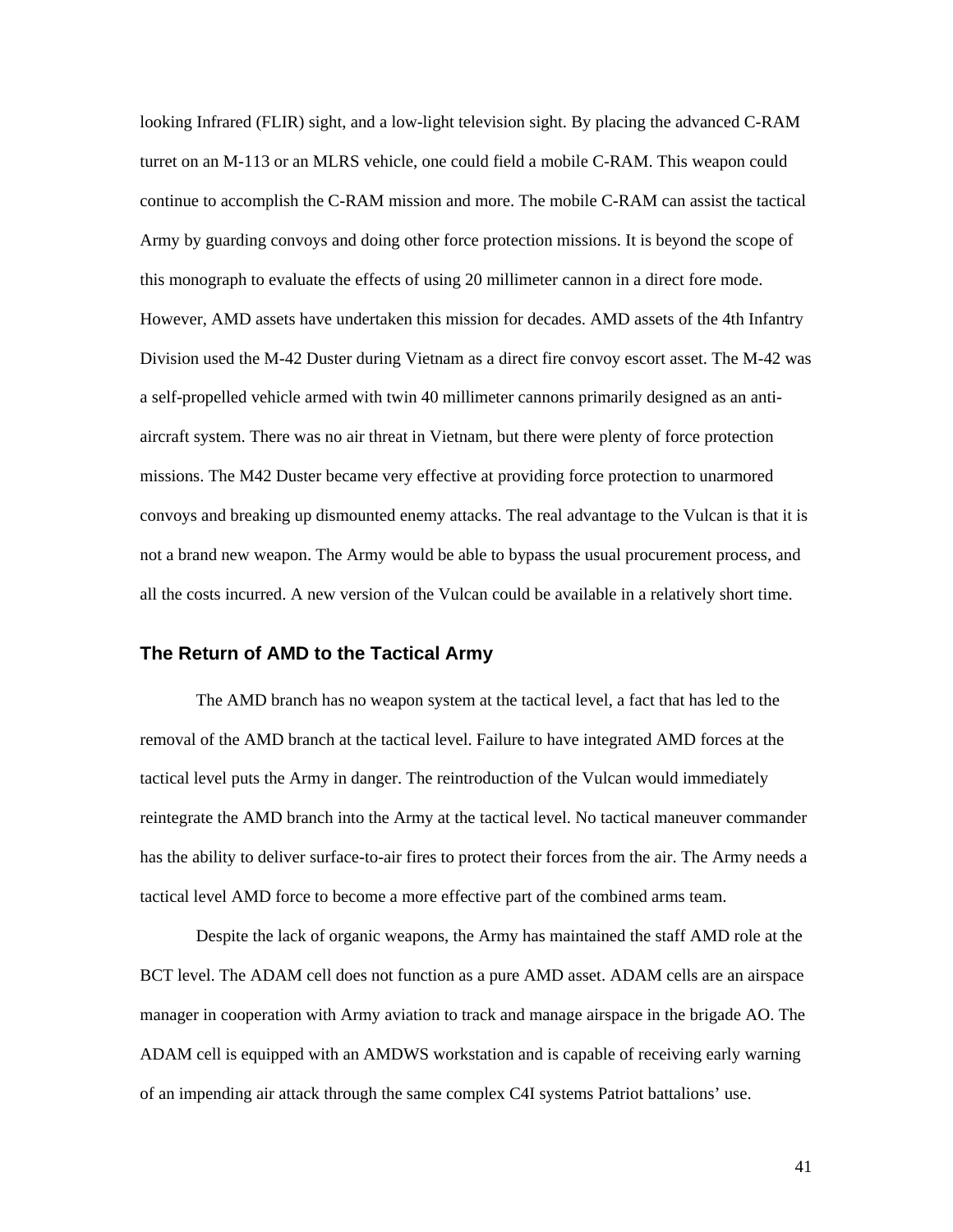However, the ADAM cell has no ability to defeat a hostile air-track, and it has no representation at the battalion level. The removal of tactical level AMD assets has put a further burden on junior and mid-grade leaders by placing them in integrated combined arms units without assets. If the ADAM cell identifies an AMD threat to the maneuver BCT, they are powerless to provide a solution. Maneuver BCT commanders are genuinely concerned about AMD threats, but have little time for "extra staff" that can do nothing but identify problems. This situation hurts the reputation of the AMD branch throughout the Army.

The AMD branch is the only branch of the Army not actively engaged in Iraq and Afghanistan.<sup>[71](#page-46-0)</sup> It is easy to argue that the lack of a TBM threat means Patriot battalions should not be pulling duty in Iraq. The AMD force must reintegrate itself into the tactical level by providing assets that help the tactical level commander. By not participating in Iraq and Afghanistan, the AMD branch is not gaining experience and leadership needed for its Soldiers. Iraq is a dangerous place, but for the thousands of Soldiers who complete a tour there usually return as stronger Soldiers. The AMD branch is putting its Soldiers at risk. AMD Soldiers w ill be judged for promotion and advancement against the rest of the Army. What happens to officers and NCOs who have not had a combat tour in Iraq and Afghanistan? Will promotion boards be able to objectively identify the fact that AMD Soldiers do not go to Iraq because of mission, or will they be considered "soft," and incapable of the hard duties associated with combat?

If the Army has to fight in another war, none of the current AMD battalions have any experience with Army maneuver units. In a new conflict, AMD units would have to work closely with tactical maneuver units. These units would have to learn about how the tactical Army fights while in contact. This task is enormously complex and requires regular combined training so that

 $\overline{a}$ 

<span id="page-46-0"></span> $71$ Based upon the author's knowledge of current unclassified AMD battalion deployments. Currently, there are 14 active duty AMD battalions. Two are in Korea, one is in Germany, one is in Japan and the remaining ten are in CONUS. No Patriot equipped AMD battalions have served in Iraq following OIF which saw the deployment of all active duty patriot equipped battalions.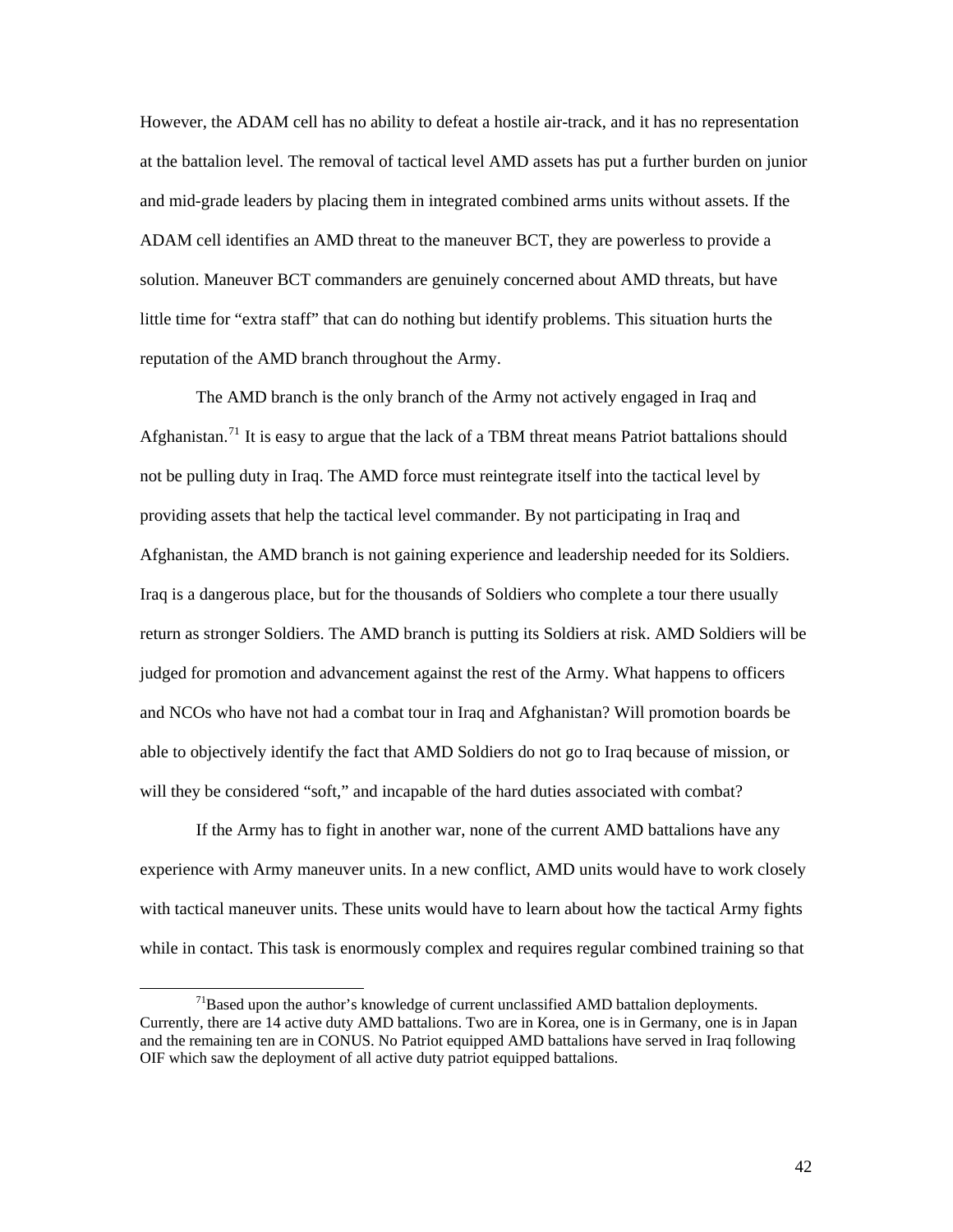units and Soldiers understand how each other operate in tactical combat. Currently, active duty AMD battalions do not train with maneuver BCTs or divisions.

The reintroduction of a tactical level AMD system that directly serves the BCT or division commander is the only realistic solution to this problem. By incorporating a mobile C-RAM system, the AMD branch will be able to be an effective player in the combined arms force. The AMD branch can then be more engaged in the conflicts in Iraq and Afghanistan by having these types of units. The reality is that SHORAD battalions were engaged in that very mission prior to their deactivation. Later, 4-5 ADA deployed to Iraq with the 1st Calvary Division in March of 2004. 4-5 ADA acted as an ad hoc motorized infantry battalion for the 2nd BCT and DISCOM, 1st Cavalry Division. Latter 4-5 ADA guarded route "IRISH" (Baghdad Airport Road), freeing up infantry and armor units for other important missions.<sup>[72](#page-47-0)</sup> Despite these successful missions, the AMD leadership failed to recognize the value of their own units, and they were deactivated.

The solution is to place an AMD battalion into the Maneuver Enhancement Brigades (MEB). The MEB augments each of the ten divisions with additional engineer and chemical assets. It would be possible to combine a mobile C-RAM system with Avenger (STC) and Sentinel Radar to form a new SHORAD battalion. A battery of SLAMRAAM, added to the battalion will provide the division with long-range AMD protection. While this battalion would primarily be an AMD force, it would train for secondary missions like force protection and convoy escort. AMD would return to the tactical level, and give the BCT ADAM cells something real to work with.

<span id="page-47-0"></span> $^{72}$ Based upon the author's discussions with Colonel Todd Morrow who commanded 4-5 ADA, 1st CD during OIF rotation II. 4-5 was assigned tow 2nd BCT, 1st CD as a motorized infantry battalion conducting security operations in Bagdad.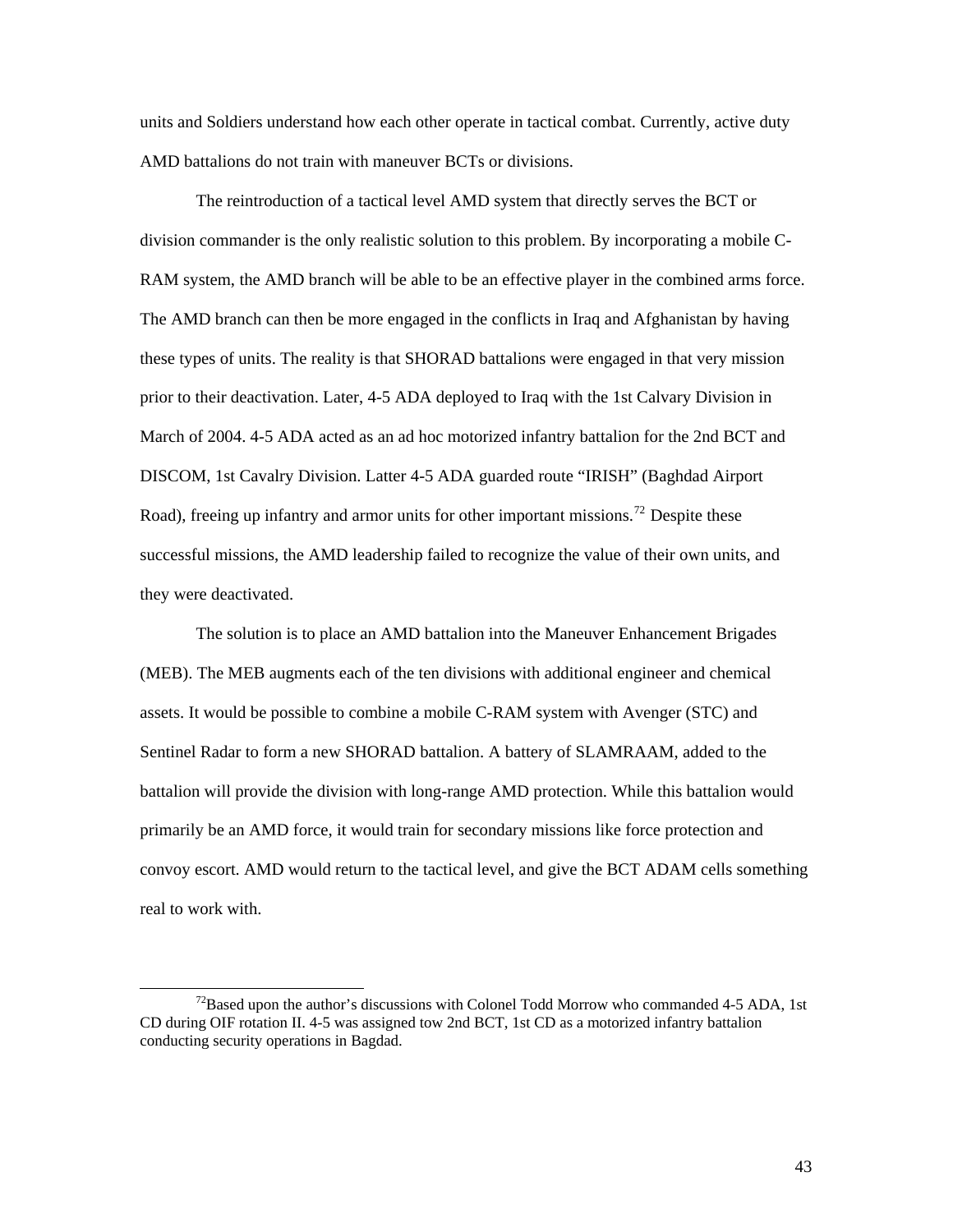#### <span id="page-48-0"></span>**AMD Education and Training**

The final issue this monograph will address is the process of educating and training the Army with regard to the nature of the air threat. The Israeli war with Hezbollah and the conflict in Iraq have changed the perception within the Army about air threats. Prior to these conflicts, the Army did not have a clear idea of what air threats were facing US forces. The uses of armed UAVs, long-range rockets, and enemy artillery have highlighted the air threat that exists today. An aggressive plan within TRADOC is needed to educate Army leaders on the threat of guerrilla air war. Only by education and training can the Army come to terms with this new threat. It is important Soldiers understand and train against this threat before they see it for the first time on a battlefield.

The next step is for the AMD branch to fully understand the nature of this threat, and apply solutions to the tactical force. This entails TRADOC spending time teaching the nature of the threat throughout the current Army education system. Command General Staff College and Captains Career Course should revamp their training to portray a realistic air threat during exercises. All levels of enlisted education and training should contain descriptions of the new air threat. US Army NCOs should clearly understand the diverse nature of the air threat, and the way it makes use of technology. These courses should not continue to use old manned air systems to articulate the nature of the air threat.<sup>[73](#page-48-1)</sup> The value in this approach goes beyond the education of the air threat. By teaching US Army Soldiers about learning about adaptive enemies, the Army is better preparing them to face the real thing.

The CTCs should adopt a more asymmetric training air threat. CTCs should include UAVs and guided artillery to highlight the threat and to foster debate within the service. CTCs are perhaps the most important training tool within the tactical level Army. CTCs have allowed

<span id="page-48-1"></span> $^{73}$ Based upon the author's experience at Command and General Staff College 2005-2006. The capstone division tactics exercise was a typical high intensity conflict computer simulation with enemy fixed wing aircraft attacking US forces.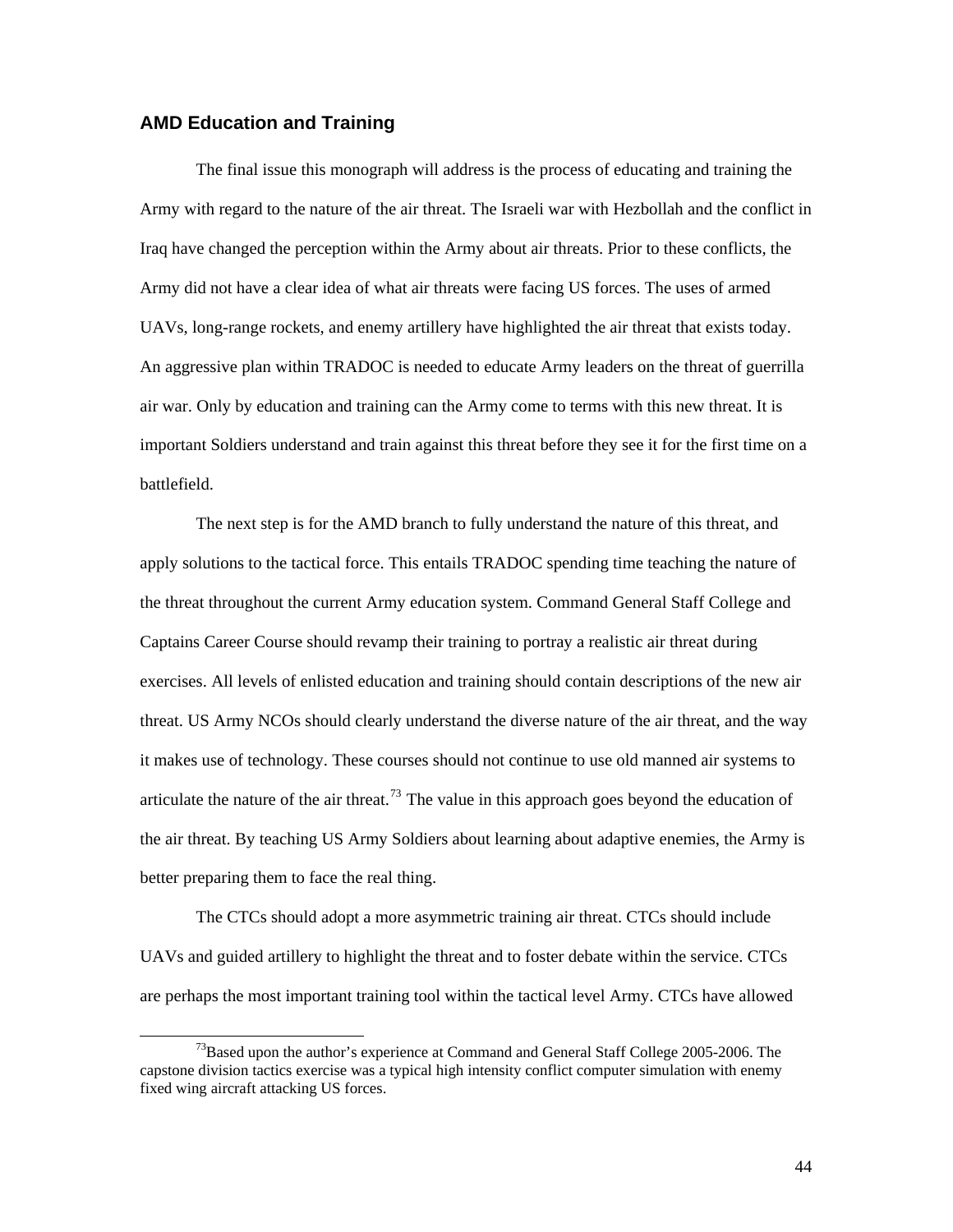<span id="page-49-0"></span>US Army tactical forces to train against real, thinking enemies. This tough realistic training has made the US Army the premier tactical force on the planet. It is time to apply the same principles to fighting an enemy air threat. It is not enough for US Army forces to receive a briefing on enemy UAVs or cruise missiles. It is important for Soldiers to see and train against a real thinking enemy using guerilla air-war tactics. Once BCTs are attacked by an armed UAV or have to deal with a cruise missile strike, they will begin to understand and eventually overcome the threat. By applying this new threat model, tactical level forces will recognize and adapt operations to meet this new threat.

## **Conclusions**

The US Army AMD force is at an historic crossroads. For the next ten to fifteen years, a peer competitor with a manned air threat is not a realistic probability. However, current and future enemy forces are capable of attacking US forces from the air. The enemy, as seen today in Iraq and Afghanistan, regularly attacks US forces with artillery and rocket fire. The enemy will adapt existing commercial high technology to enhance these older weapons. These weapons, while old, will only become more accurate. Hezbollah has given extremist organizations and nations a blueprint to attack Western nations from the air. Hezbollah was able to challenge the most advanced military force in the Middle East. A nation using Hezbollah's strategy in a conflict with the US could cause significant casualties.

The US Army's AMD branch has the direct responsibility for protecting the US Army from air attack. The AMD branch has done a good job protecting operational assets from TBM threats. However, the AMD branch has failed to recognize the true nature of the air threat against US forces at the tactical level. The Army will develop and field three new AMD systems. They are good systems. However, none of them addresses the threat to the Army tactical force. THAAD will be an excellent medium-range operational-level TBM defense system. THAAD will augment and enhance current Patriot equipped forces. However, it is not designed to be part of a

45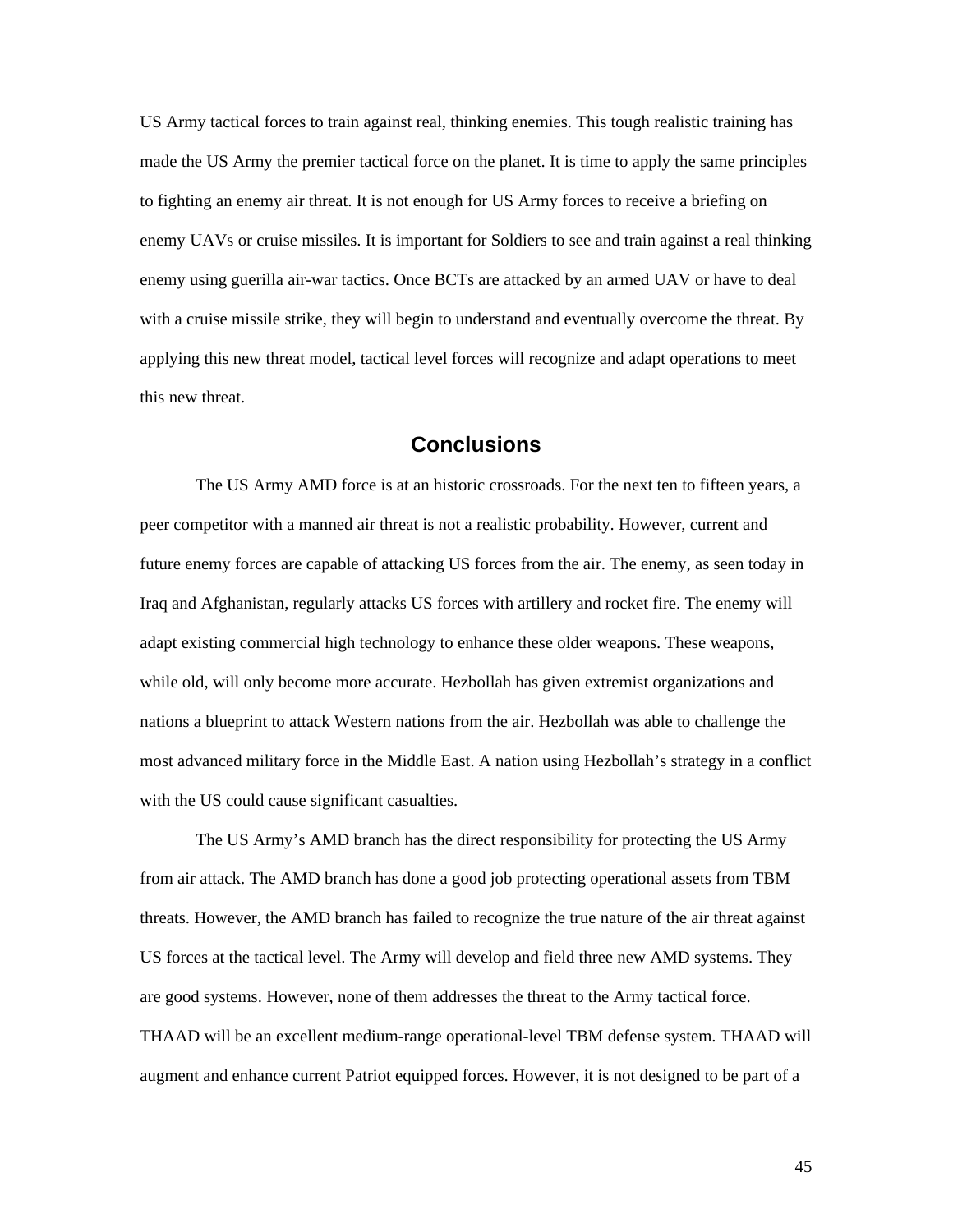maneuver force. MEADS is supposed to be a replacement for Patriot. MEADS is years away from deployment, and its equipment currently does not exist. There is no indication that MEADS will be any more mobile than the current Patriot force. SLAMRAAM can provide effective cruise missile defense. However, it is a pure AMD system offering no other application to today's current fight. C-RAM is the most important tactical level AMD system fielded in the last forty years, and it has not received the attention or money it deserves.

The solution to this problem is the reintroduction of a tactical level AMD system. This system must be organic to the division modular structure. This system must be able to do more than just AMD specific missions. The M-163 Vulcan can provide the AMD force with a tactical system. The advantage of the Vulcan is that it is self-propelled, and can perform in an offensive and defensive role. The Vulcan already exists so there will be no costly development process. Putting the current C-RAM turret on a mobile vehicle will enable the AMD branch to protect the tactical Army.

The Army needs to place a SHORAD battalion in the maneuver enhancement brigade. By putting a tactical-level AMD force in an MEB, divisions are better prepared to respond to the existing air threat. These battalions do not need new weapons and the Soldiers already exist. Combining Sentinel Radar, Avenger STC, and a mobile C-RAM system, the Army will be protected at the tactical level.

In addition to the reintroduction of a SHOARD battalion, the Army must do a better job educating and training the force with regard to this threat. Today's CTCs do not include a robust enemy air threat that adequately replicates enemy tactics. Incorporating these threats into CTC rotations would allow the Army to educate current and future leaders on the nature of the air threat. Army Soldiers must train against "guerilla air war" before they encounter the real thing on the battlefield. The new training program will require aggressive implementation by TRADOC. This must occur not only at the CTCs, but also at key leadership development schools so Army leaders can see and understand current AMD challenges.

46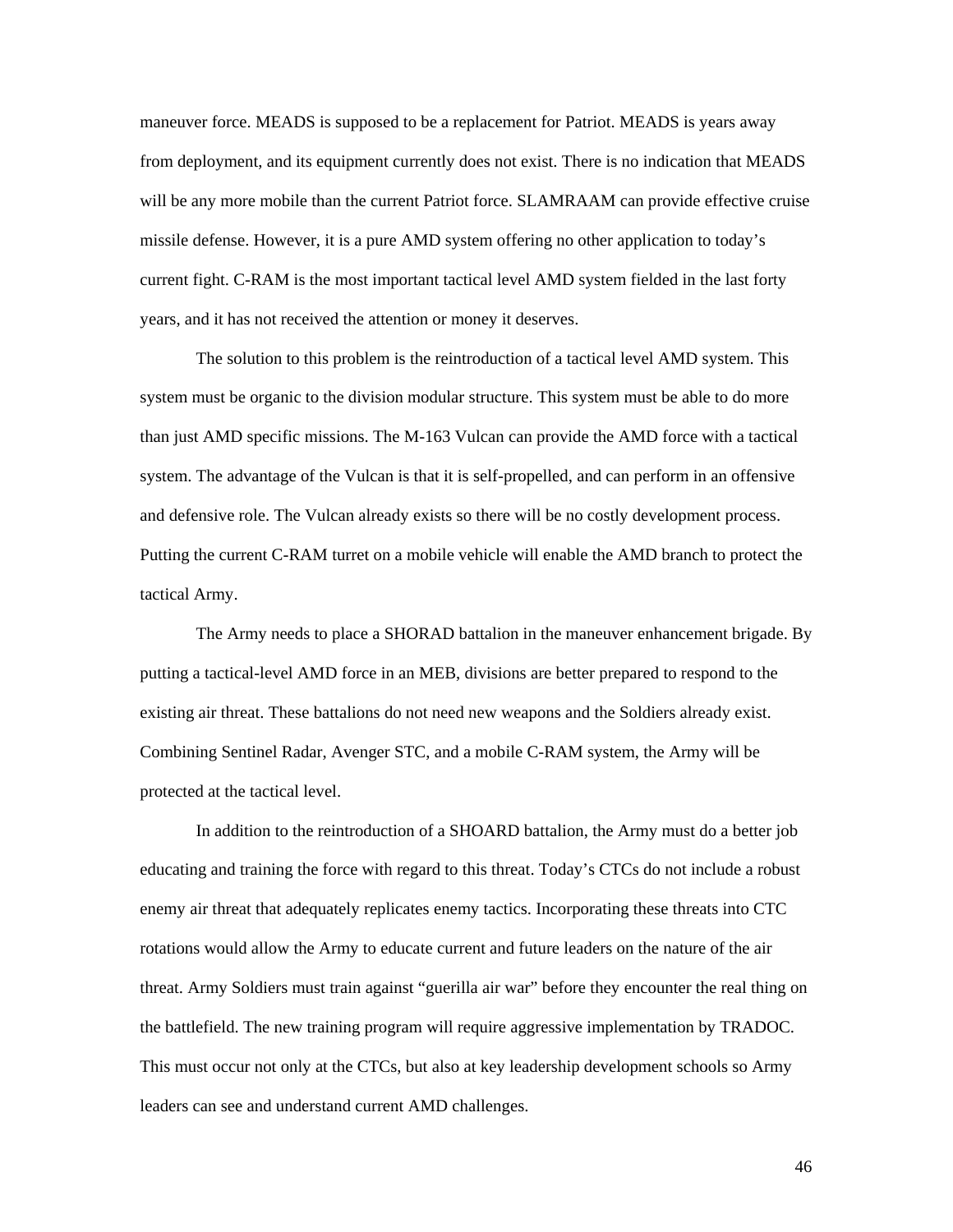The AMD branch is a relevant force in today's Army. No nation on earth has the ability to challenge US manned Air Forces. However, the enemies of the United States have been able to adapt old weapons and enhance them with commercial technology. These enhanced weapons have the capability to threaten US forces from the air. While the AMD branch has many effective weapons, none of these systems can protect US Army forces from all threats. The most serious gap in AMD coverage is at the tactical level. The removal of dedicated tactical AMD system has left US Army forces vulnerable to the new air threat. A solution to this problem exists and can be fielded for far less money than a new weapon system. This solution will not solve all of AMD problems. Nevertheless, it will move the AMD branch back into the tactical maneuver level and contribute to the combined arms team.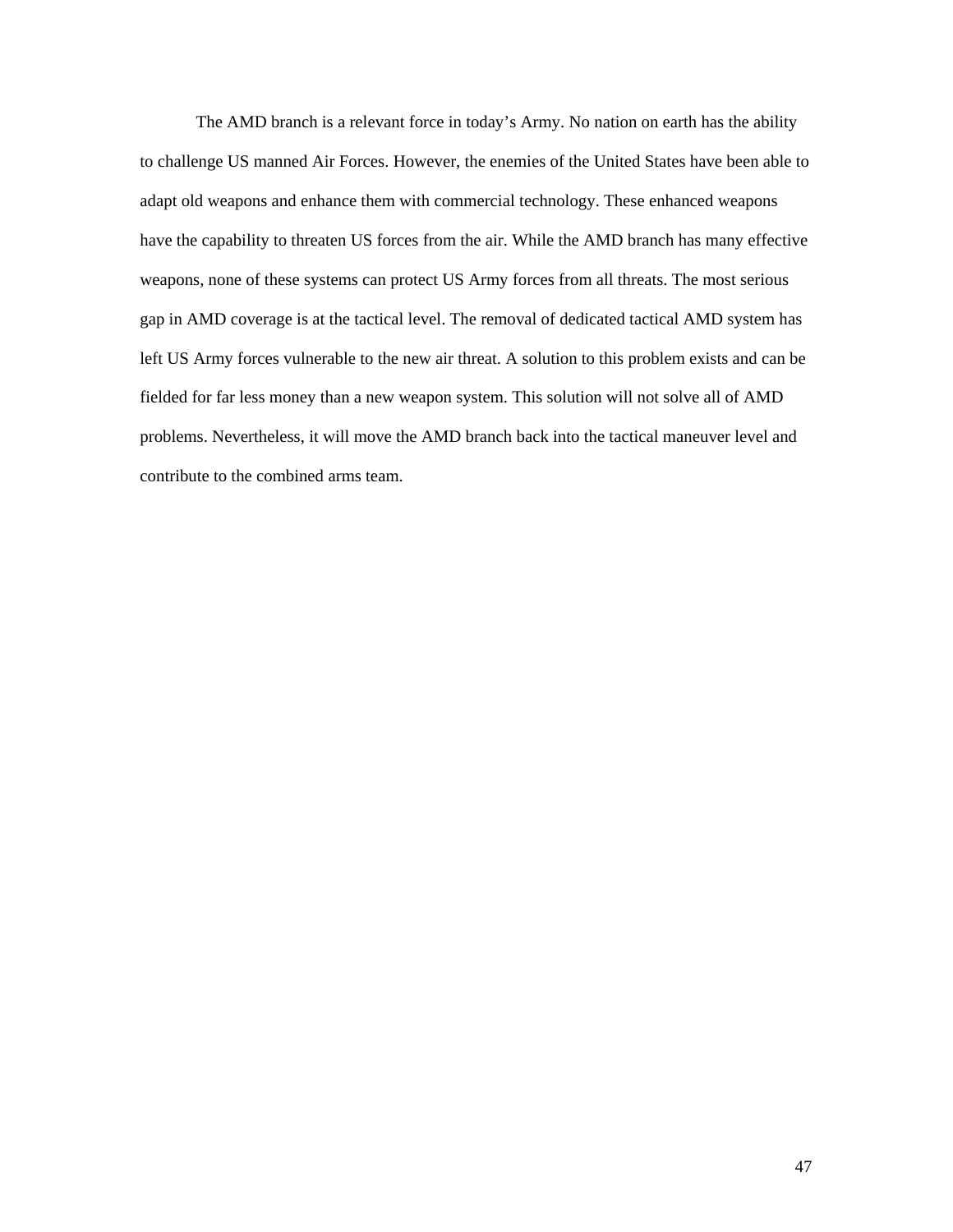## **Bibliography**

- <span id="page-52-0"></span>Babers, Charles. "The Art of Missile Defense: Common Considerations in Missile Defense Planning*.*" *Air Defense Artillery Magazine* (January-March 2006): 4.
- Baumann, Gary. "100th Missile Defense Brigade: Homeland Security for the Future." *Air Defense Artillery Magazine* (October-December 2005): 10-12.
- Bowen, Gregory S. "Defending the Homeland: 49th Missile Defense Battalion (Ground Based Midcourse Defense)." *Air Defense Artillery Magazine* (October-December 2005): 13-15.
- Brown, Heidi, Colonel. Fort Bliss Transformation. Briefing to Command and General Staff College, Fort Leavenworth, KS, 21 August 2006.
- Caffrey, Mathew B. "Red Flag for Joint Campaigns: Building a More Effective Air and Joint Force Through Better Operation And Strategic Wargaming." *Air and Space Power Chronicles* (21 April 2004). Available from http://www.airpower.maxwell.af.mil/ airchronicles/cc/Caffrey1.html. Internet. Accessed on 12 January 2007.
- Cohen, Harry L., and Gregory C Kraak. "Finding Common Ground: Air Defense Artillery and Field Artillery." *Air Defense Artillery Magazine* (January-March 2006): 10-15.
- Cosumano, Joseph M., Jr. "Global Air and Missile Defense: Weapons Centric to Joint Domain." *Army Magazine* 53 (December 2003): 26.
- Curtis, Nicole. "C-RAM Task Force, Air Defense Artillery School Continues Quest for Ultimate Counter Rocket Artillery Mortar System (CRAM*)." Air Defense Artillery Magazine*. (July-September 2005): 7.
- Department of Defense. *Integrated Air and Missile Defense Joint Integrating Concept, Version 2.1.* Washington, DC: Government Printing Office, 2004.
	- \_\_\_\_\_\_\_\_. Organization and Functions Guidebook, *Ballistic Missile Defense Organization.*  Available from http://www.defenselink.mil/odam/omp/pubs/Guide Book/BMDO.htm. Internet. Accessed on 8 February 2007.
- Department of the Army. FM 100-12, *Army Theatre Missile Defense Operations*. Washington, DC: Government Printing Office, March 2000.
	- \_\_\_\_\_\_\_\_. FM 3-01.4, *J-SEAD, Multiservice Tactics, Techniques, and Procedures for Joint Suppression of Enemy Air Defenses*. Washington, DC: Government Printing Office, May 2004.
		- \_\_\_\_\_\_\_\_. FM 3-01.60, *Counter Rocket Artillery and Mortar (CRAM) Intercept Operations.* Washington, DC: Government Printing Office, March 2006.
		- \_\_\_\_\_\_\_\_. FM 3-01.7, *Air Defense Artillery Brigade Operations*. Washington, DC: Government Printing Office, October 2001.
		- \_\_\_\_\_\_\_\_. FM 3-01.87, *Patriot Tactics, Techniques Procedures*. Washington, DC: Government Printing Office, August 2006.
		- \_\_\_\_\_\_\_\_. FM 44-44, *Avenger Platoon, Section, Squad Operations.* Washington, DC: Government Printing Office, 1995.
		- \_\_\_\_\_\_\_\_. TRADOC Pamphlet 525-3-01.94 O & O, *The United States Army Air and Missile Defense Concept and Operational and Organizational (O&O) Plan for Future Force,*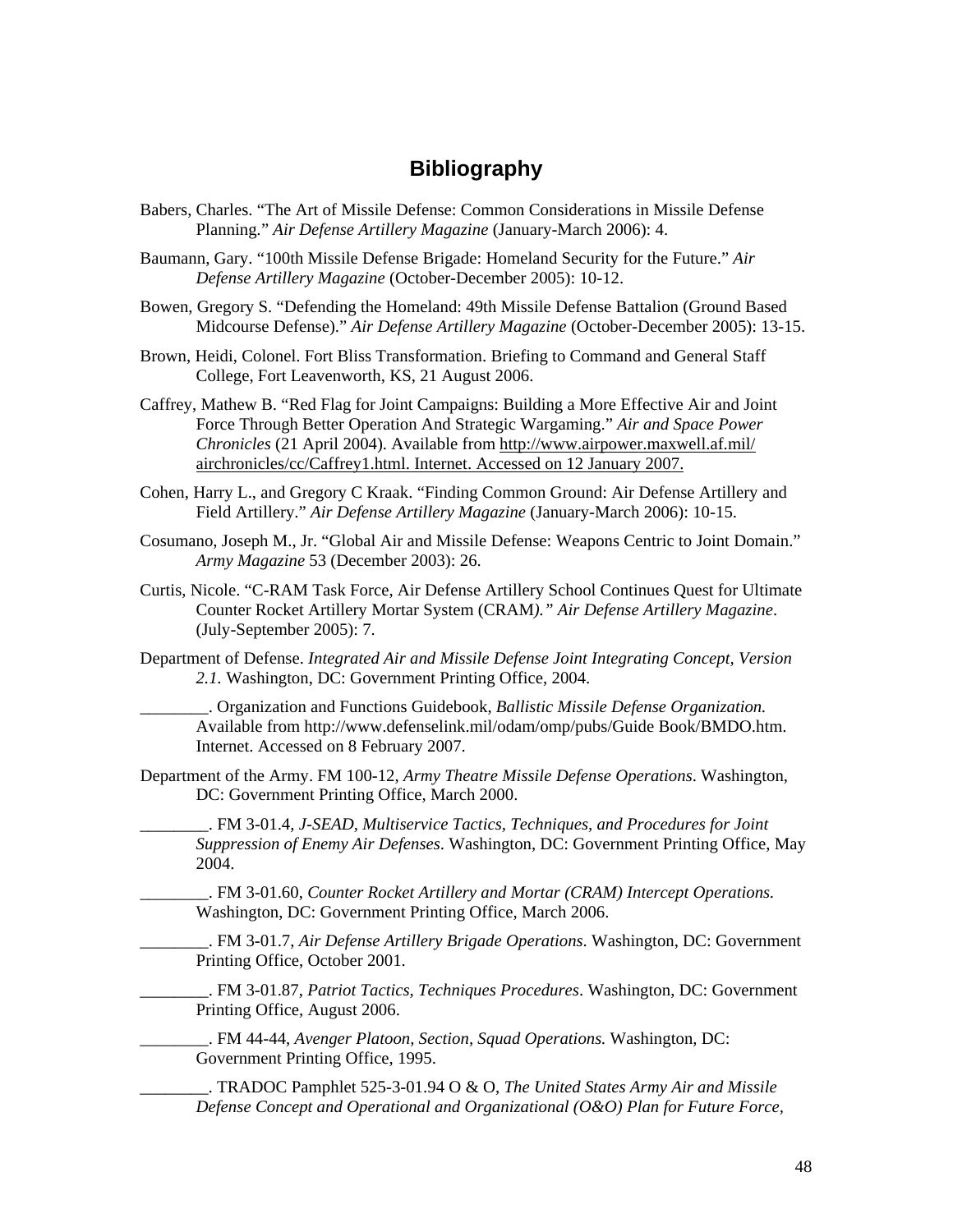*Concept* Coordinating Draft, version 3.0. Washington, DC: Government Printing Office, 2004.

- \_\_\_\_\_\_\_\_. *US Army, Operation Iraqi Freedom Observations, Quick Look.* Washington, DC: Government Printing Office, 2003.
- Dodgen, Larry J. "Space: The Evolving Importance of the Final Frontier." *Air Defense Artillery Magazine* (October-December 2005): 6-9.
- English, Tony, Tactical Systems Manager-LT, United States Army Air Defense Artillery School. "Air Missile Defense Command." Briefing to Students, Command and General Staff College, August 2006.
- Exum, Alex. Policy Focus #16, *Hezbollah at War, Weapons and Tactics*. Washington, DC: Washington Institute of near East Policy, December 2006.
- Fontenot, Gregory, E. J. Degen, and David Tohn. *On Point: The United States Army in Operation Iraqi Freedom.* Fort Leavenworth, KS: Combat Studies Institute Press, 2004.
- Global Security. AMRAAM. Available from http://www.globalsecurity.org/military/ library/budget/fy1997/dot-e/airforce/97amraam.html. Internet. Accessed on 4 January 2007.

\_\_\_\_\_\_\_\_. Armed UAVs. Available from http://www.globalsecurity.org/org/ news/2006/060714 hizbollah-airpower.htm.; Internet. Accessed on 6 January 2007.

\_\_\_\_\_\_\_\_. Cruise Missiles. Available from http://www.globalsecurity.org/wmd/ intro/cm.htm. Internet. Accessed on 10 September 2006.

\_\_\_\_\_\_\_\_. F-22 Raptor Cost, February 2005. Available from http://www.globalsecurity. org/military/systems/aircraft/f-22.htm. Internet. Accessed on 10 February 2007.

\_\_\_\_\_\_\_\_. Home Page. Available from http://globalsecurity.net. Internet. Accessed July-December 2006).

\_\_\_\_\_\_\_\_. MEADS. Available from http://www.globalsecurity.org/military/library/ budget/fy2001/dot-e/other/01meads.html. Internet. Accessed on 16 January 2007.

\_\_\_\_\_\_\_\_. M163 Vulcan. Available from http://www.globalsecurity.org/military/systems/ ground/m163.htm. Internet. Accessed on 12 November 2006.

\_\_\_\_\_\_\_\_. SGT York. Available from http://www.globalsecurity.org/military/systems/ ground/m247.htm. Internet. Assessed on 11 January 2007.

\_\_\_\_\_\_\_\_. SS-21 SCARAB. Available from http://www.globalsecurity.org/military/ world/russia/ss-21-specs.htm. Internet. Accessed on 10 November 2006.

\_\_\_\_\_\_\_\_. Tactical High Energy Laser (THEL). Available from http://www.global security.org/space/systems/thel.htm. Internet. Accessed on 12 August 2006.

\_\_\_\_\_\_\_\_. THAAD. Available from http://www.globalsecurity.org/space/ systems/thaad.htm. Internet. Accessed on 12 December 2006.

Keegan, John. *The Iraq War*. New York, NY: Alfred A. Knopf Publishing, 2004.

McConkey, Mark S. "Ballistic Missile Defense and National Defense Strategy, Striking a Balance Between Defense, Cost and Risk." Research Project, U.S. Army War College, Carlisle Barracks, PA, 4 July 2004.

McGhee, Mark. "What is the Future of Army Air and Missile Defense?" Research Project, US Army War College, Carlisle Barracks, PA, 7 April 2003.